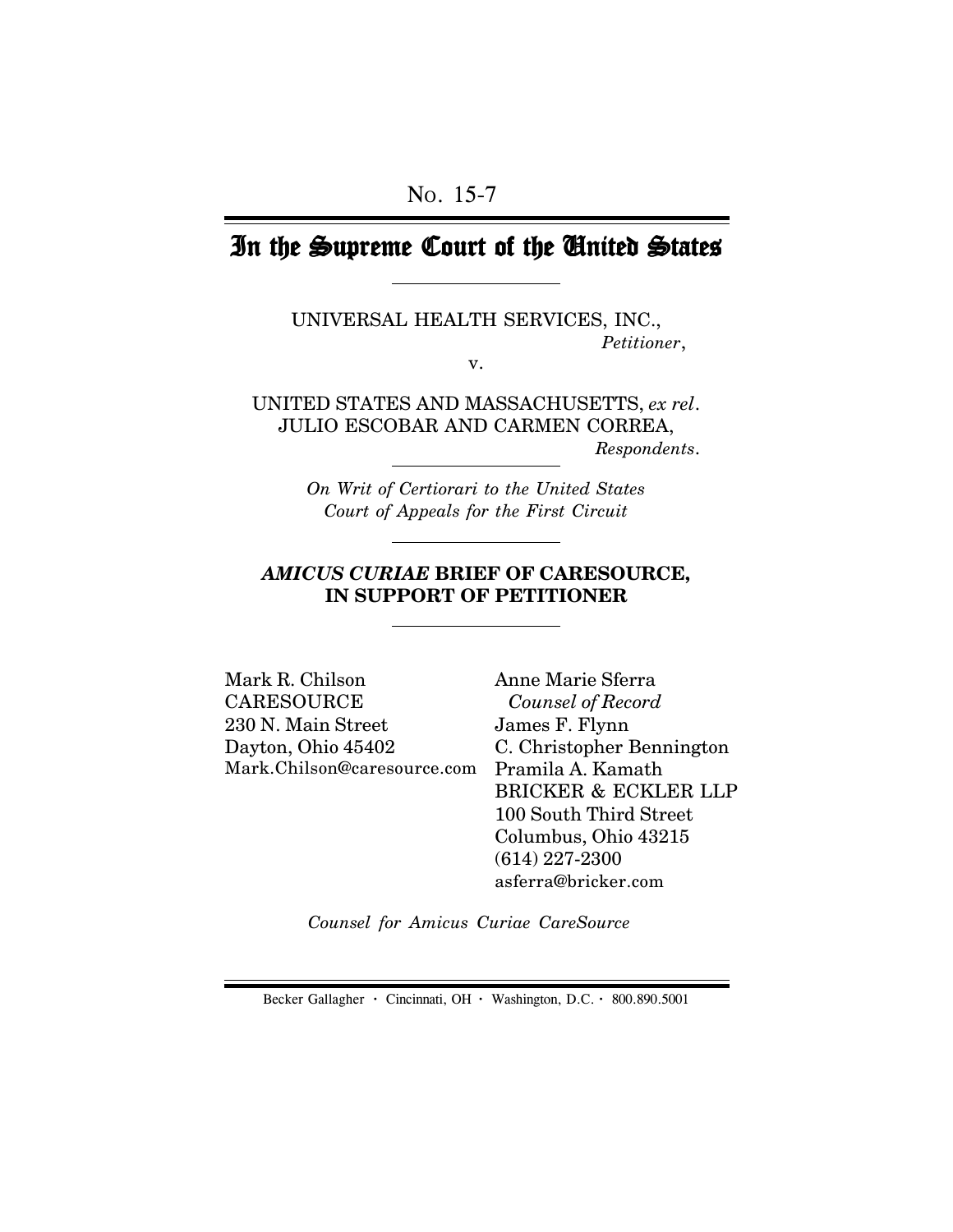## **TABLE OF CONTENTS**

| TABLE OF AUTHORITIES  iii    |                                                                                                                                                                                                    |  |  |  |  |
|------------------------------|----------------------------------------------------------------------------------------------------------------------------------------------------------------------------------------------------|--|--|--|--|
| INTEREST OF AMICUS CURIAE  1 |                                                                                                                                                                                                    |  |  |  |  |
| SUMMARY OF THE ARGUMENT  3   |                                                                                                                                                                                                    |  |  |  |  |
|                              |                                                                                                                                                                                                    |  |  |  |  |
|                              | I. The Implied Certification Theory Is Not<br>Viable Because It Is Not Amenable to an                                                                                                              |  |  |  |  |
|                              | A. Adding Conditions and Limitations to<br>Liability Does Not Remove the Ambiguity<br>Implied Certification Theory Creates  8                                                                      |  |  |  |  |
|                              | B. Strict Adherence to the Other Elements of an<br>FCA Claim Do Not Remedy the Lack of an<br>Objective Test for Liability under the Implied                                                        |  |  |  |  |
|                              | 1. Scienter can be abused to render its<br>protection meaningless $\ldots \ldots \ldots \ldots 12$                                                                                                 |  |  |  |  |
|                              | 2. The materiality requirement can be<br>distorted to create liability without<br>sufficient regard to the actual falsity or<br>fraudulent nature of the implied<br>statement or certification  14 |  |  |  |  |
|                              | 3. Materiality analysis hinders<br>early resolution of implied certification                                                                                                                       |  |  |  |  |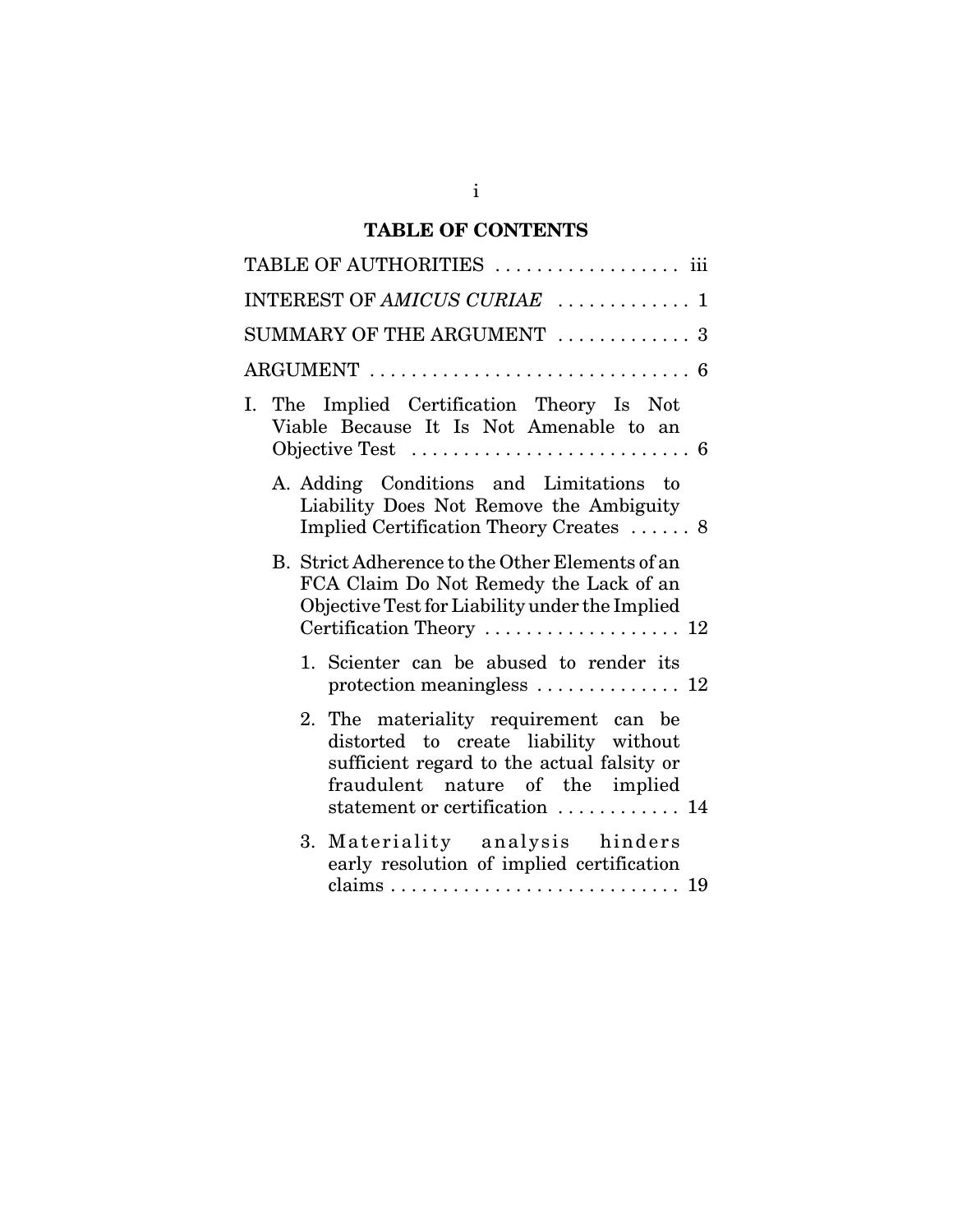|  |     | II. The Scope of the FCA Was Never Intended to<br>Reach Implied Certifications of Compliance with<br>Every Potentially Applicable Law, Regulation,                 |  |
|--|-----|--------------------------------------------------------------------------------------------------------------------------------------------------------------------|--|
|  |     | A. The Rules of Statutory Interpretation Do Not<br>Support Finding Implied Certification<br>Theory of Liability under the FCA $\ldots$ 21                          |  |
|  |     | 1. Permitting a claim for implied<br>certification renders $\S$ 3729(a)(1)(B)<br>superfluous $\ldots \ldots \ldots \ldots \ldots \ldots 21$                        |  |
|  |     | 2. Intent of the FCA: erosion of the<br>"knowing" concept and restitution vs.<br>deterrence $\ldots \ldots \ldots \ldots \ldots \ldots \ldots 25$                  |  |
|  | (a) | Implied certification erodes the<br>protection the "knowing"<br>requirement is intended to provide                                                                 |  |
|  | (b) | The overbreadth of implied<br>certification claims supports<br>neither restitution nor deterrence                                                                  |  |
|  |     | B. Expansion of the FCA Beyond the Bounds<br>Congress Intended Would be Contrary to<br>Public Policy $\dots \dots \dots \dots \dots \dots \dots \dots \dots \dots$ |  |
|  |     |                                                                                                                                                                    |  |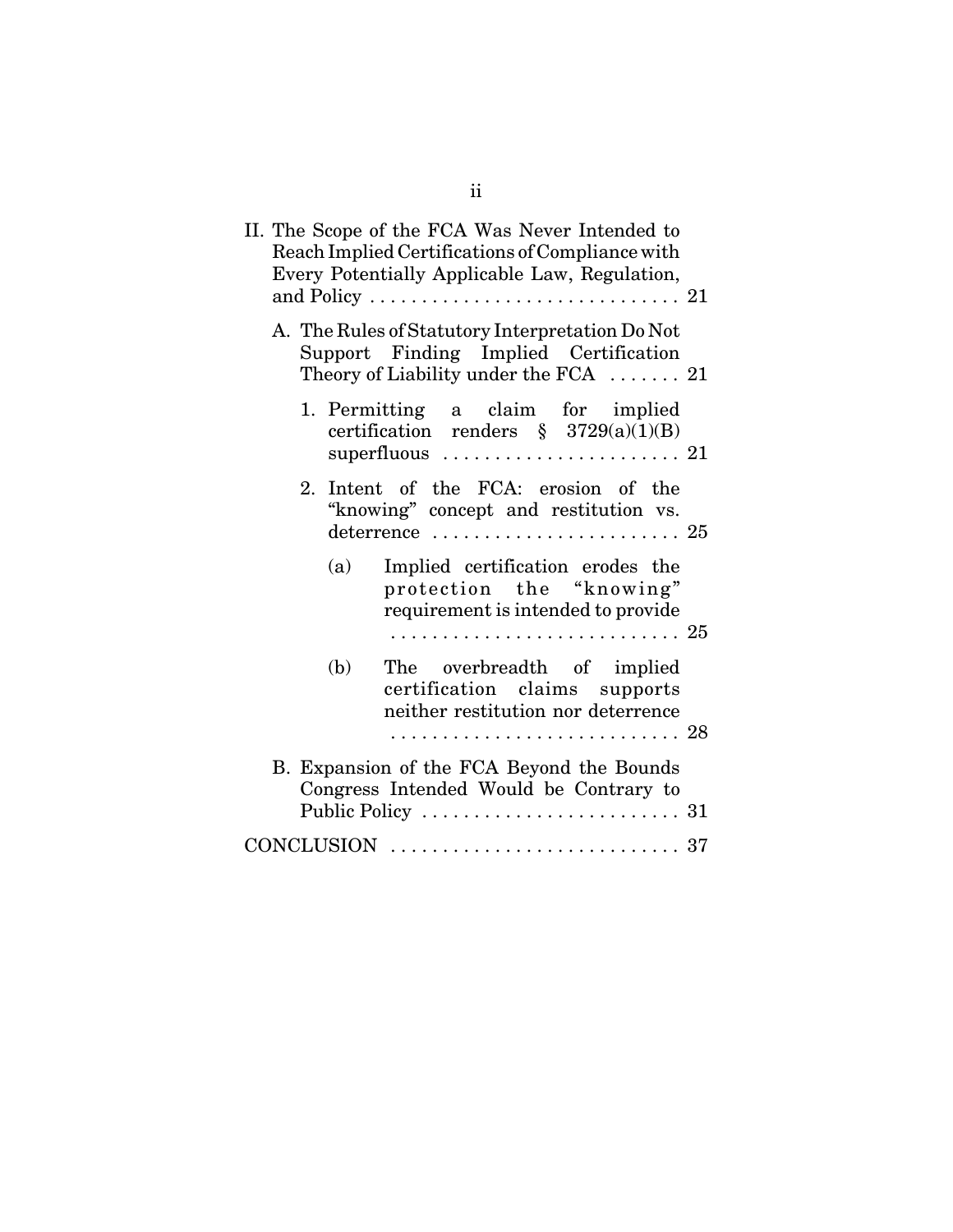## **TABLE OF AUTHORITIES**

## **CASES**

| Codry v. United States,                                                                                                                                              |
|----------------------------------------------------------------------------------------------------------------------------------------------------------------------|
| Connecticut Nat'l Bank v. Germain,                                                                                                                                   |
| Harrison v. Westinghouse Savannah River Co.,<br>176 F.3d 776 (4th Cir. 1999)  26                                                                                     |
| LTV Educ. Sys., Inc. v. Bell,<br>862 F.2d 1168 (5th Cir. 1989)  34                                                                                                   |
| Mikes v. Straus,<br>274 F.3d 687 (2d Cir. 2001)  passim                                                                                                              |
| Miller v. Holzmann,                                                                                                                                                  |
| Oppenheimer Fund v. Sanders,                                                                                                                                         |
| Rice v. Rehner,                                                                                                                                                      |
| Shaw v. AAA $Eng'g \& Draffing, Inc.,$<br>213 F.3d 519 (10th Cir. 2000)  12, 23                                                                                      |
| United States v. Mead,<br>426 F.2d 118 (9th Cir. 1970)  34                                                                                                           |
| United States v. Rogan,<br>459 F.Supp.2d 692 (N.D. Ill. 2006)  35                                                                                                    |
| United States v. Sanford-Brown, Ltd.,<br>$788 \text{ F.}3d \text{ }696 \text{ } (7th \text{ Cir. }2015) \text{ } \dots \dots \dots \dots \dots \dots \dots \dots 16$ |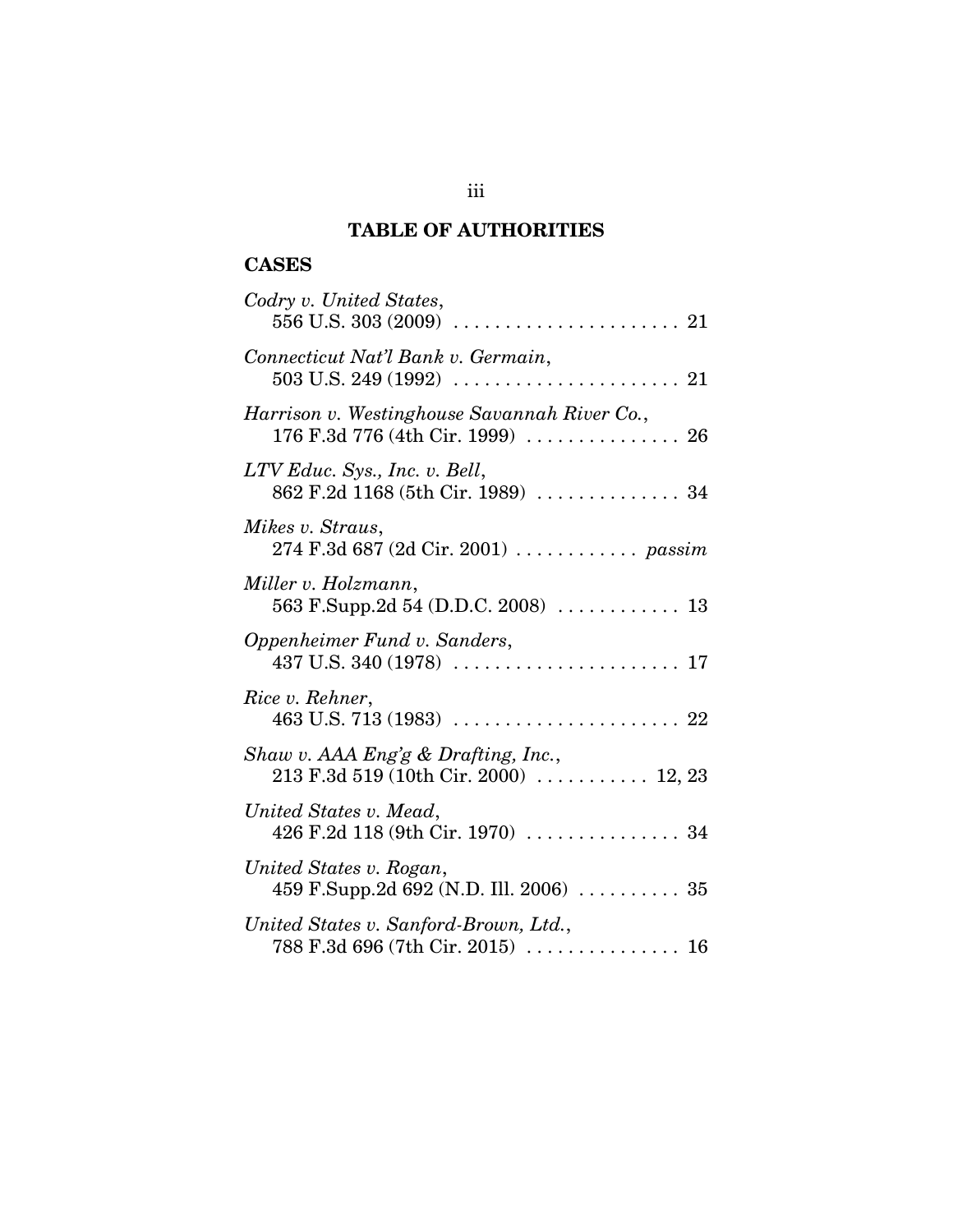| United States v. Sci. App. Int'l Corp.,<br>626 F.3d 1257 (D.C. Cir. 2010) $\ldots \ldots \ldots \ldots 5$                                                     |
|---------------------------------------------------------------------------------------------------------------------------------------------------------------|
| United States v. Triple Canopy, Inc.,                                                                                                                         |
| United States ex rel. Augustine v. Century Health<br>Servs.,                                                                                                  |
| United States ex rel. Conner v. Salina Reg'l Health<br>Ctr., Inc.,<br>543 F.3d 1211 (10th Cir. 2008)  4, 31                                                   |
| United States ex rel. Ebeid v. Lungwitz,<br>616 F.3d 993 (9th Cir.), cert. denied, 562 U.S.                                                                   |
| United States ex rel. Escobar v. Universal Health<br>Services, Inc.,<br>$780 \text{ F.}3d 504 \text{ (1st Cir. } 2015) \dots \dots \dots \dots \dots \dots 4$ |
| United States ex rel. Harrison v. Westinghouse<br>Savannah River Co.,                                                                                         |
| United States ex rel. Hendow v. Univ. of Phoenix,<br>461 F.3d 1166 (9th Cir. 2006) $\ldots$ 4, 16, 17, 19                                                     |
| United States ex rel. Hobbs v. MedQuest Assocs.,<br>Inc.,                                                                                                     |
| United States ex rel. Hutcheson v. Blackstone Med.,<br>Inc.,<br>647 F.3d 377 (1st Cir. 2011)  4, 12, 15                                                       |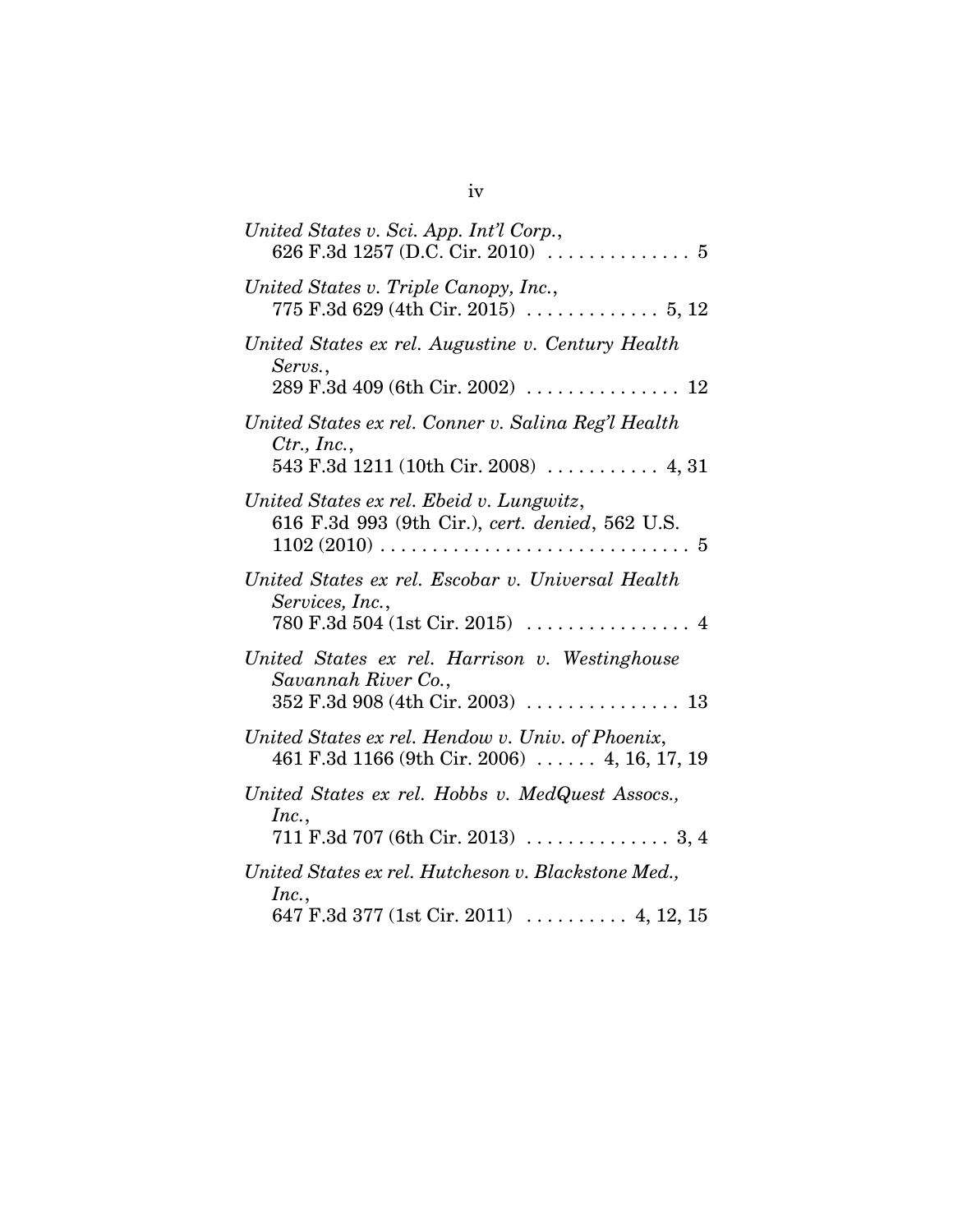| United States ex rel. Owens v. First Kuwaiti Gen.<br>Trading & Contracting Co.,<br>612 F.3d 724 (4th Cir. 2010) $\ldots \ldots \ldots \ldots \ldots$ 26 |
|---------------------------------------------------------------------------------------------------------------------------------------------------------|
| United States ex rel. Roberts v. Aging Care Home<br>Health Inc.,<br>No. 02-2199, 2008 WL 2945946 (WD. La. Jul. 25,                                      |
| United States ex rel. Roberts v. Aging Care Home<br>Health, Inc.,<br>474 F. Supp. 2d 810 (W.D. La. 2007) $\ldots$ 34                                    |
| United States ex rel. Rostholder v. Omnicare, Inc.,<br>745 F.3d 694, 702 (4th Cir. 2014), cert denied,                                                  |
| United States ex rel. Steury v. Cardinal Health, Inc.,<br>625 F.3d 262 (5th Cir. 2010) $\ldots$ 17, 18, 26                                              |
| United States ex rel. Taylor-Vick v. Smith,                                                                                                             |
| United States ex rel. Thompson v. Columbia/HCA<br>Healthcare Corp.,<br>$125$ F.3d 899 (5th Cir. 1997)  19, 26                                           |
| United States ex rel. Wilkins v. United Health Grp.,                                                                                                    |
| Weinberger v. Hynson, Westcott & Dunning, Inc.,                                                                                                         |
| West v. Western Casualty & Surety Co.,                                                                                                                  |

v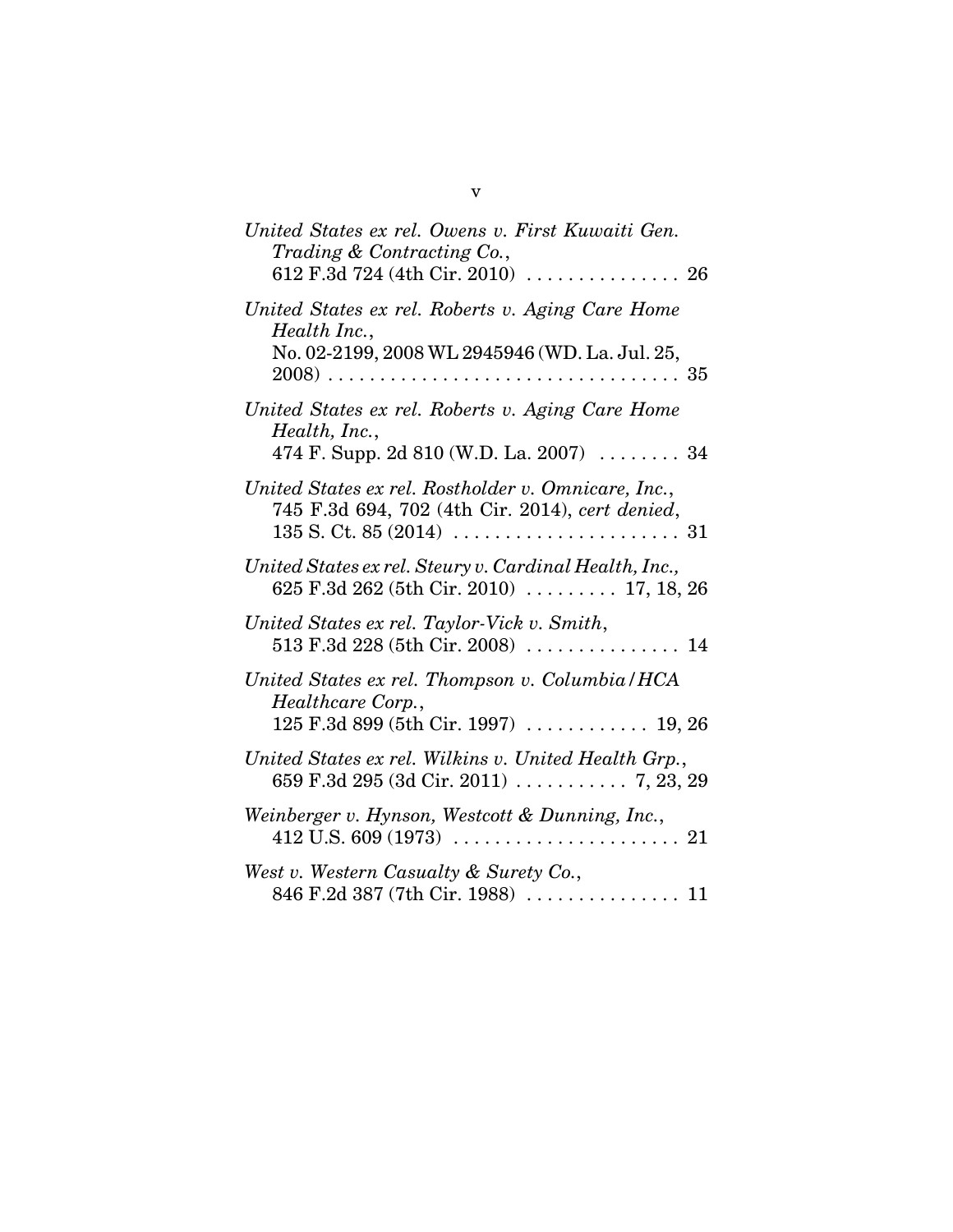## **STATUTES AND REGULATIONS**

| 31 U.S.C. §§ 3729-3733 (2012)  passim                                                         |
|-----------------------------------------------------------------------------------------------|
|                                                                                               |
|                                                                                               |
|                                                                                               |
|                                                                                               |
|                                                                                               |
|                                                                                               |
| $31 \text{ U.S.C.} \$ $3729(b)(4) \ldots \ldots \ldots \ldots \ldots \ldots \ldots \ldots 14$ |
|                                                                                               |
|                                                                                               |
|                                                                                               |
|                                                                                               |
|                                                                                               |
| <b>RULES</b>                                                                                  |
|                                                                                               |

## **MISCELLANEOUS**

| John T. Boese, Civil False Claims and Qui Tam |  |  |  |  |
|-----------------------------------------------|--|--|--|--|
|                                               |  |  |  |  |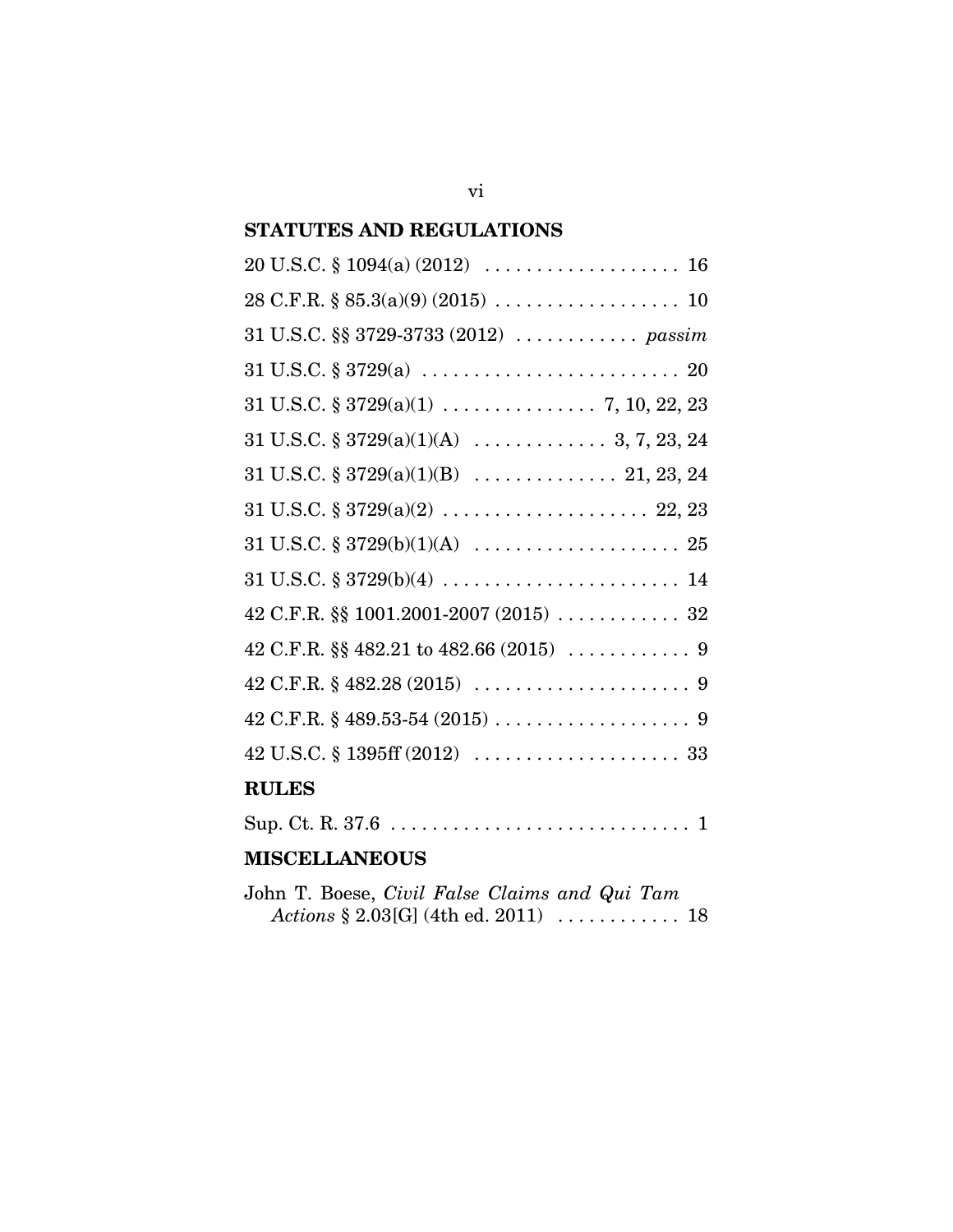John T. Boese, Use of the False Claims Act to Enforce Federal Regulations: Necessary Limits on False Certification Cases Brought Under the Civil False Claims Act, *What You Don't Know Could Hurt You: An Examination of the Expanding Federal False Claims Act and its Impact on Regulated Businesses*, Panel Discussion at the Environmental, Mass Torts & Products Liability Litigation Committees' Joint CLE Seminar (Jan. 29-31, 2015), *available at* http://www.americanbar.org/content/dam/aba/ administrative/litigation/materials/2015-jointcle/written\_materials/02\_what\_you\_don't\_kno w\_could\_hurt\_you\_an\_examination.authcheck dam.pdf  $\dots \dots \dots \dots \dots \dots \dots \dots \dots \dots \dots \dots \dots \dots \dots \dots \dots$ 

- John T. Boese, *et al.*, *Why Thompson is Wrong: Misuse of the False Claims Act to Enforce the Anti-Kickback Act*, 51 ALA. L. REV. 1 (1999) . . . 11
- Richard Doan, *The False Claims Act and the Eroding Scienter in Healthcare Fraud Litigation*, 20 ANNALS HEALTH L. 49 (2011) . . . . . . 13, 29, 34
- Robert Fabrikant and Glenn E. Solomon, *Application of the Federal False Claims Act to Regulatory Compliance Issues in the Health Care Industry*, 51 ALA. L. REV. 105 (1999) . . . . . . . . . . . . . . . . . . . . . . . . . 9, 10, 11, 36
- Gregory Klass and Michael Holt, *Implied Certification under the False Claims Act*, 41 PUB. CONT. L. J. 1 (2011) . . . . . . . . . 26, 27, 30, 32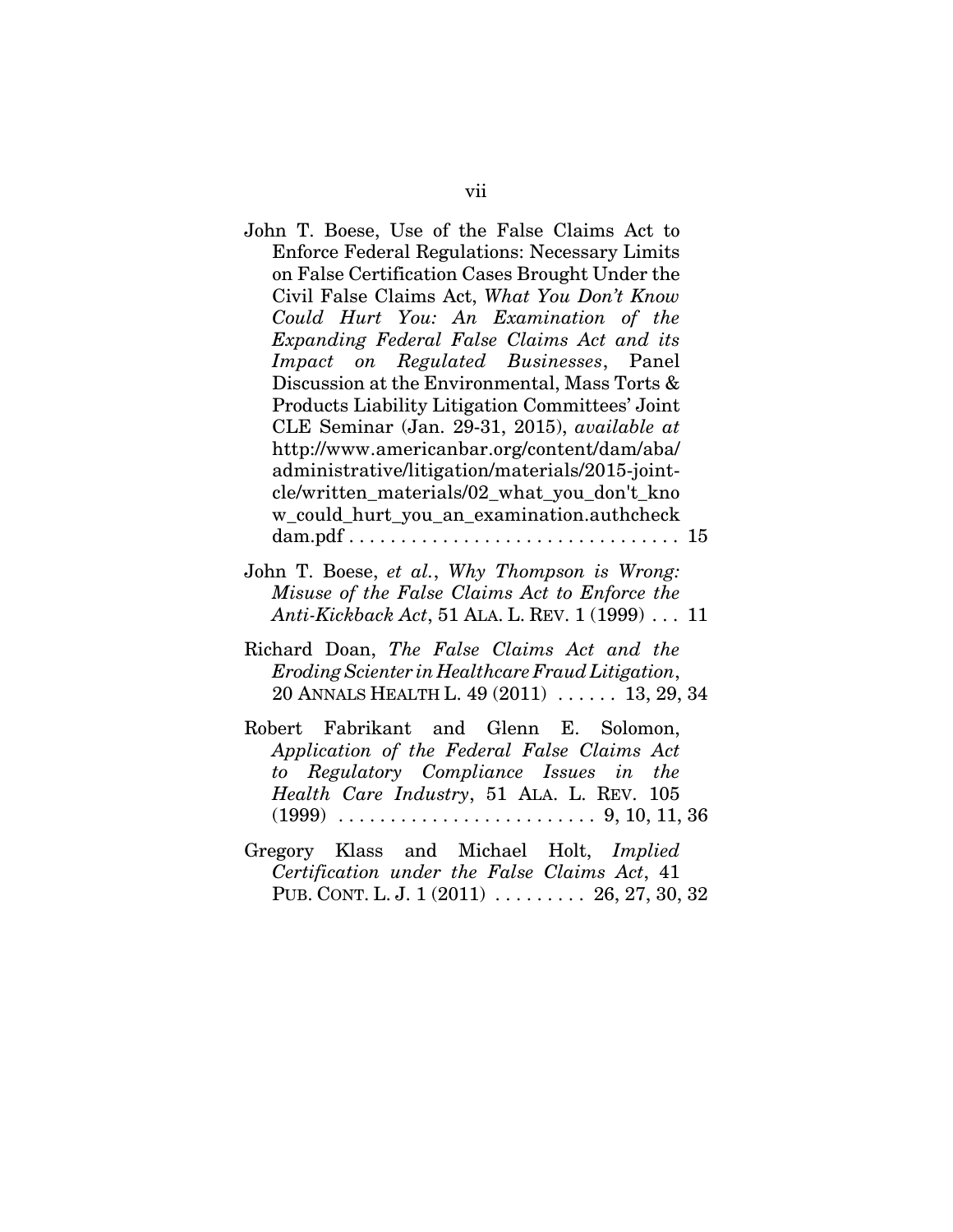| Marcia G. Madsen, False Claims Act: What<br>Government Contractors Should Know About the                                                                                                                                                                                                                               |
|------------------------------------------------------------------------------------------------------------------------------------------------------------------------------------------------------------------------------------------------------------------------------------------------------------------------|
| Implied Certification Theory of Liability, 939                                                                                                                                                                                                                                                                         |
| Christopher L. Martin, Jr., Reining in Lincoln's<br>Law: A Call to Limit the Implied Certification<br>Theory of Liability Under the False Claims Act,<br>101 CAL. L. REV. $227(2013)$ 16, 29                                                                                                                           |
| Pari I. McGarraugh, Implied Certification under<br>the False Claims Act: Crafting Appropriate<br>Limits (2012) (unpublished term paper,<br>University of Minnesota) (available at<br>https://www.mnbar.org/docs/default-<br>source/sections/implied-certification-under-the-<br>false-claims-act-crafting-appropriate- |
| Office of Inspector General, U.S. Department of<br>Health & Human Services, Exclusion<br>Authorities, http://oig.hhs.gov/                                                                                                                                                                                              |
| Press Release, Office of Pub. Affairs, U.S. Dep't of<br>Justice, Justice Department Recovers Over \$3.5<br>Billion From False Claims Act Cases in Fiscal<br>Year 2015 (Dec. 3, 2015), available at<br>http://www.justice.gov/opa/pr/justice-<br>department-recovers-over-35-billion-false-                             |

Publication of the OIG Compliance Program Guidance for Hospitals, 63 Fed. Reg 8989 (February 23, 1998) . . . . . . . . . . . . . . . . . . . . . . 33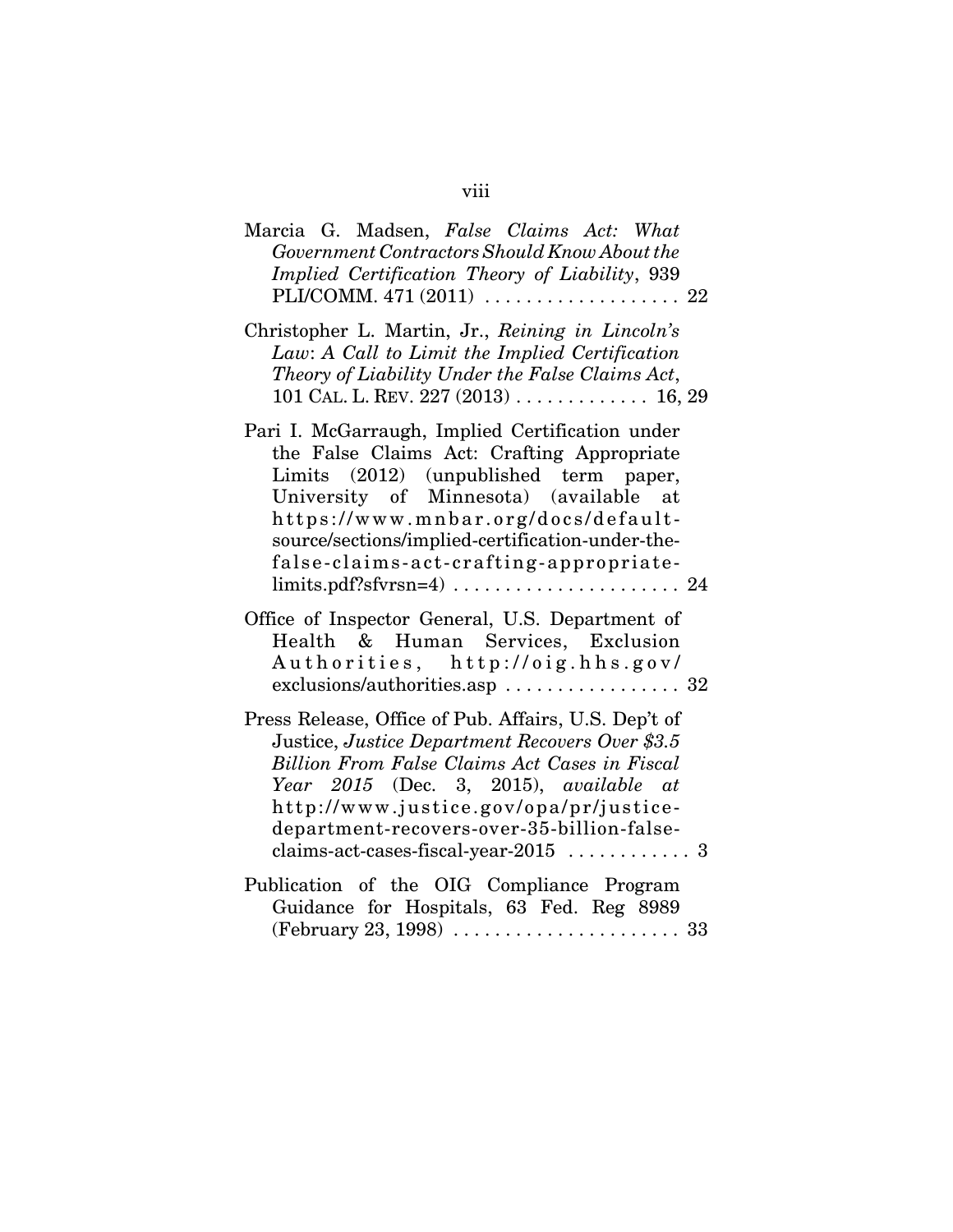| Dennis Oscar Vann Jr., Stemming the Federal Tort |
|--------------------------------------------------|
| Fountain: Why Federal Courts Should Maintain     |
| Implied Certification Limitations on Qui Tam     |
| Suits Against Nonclaimant Defendants, 47 GA.     |
|                                                  |

## ix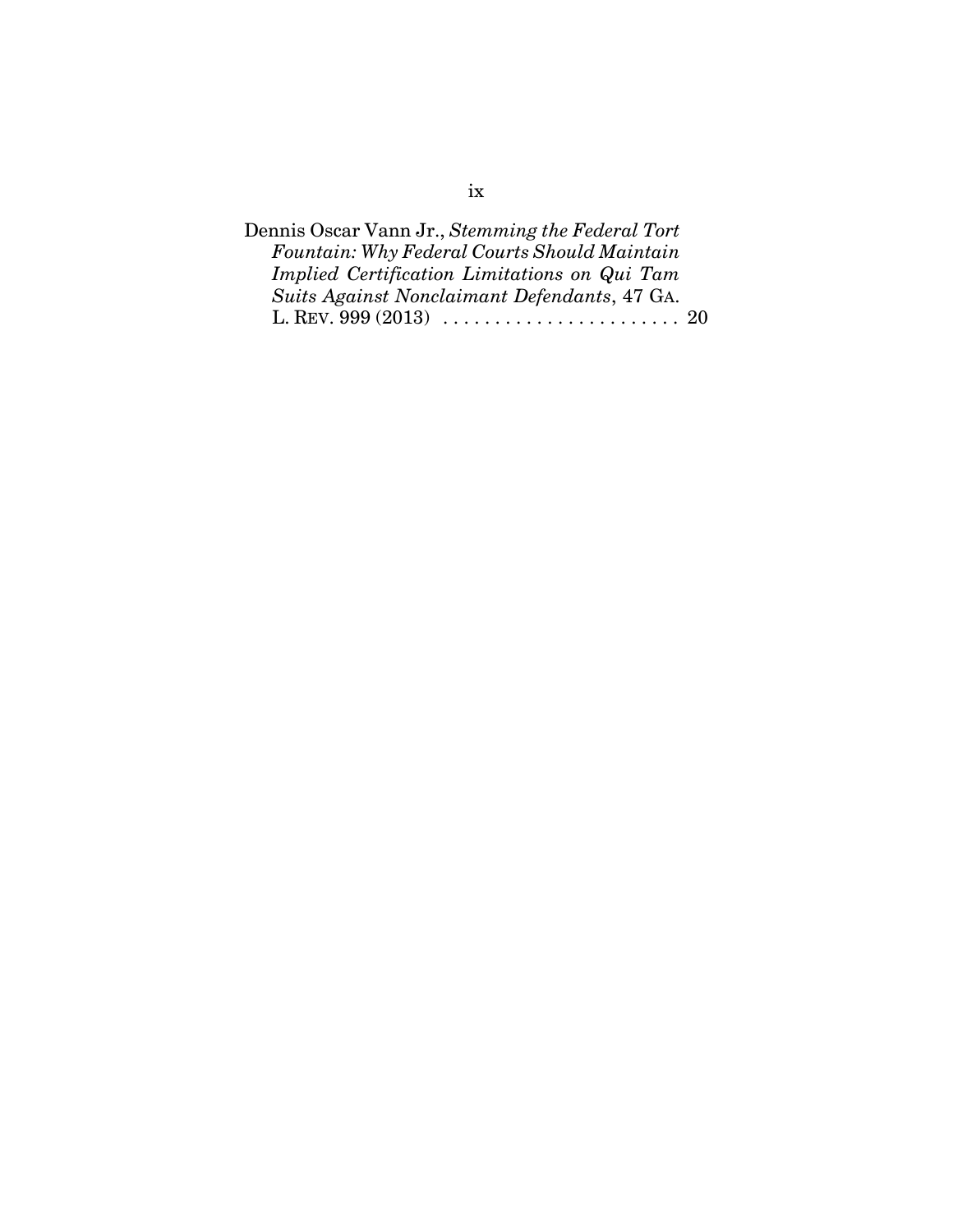#### **INTEREST OF** *AMICUS CURIAE*

*Amicus Curiae* CareSource is an Ohio not-for-profit tax-exempt corporation organized and operated solely to perform, develop, and implement comprehensive healthcare services for its members.<sup>1</sup> CareSource's mission is to "make a lasting difference in [its] members' lives by improving their health and wellbeing." CareSource's mission is its "heartbeat"; it is the essence of the company and CareSource's dedication to its mission is a hallmark of its success.

CareSource is headquartered in Dayton, Ohio. It also has offices in Cleveland, Columbus, Indianapolis, and Louisville and currently has 2,500 employees. CareSource has expanded its footprint beyond Ohio, serving more than 1.4 million consumers in Ohio, Kentucky, Indiana and West Virginia, with expansion underway in Georgia.

CareSource is licensed by the State of Ohio as a health insuring corporation. The CareSource Medicaid plan, which has been in operation for 27 years, currently has approximately 1,322,155 members in the State of Ohio. CareSource has a contract with the Ohio Department of Medicaid (ODM) to provide Medicaid managed care services to Ohio's Covered Families and Children (CFC) population, which includes children up

<sup>&</sup>lt;sup>1</sup> Pursuant to Rule 37.6, no counsel for a party authored any part of this brief; no party or party's counsel made a monetary contribution intended to fund the preparation or submission of this brief; and no person other than *amicus curiae*, its members, or its counsel made a monetary contribution to the brief's preparation or submission. Letters from the parties consenting to the filing of this brief are filed with the clerk.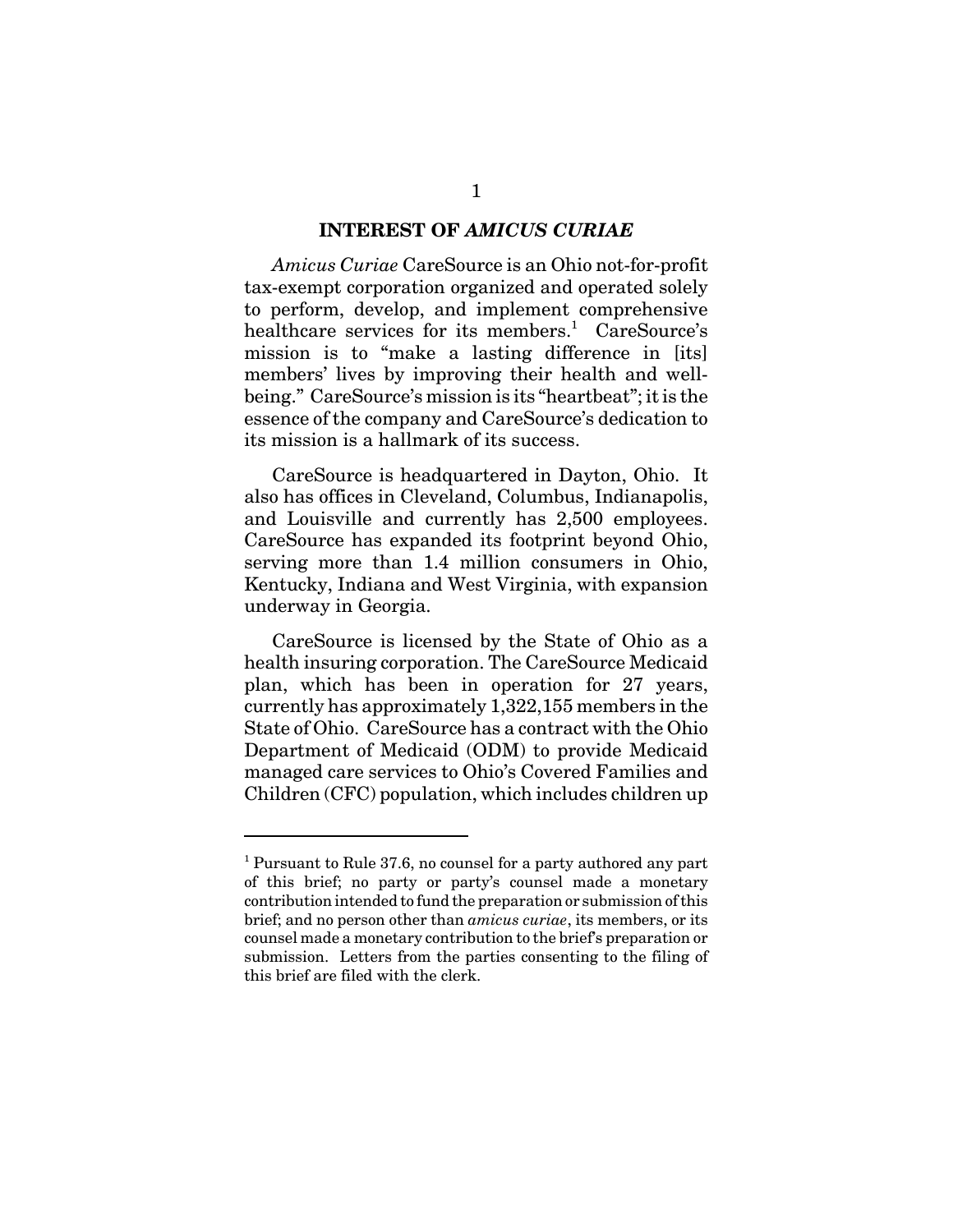to age 19, pregnant women, and families with children under age 18 who meet certain income requirements. CareSource also has a contract with ODM for the Medicaid Aged Blind and Disabled (ABD) population, which includes adults age 65 and over, individuals who are legally blind, and individuals with disabilities.

CareSource also provides managed care services to individuals eligible for both Medicare and Medicaid ("dual eligibles") via Ohio's integrated care delivery system known as "MyCare Ohio." Individuals eligible for this program include adults with disabilities or certain mental illnesses and persons 65 years and older with such conditions.

CareSource also offers Affordable Care Act health plans, called "Just4Me," in four states. These plans provide affordable coverage and are marketed to low income individuals and families in Ohio, Kentucky, West Virginia, and Indiana.

All of CareSource's plans are designed to fulfill CareSource's mission of improving the health and wellbeing of its members. CareSource does not engage in any line of business that is not intended to fulfill this mission.

CareSource has a strong interest in the outcome of this case, as the expansion of liability under the False Claims Act (codified at 31 U.S.C. §§ 3729-3733 (2012), the "Act" or the "FCA") through the implied certification theory would make it much more difficult for CareSource, and other nonprofit healthcare providers, to address the healthcare issues facing their members. Permitting FCA liability based on implied certification of compliance will increase the number of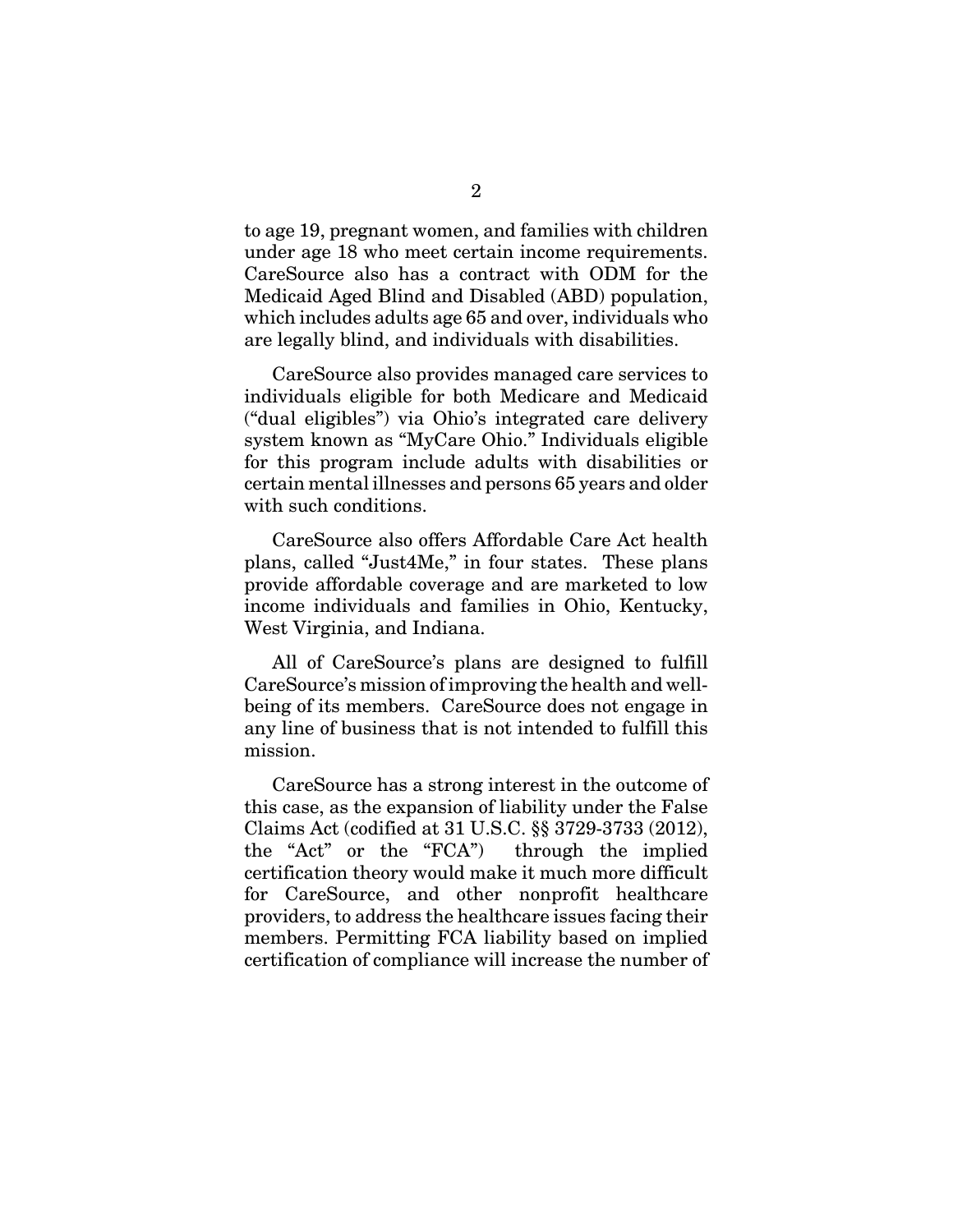FCA *qui tam* lawsuits, particularly those affecting the healthcare industry, without adequate protection against abuse by whistleblowers (also called relators) or the Government. As a result, rather than expending funds on programs designed to support their members, nonprofits like CareSource, who use their resources to keep their doors open to members on a 24/7 basis, would be forced to divert those resources to defending against FCA lawsuits.

#### **SUMMARY OF THE ARGUMENT**

I. Extending FCA liability to claims involving "implied certification" would be highly problematic because unlike other types of claims that are recognized under 31 U.S.C. § 3729(a)(1)(A), implied certification claims cannot readily be identified through an objective test. The theory espoused by the Second and Sixth Circuits, that liability for implied certifications with statutes, regulations, or contractual provisions can be predicated on an express condition of payment—although somewhat better than other, more expansive theories of implied certification liability—remains hopelessly mired in subjective determinations. *Mikes v. Straus*, 274 F.3d 687 (2d Cir. 2001); *United States ex rel. Hobbs v. MedQuest Assocs.*, *Inc.*, 711 F.3d 707 (6th Cir. 2013). This is particularly true in cases affecting the healthcare industry, which represent the majority of FCA cases.<sup>2</sup> For example, the issue of whether an

<sup>2</sup> Press Release, Office of Pub. Affairs, U.S. Dep't of Justice, *Justice Department Recovers Over \$3.5 Billion From False Claims Act Cases in Fiscal Year 2015* (Dec. 3, 2015), *available at*  http://www.justice.gov/opa/pr/justice-department-recovers-over-35 billion-false-claims-act-cases-fiscal-year-2015.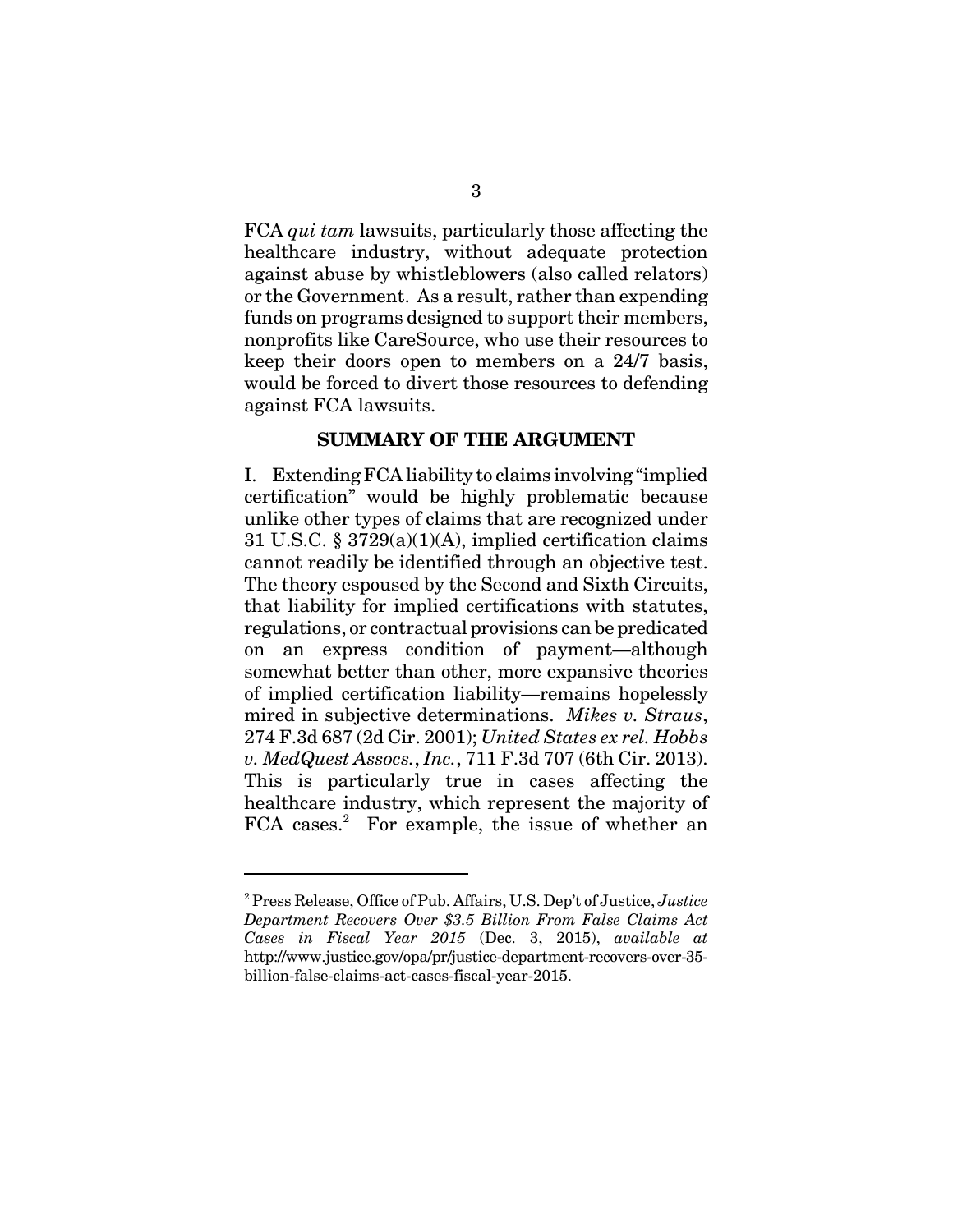entity that receives payment through Medicaid or Medicare has failed to comply with a condition must make the distinction of whether the condition was one of participation, payment, or perhaps a combination of both. *MedQuest Assocs.*, 711 F.3d at 714, *citing United States ex rel. Hendow v. Univ. of Phoenix*, 461 F.3d 1166, 1176 (9th Cir. 2006). Given the multitude of regulations and statutes that federal and state government agencies incorporate by reference into contracts for services with healthcare providers and health plans, it would be virtually impossible to create a uniform standard for implied certification of compliance regarding express conditions of payment in a contract. *See, e.g., United States ex rel. Conner v. Salina Reg'l Health Ctr., Inc.*, 543 F.3d 1211, 1222 (10th Cir. 2008).

The theory espoused by the First Circuit is even more alarming because liability would not even require an express condition of payment in the statute, regulation, or contract, but a mere "implied condition of payment" would be sufficient. *See United States ex rel. Escobar v. Universal Health Services, Inc.*, 780 F.3d 504 (1st Cir. 2015); *United States ex rel. Hutcheson v. Blackstone Med., Inc.*, 647 F.3d 377 (1st Cir. 2011).

The jurisprudence from other circuits which have recognized FCA liability under the implied certification theory is equally troubling. Although courts recognize that the FCA was not meant to be a "blunt instrument" of regulatory enforcement<sup>3</sup> and that the implied

<sup>3</sup> *Mikes v. Straus*, 274 F.3d 687 (2d Cir. 2001).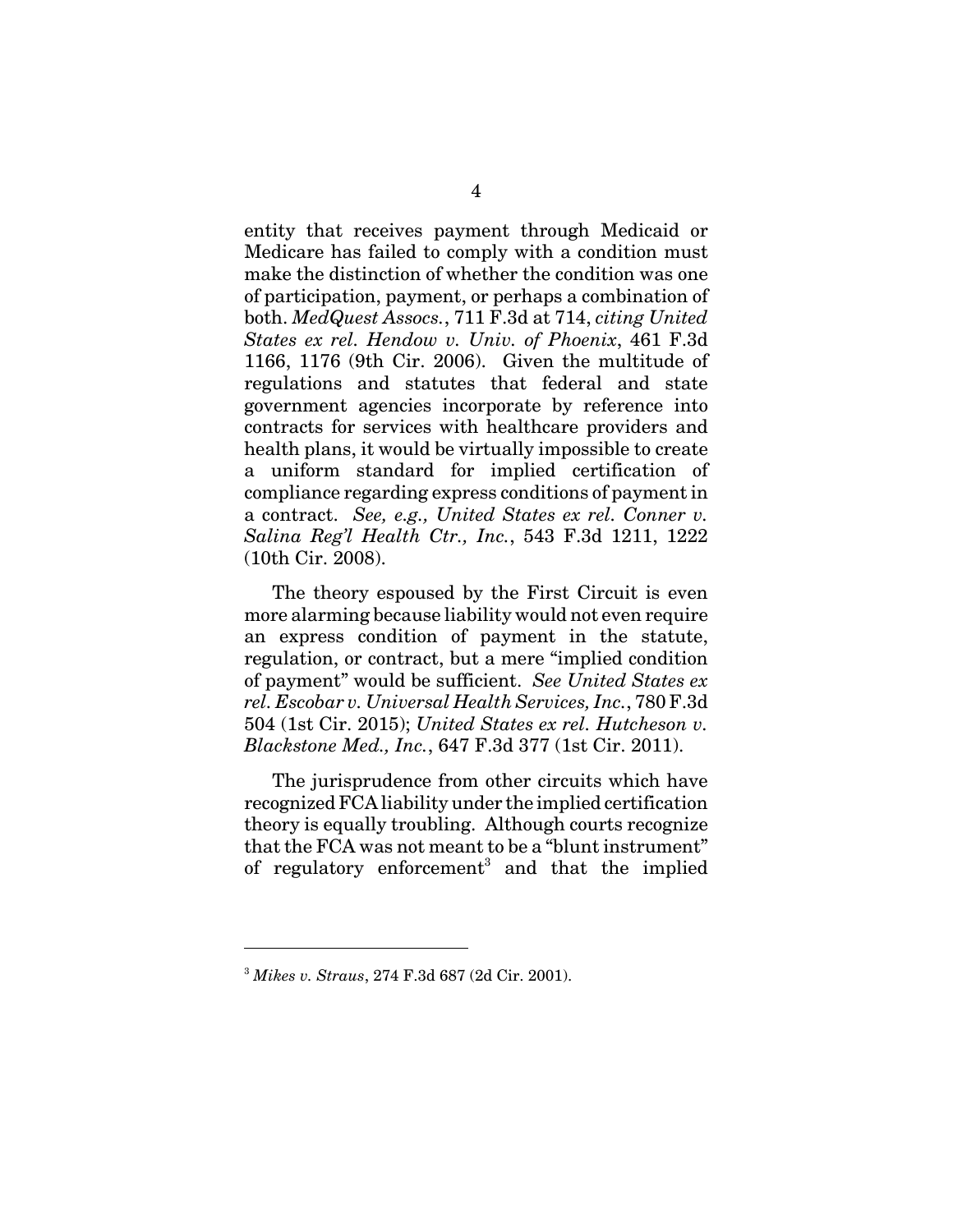certification theory is "prone to abuse,"<sup>4</sup> the only suggestion to protect defendants against rampant abuse and meritless suits is that strict adherence to the requirements of scienter and materiality will eliminate meritless suits. *See United States ex rel. Ebeid v. Lungwitz,* 616 F.3d 993, 998 (9th Cir.), *cert. denied*, 562 U.S. 1102 (2010); *United States v. Sci. App. Int'l Corp.,* 626 F.3d 1257 (D.C. Cir. 2010); *United States v. Triple Canopy, Inc.*, 775 F.3d 629 (4th Cir. 2015).

This reasoning is flawed. Requiring a finding of materiality and scienter in order to deem a claim "false" necessarily introduces an element of subjectivity that cannot be determined by the court but must be left to the trier of fact—thus preventing courts from dismissing meritless suits. *Cf. United States v. Sci. App. Int'l Corp.,* 626 F.3d 1257, 1269 (D.C. Cir. 2010) (stating that materiality may be established through testimony). Additionally, requiring materiality as an element to determine falsity conflates the two elements—making it more difficult for a defendant to demonstrate a claim is not false.

The injection of such subjectivity will greatly increase the risk facing defendants. These risks are of particular concern in the healthcare industry because of the plethora of Medicaid and Medicare regulations and statutes that could become the basis of an FCA claim, thereby making it nearly impossible for hospitals, health plans, physicians, and others in the industry to have adequate notice of precisely what actions/inactions might subject them to FCA liability.

<sup>4</sup> *United States v. Triple Canopy, Inc.*, 775 F.3d 629, 637 (4th Cir. 2015).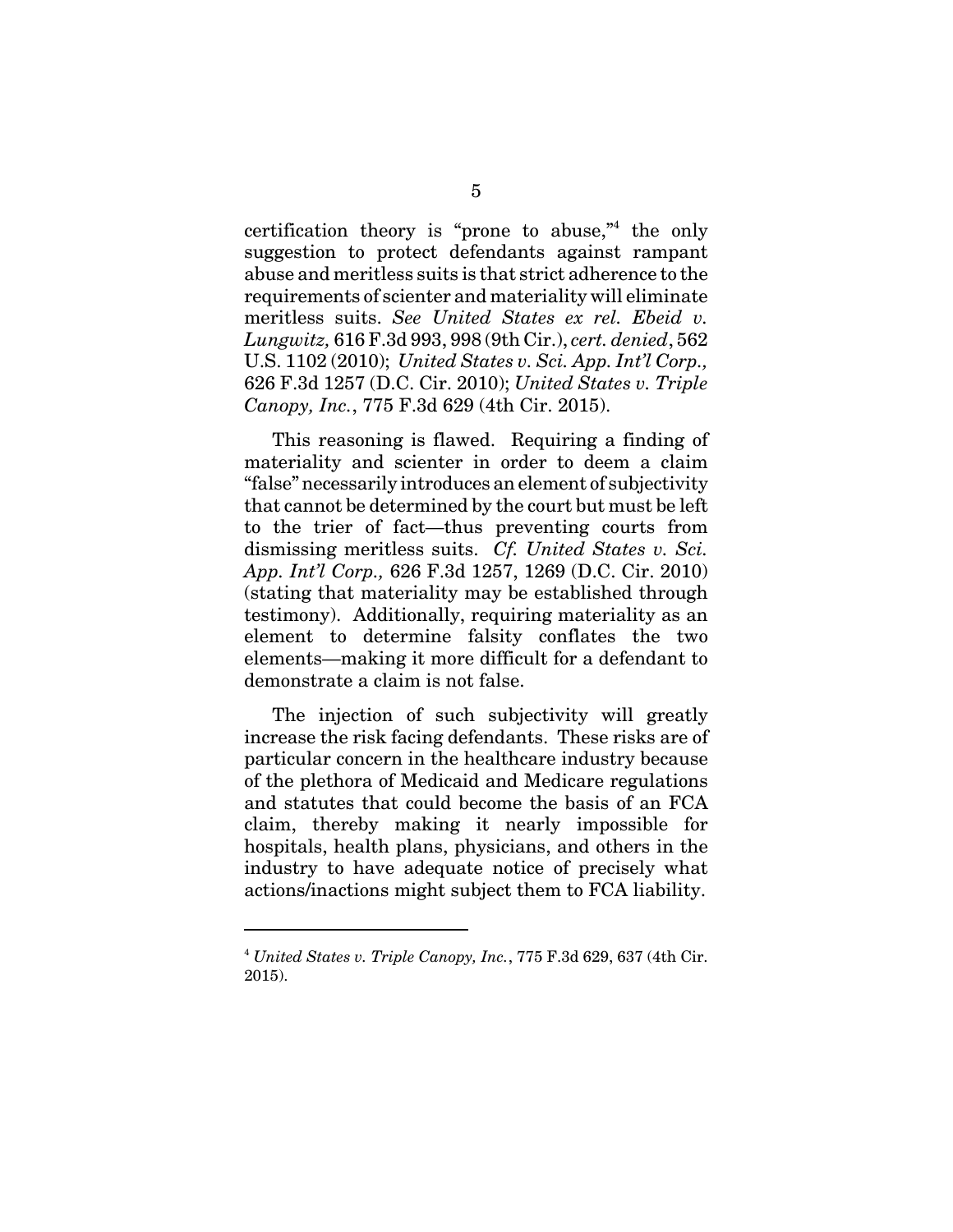II. Implied certification is not a viable theory of FCA liability because the Act was not intended to have such a broad scope, and should not be expanded. First, the theory of implied certification in FCA cases renders part of the statute superfluous. Second, although the implied certification theory does not eliminate the "knowing" element of an FCA claim, in reality the broad reach of an FCA claim for implied certification would render the knowing element irrelevant, and thus remove the protection the knowing element provides to defendants from meritless suits. Lastly, construing the FCA to include claims for implied certification would be contrary to public policy, given the remedies available to the Government for regulatory and contractual violations. Accordingly, the FCA should not be expanded beyond its intended scope to include liability for claims of implied certification.

#### **ARGUMENT**

### **I. The Implied Certification Theory Is Not Viable Because It Is Not Amenable to an Objective Test**

Although several circuit courts have applied some form of implied certification to find liability under the FCA, CareSource urges this Court to find that the implied certification theory of legal falsity is not viable given the uncertainty such liability would create and the far-reaching effects of such uncertainty on putative defendants, particularly illustrative in the impact on the nonprofit healthcare industry.

Implied certification claims cannot neatly fit into a single objective standard that would meet the needs and realities of all who contract with the Government,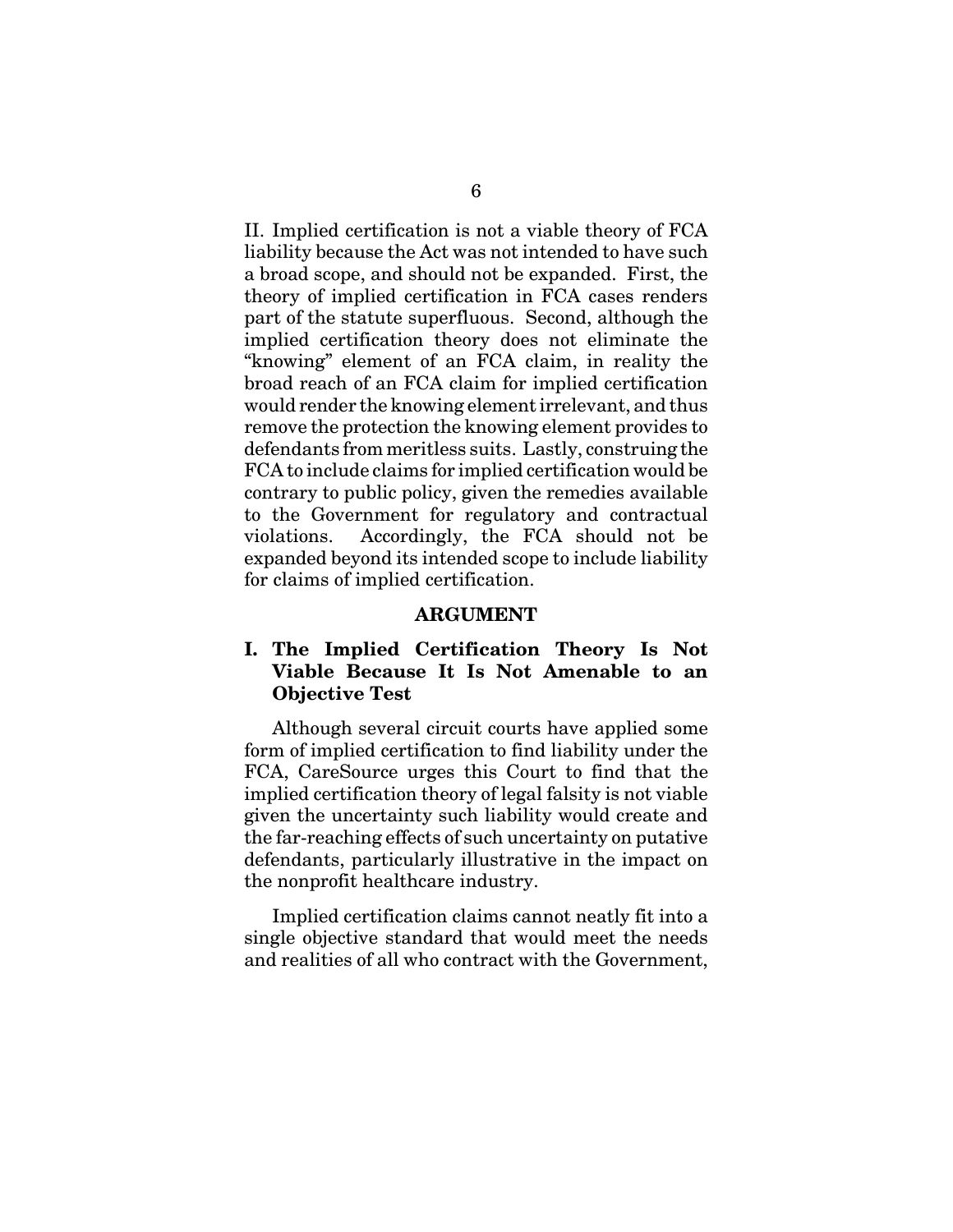across all affected industries. The key provision of the FCA at issue imposes civil liability on any person who knowingly submits a "false or fraudulent claim for payment or approval" to the Government. 31 U.S.C.  $§ 3729(a)(1)(A) (2012).$ 

This provision has long covered "factually false claims," or those which contain "an incorrect description of goods or services provided or a request for reimbursement for goods or services never provided." *Mikes v. Straus*, 274 F.3d 687, 697 (2d Cir. 2001). Section  $3729(a)(1)$  has also been applied to cover "legally false claims" containing an express certification of compliance with the terms of a contract, statute, or regulation. *United States ex rel. Wilkins v. United Health Group*, 659 F.3d 295, 305 (3d Cir. 2011). Factually false claims and legally false claims with express certifications of compliance are not open to interpretation.

Conversely, to extend liability under  $\S 3729(a)(1)$  to find that all claims for payment or reimbursement necessarily imply certification of compliance, without identifying any particular contractual provision, statute, or regulation, does not allow a ready, objective determination of whether such a claim is false or fraudulent, or not. For example, even if a hospital's claim for payment contains no express certification of compliance and such claim is factually true—all services were provided and are eligible for Medicare reimbursement—the hospital's claim could be deemed false by the hospital's failure to be in substantial compliance with any number of statutes or regulations, even if they are ancillary to the services for which reimbursement is requested. The addition of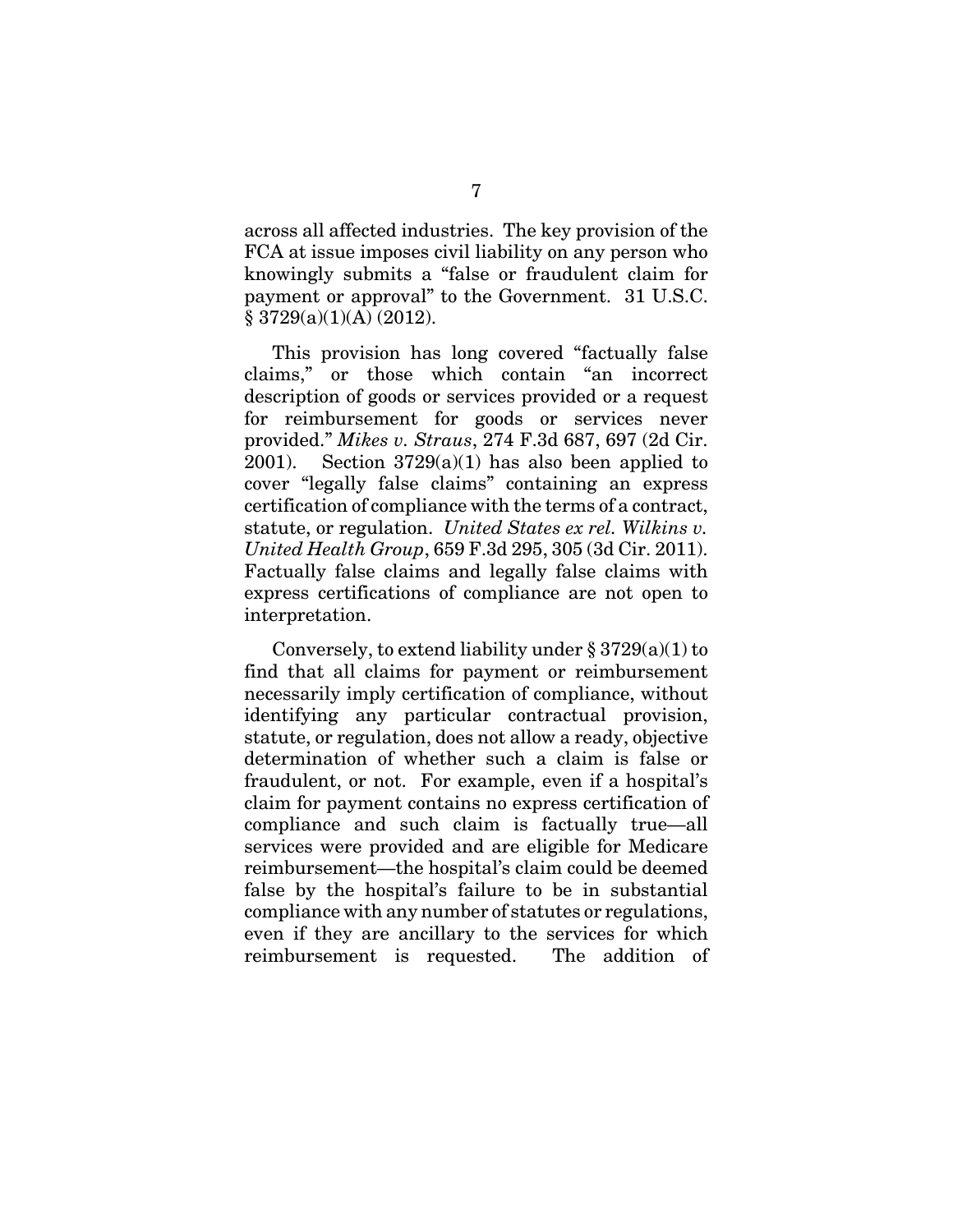conditions and limitations to liability does not resolve the concern of lack of notice to putative defendants as to what actions or inactions may be subject to FCA liability.

### **A. Adding Conditions and Limitations to Liability Does Not Remove the Ambiguity Implied Certification Theory Creates**

Trying to limit implied certification liability is no better than putting a bandage on a six-inch wound—it may temporarily work but it cannot be a permanent solution. The difficulty in trying to craft a standard for implied certification liability is perhaps best illustrated by issues arising from the healthcare industry. In *Mikes v. Straus*, the Second Circuit acknowledged why the implied certification theory is troublesome:

[C]aution should be exercised not to read this theory expansively and out of context. The *Ab-Tech* rationale, for example, does not fit comfortably into the health care context because the False Claims Act was not designed for use as a blunt instrument to enforce compliance with all medical regulations . . . .

#### 274 F.3d 687, 699 (2d. Cir. 2011).

In *Mikes*, the Second Circuit explains that within a section of the Medicare statute there can be further divisions of conditions of participation: provisions governing medical necessity of a procedure and its quality. *Id.* A relator, as was the case in *Mikes*, could advance the argument that failing to meet a certain quality of care standard is a false certification of compliance that should be subject to FCA liability. *Id.* The Second Circuit recognized that "permitting *qui tam*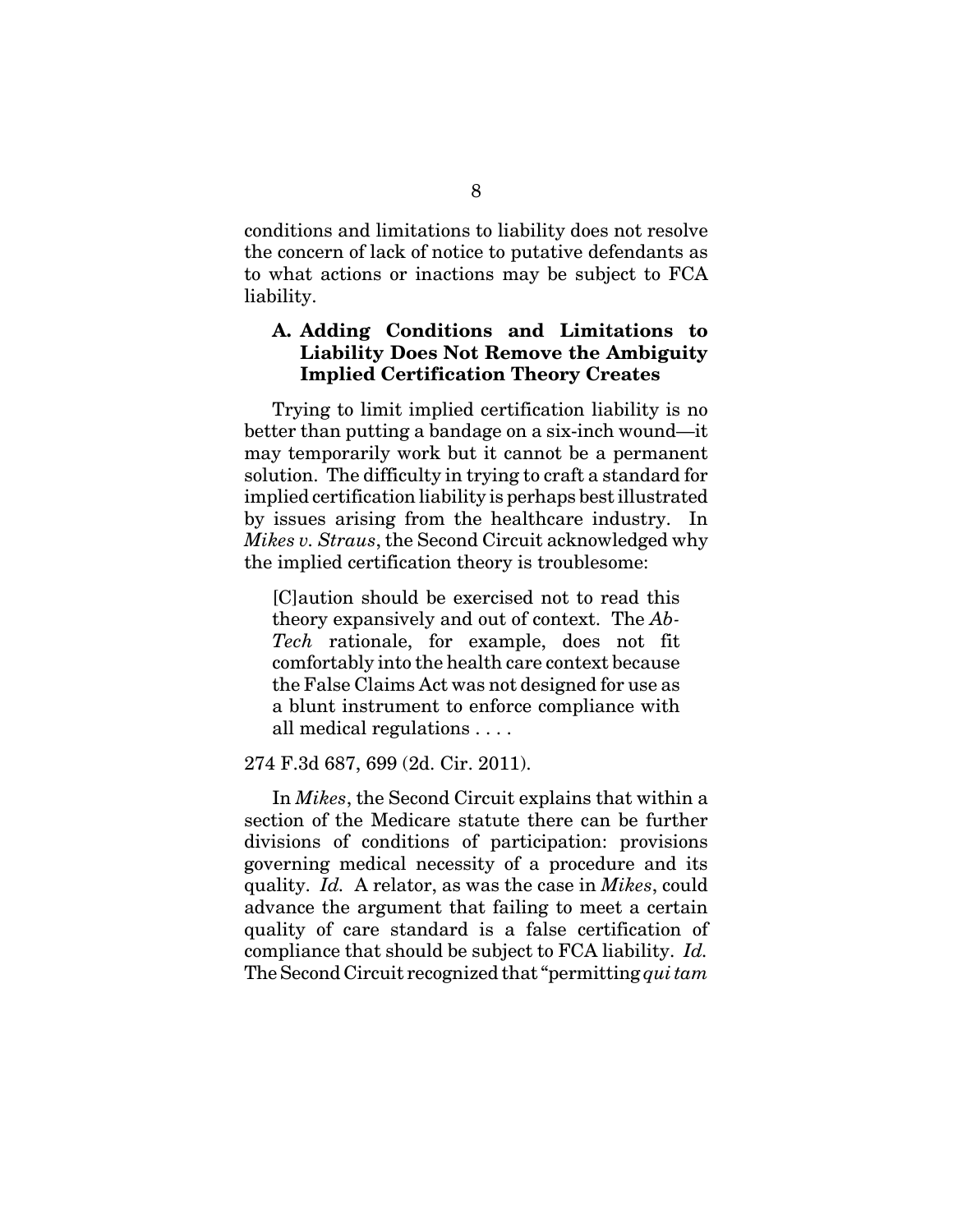plaintiffs to assert that defendants' quality of care failed to meet medical standards would promote federalization of medical malpractice" and "that the courts are not the best forum to resolve medical issues concerning levels of care." *Id.* at 700.

Although the Second Circuit concluded it was still possible for the implied certification theory to be viable, its emphasis on the poor fit of this theory to the healthcare industry should not be ignored. comparison between what may occur when a provider violates a Medicare regulation with what may occur if that violation is subject to FCA liability illustrates the magnitude with which the implied certification theory amplifies liability to healthcare providers.

Conditions of participation can address issues such as medical staff, nursing services, laboratory services, discharge planning and infection control. *See, e.g.*, 42 C.F.R. §§ 482.21 to 482.66 (2012) (setting out Medicare conditions of participation for hospitals). If these conditions are not met, the relevant Medicare regulations make clear that the provider is not excluded from the program, and payment is not stopped, unless the Centers for Medicare and Medicaid Services (CMS) determine an immediate threat to the health or safety of patients exists. *Id.* at § 482.28.<sup>5</sup> Noncompliant providers are given a reasonable amount of time to achieve compliance, and are even given the right to appeal their termination, while continuing to provide services. *Id.* at §§ 489.53-54. Thus, even when

<sup>5</sup> *See also*, Robert Fabrikant and Glenn E. Solomon, *Application of the Federal False Claims Act to Regulatory Compliance Issues in the Health Care Industry*, 51 ALA. L. REV. 105, 123 (1999).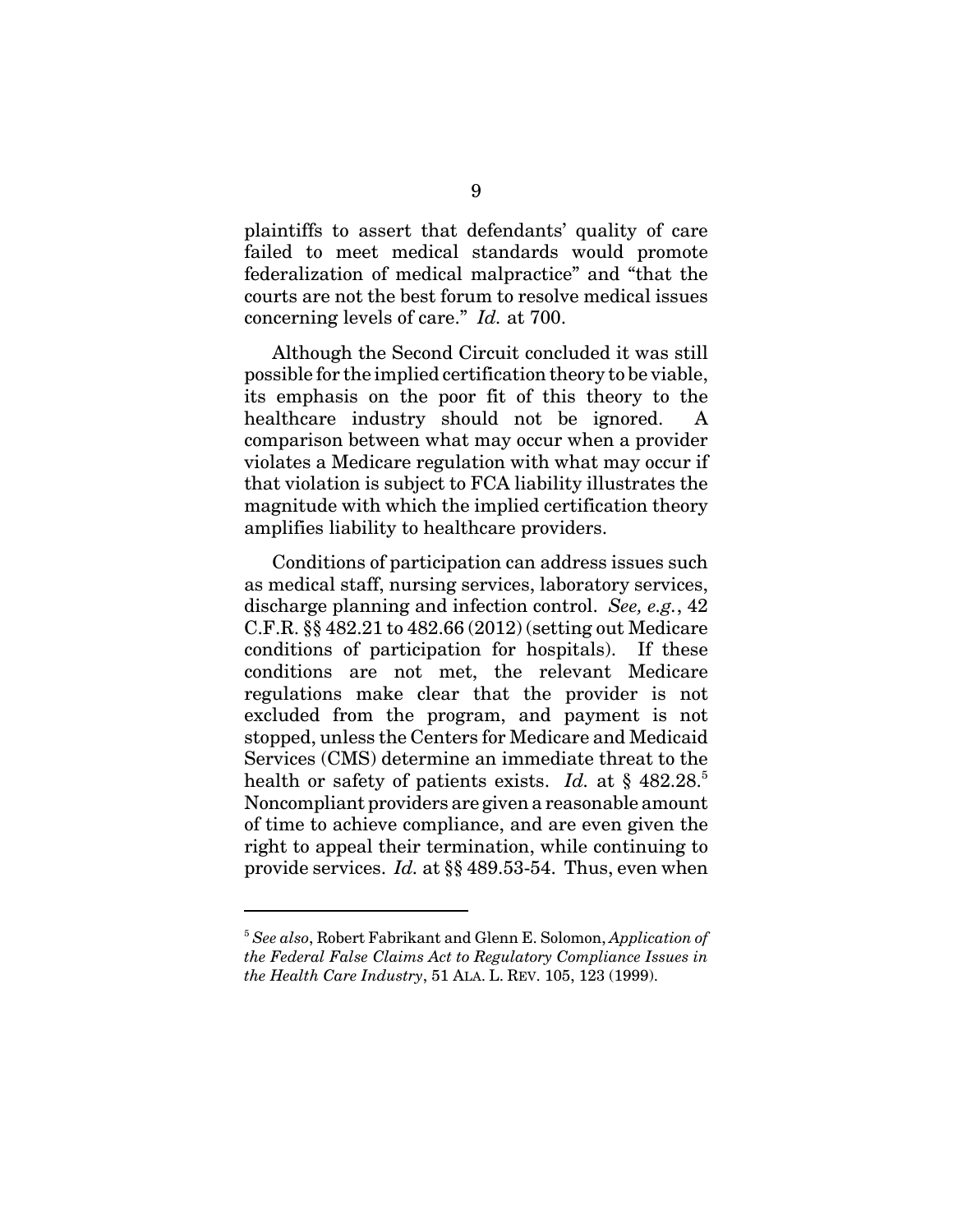a hospital may not be in substantial compliance with a Medicare regulation, CMS will not necessarily exclude the hospital from the program or stop payment. The hospital or provider is given an opportunity to remedy the violation and still receive reimbursement for Medicare eligible services.

By contrast, if FCA liability is permitted under the implied certification theory, and a hospital that submitted a request for payment was found to be noncompliant with some Medicare regulation or statute, that hospital would be subject to a civil penalty of not less than \$5,500 and not more than \$11,000, *per* claim, plus 3 times the amount of damages under the FCA. 31 U.S.C. § 3729(a)(1) (2012); 28 C.F.R.  $§ 85.3(a)(9) (2015)$ . While the regulatory enforcement process allows the hospital to become compliant, and still participate in the program and receive payment from the Government, FCA liability under the implied certification theory would impose mandatory treble damages. Thus, the effect of noncompliance is significantly greater under FCA implied certification than under existing regulatory remedies.

The healthcare industry is heavily regulated, making it extremely challenging for all providers and suppliers to know and understand every law and regulation that governs their respective operations.<sup>6</sup> Even if all providers and suppliers know and understand all laws and regulations which govern their operations, it is not reasonable to expect that an entity knows whether it is in full compliance, at all times,

<sup>6</sup> Fabrikant, *supra* note 5, at 151.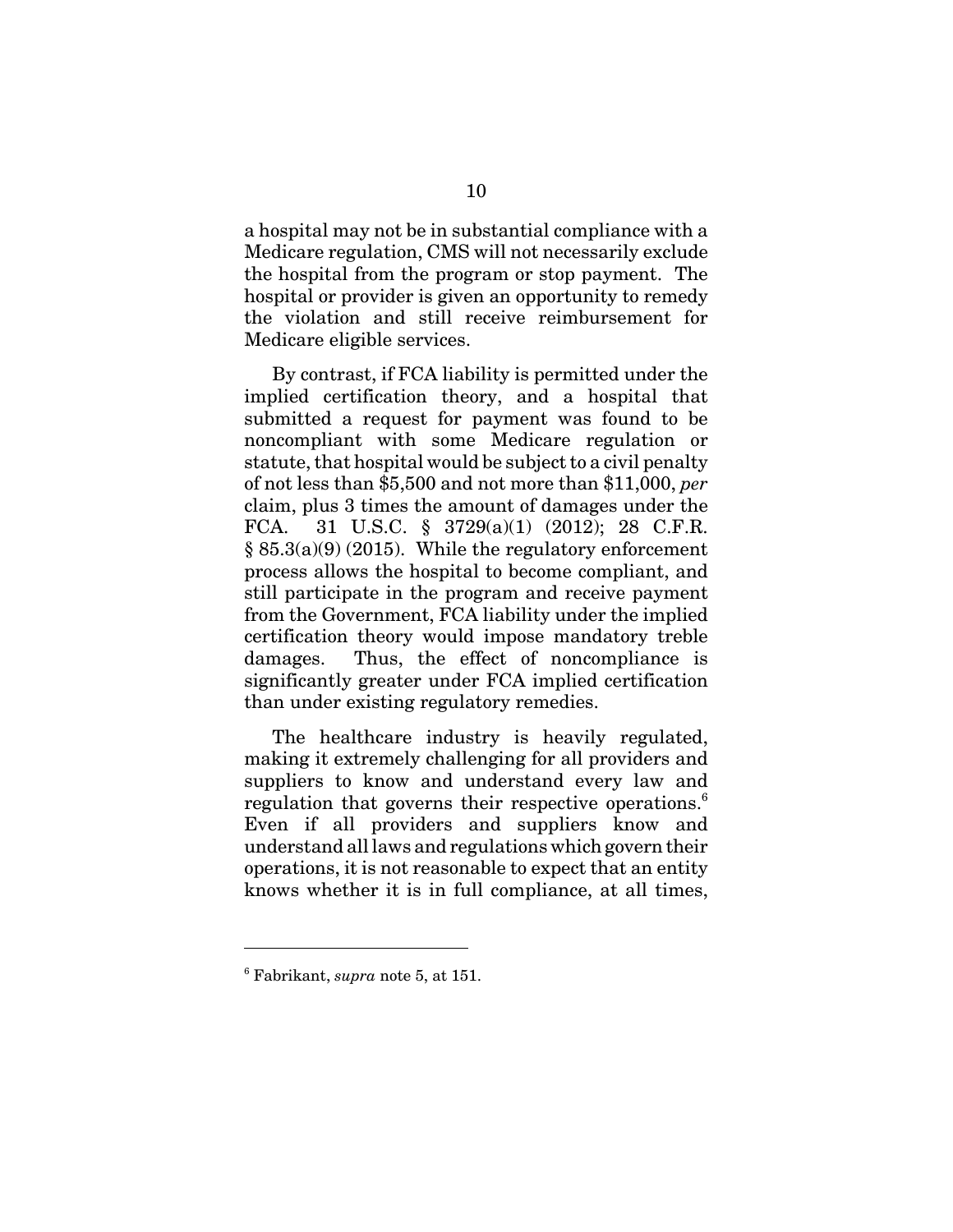with each and every one of those laws and regulations.<sup>7</sup> This leads to another flaw in imposing liability under the implied certification theory—"it seeks to impose liability upon the purported expression of a legal opinion or conclusion, not an objectively verifiable statement of fact."<sup>8</sup> For example, a healthcare provider may be of the opinion that it is in full compliance with every Medicaid statute and regulation to which it is subject, but in the event this is not factually true, such an opinion should not serve as the basis for a FCA claim. If the provider has a reasonable, good faith belief that it has complied with its obligations under the law, it would be unjust to hold that the provider has impliedly made a knowingly false statement or certification that subjects it to FCA liability.<sup>9</sup>

Short of requiring an express certification of compliance in a payment request, there will always be room for ambiguity between participation and payment, and whether a defendant's reasonable opinion of compliance equates to a false statement of fact. As such, application of the theory of implied certification raises more questions and problems than it solves.

 $^7$  *Id.* 

<sup>8</sup> *Id.* at 153, *citing West v. Western Casualty & Surety Co.*, 846 F.2d 387, 393 (7th Cir. 1988) (indicating that a statement that expresses an opinion is not actionable as a misrepresentation).

<sup>9</sup> *See* John T. Boese, *et al.*, *Why Thompson is Wrong: Misuse of the False Claims Act to Enforce the Anti-Kickback Act*, 51 ALA.L. REV. 1, 29 (1999) (explaining that the preparation of Cost Reports requires interpretation of government policies and is subject to good faith differences of opinion).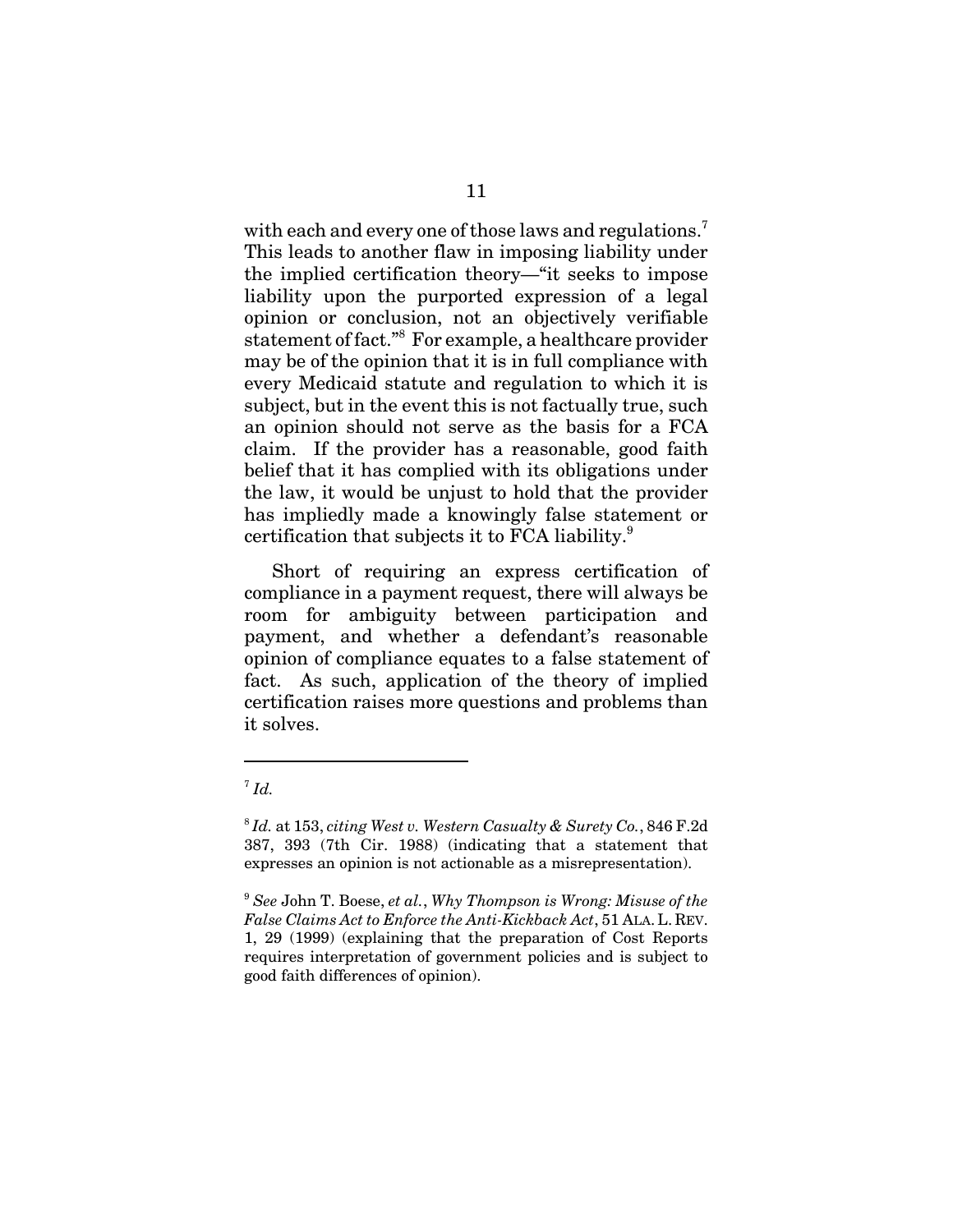### **B. Strict Adherence to the Other Elements of an FCA Claim Do Not Remedy the Lack of an Objective Test for Liability under the Implied Certification Theory**

Adherence to the other elements of an FCA claim do nothing to assist the creation of an objective standard. To the contrary, an examination of whether an implied certification was false, material to the Government's decision to pay, and knowingly made necessarily requires a fact-intensive review. Accordingly, the argument that abuse of the implied certification theory will be curtailed by strict enforcement of the Act's scienter and materiality requirements is feeble, at best. *But see United States v. Triple Canopy*, 775 F.3d 628, 637 (4th Cir. 2015); *United States ex rel. Hutcheson v. Blackstone Med., Inc.*, 647 F.3d 377, 378 (1st Cir. 2011).

> 1. Scienter can be abused to render its protection meaningless

Under the FCA's scienter requirement, it is sufficient to show that a defendant knew or recklessly disregarded a risk that its implied certification of compliance was false. *See Shaw v. AAA Eng'g & Drafting, Inc.*, 213 F.3d 519, 530 (10th Cir. 2000). At least one court has found liability under this standard when the defendant was merely "familiar" with underlying Medicare regulations, the violation of which was alleged to give rise to FCA liability. *See, e.g., United States ex rel. Augustine v. Century Health Servs.*, 289 F.3d 409, 416 (6th Cir. 2002) (finding liability under the FCA when defendants testified they were aware of Medicare regulations governing reimbursement).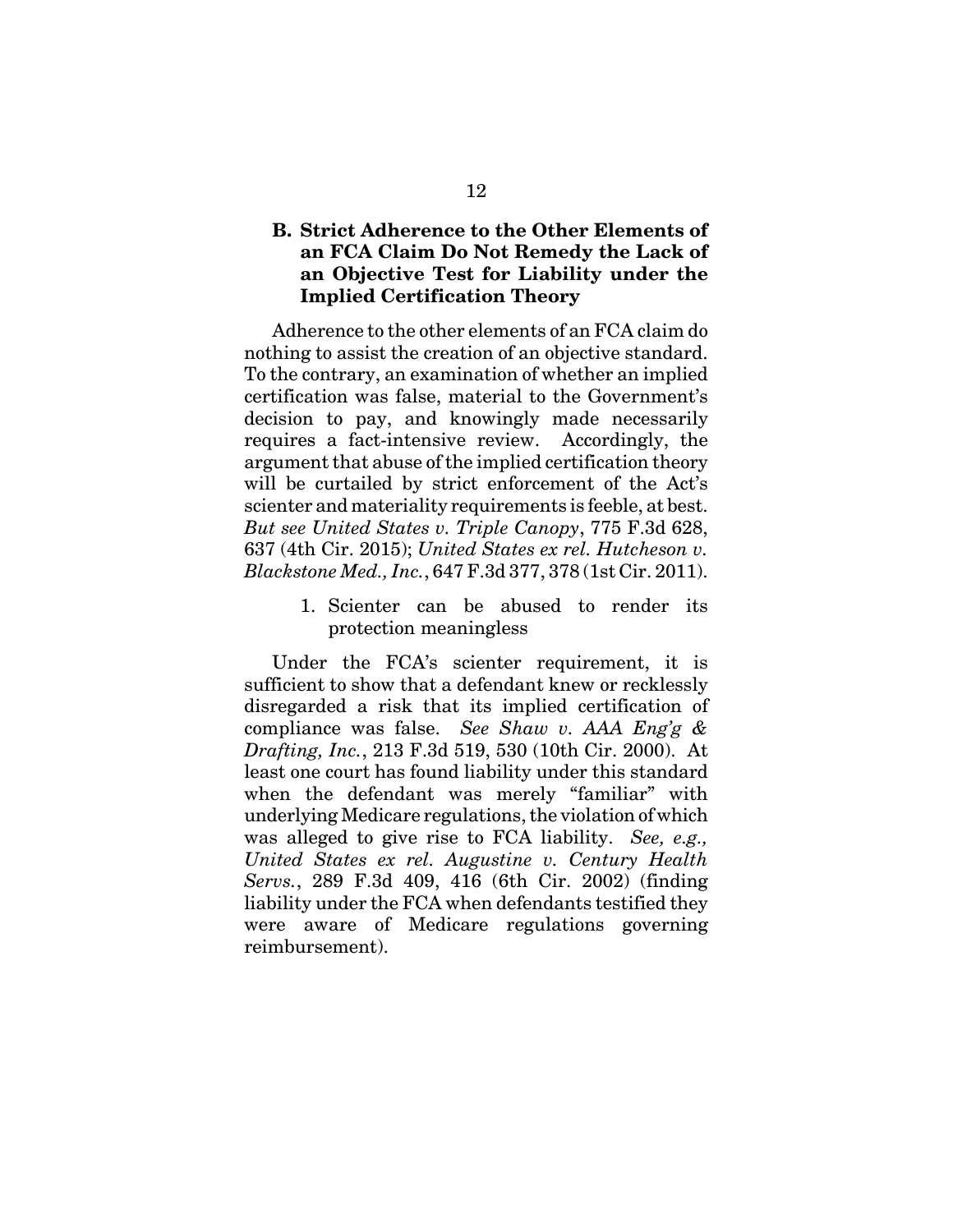Moreover, because of the low threshold for stating a claim for "reckless disregard," the scienter requirement does not offer any meaningful protection against abusive lawsuits, particularly, *qui tam* suits.<sup>10</sup> Because of the doctrine of imputed knowledge, liability under the FCA can be found if even one employee knew or recklessly disregarded the falsity of an implied certification submitted by its employer. *United States ex rel. Harrison v. Westinghouse Savannah River Co.*, 352 F.3d 908, 918 n.9 (4th Cir. 2003). Similarly, courts have attempted to use collective corporate knowledge theory—where the knowledge of a corporation is the sum knowledge of all of its employees—to impose FCA liability under the implied certification theory. *See Miller v. Holzmann*, 563 F.Supp.2d 54, 100 (D.D.C. 2008), *aff'd in part and vacated in part on other grounds*.

Although the Fourth Circuit held that knowledge of one employee was sufficient to establish FCA liability, it recognized the danger of the collective knowledge theory, stating that all a plaintiff would need to do to meet the scienter requirement would be to "piec[e] together scraps of 'innocent' knowledge held by various corporate officials, even if those officials never had contact with each other or knew what others were doing in connection with a claim seeking government funds." *Harrison*, 352 F.3d at 918 n.9. Indeed, this is

<sup>10</sup> Richard Doan, *The False Claims Act and the Eroding Scienter in Healthcare Fraud Litigation*, 20 ANNALS HEALTH L. 49, 67-69 (2011) (discussing the inconsistency in application of the standard for reckless disregard and discussing that in practice the application is little more than gross negligence, which should not be sufficient under the FCA to impose liability).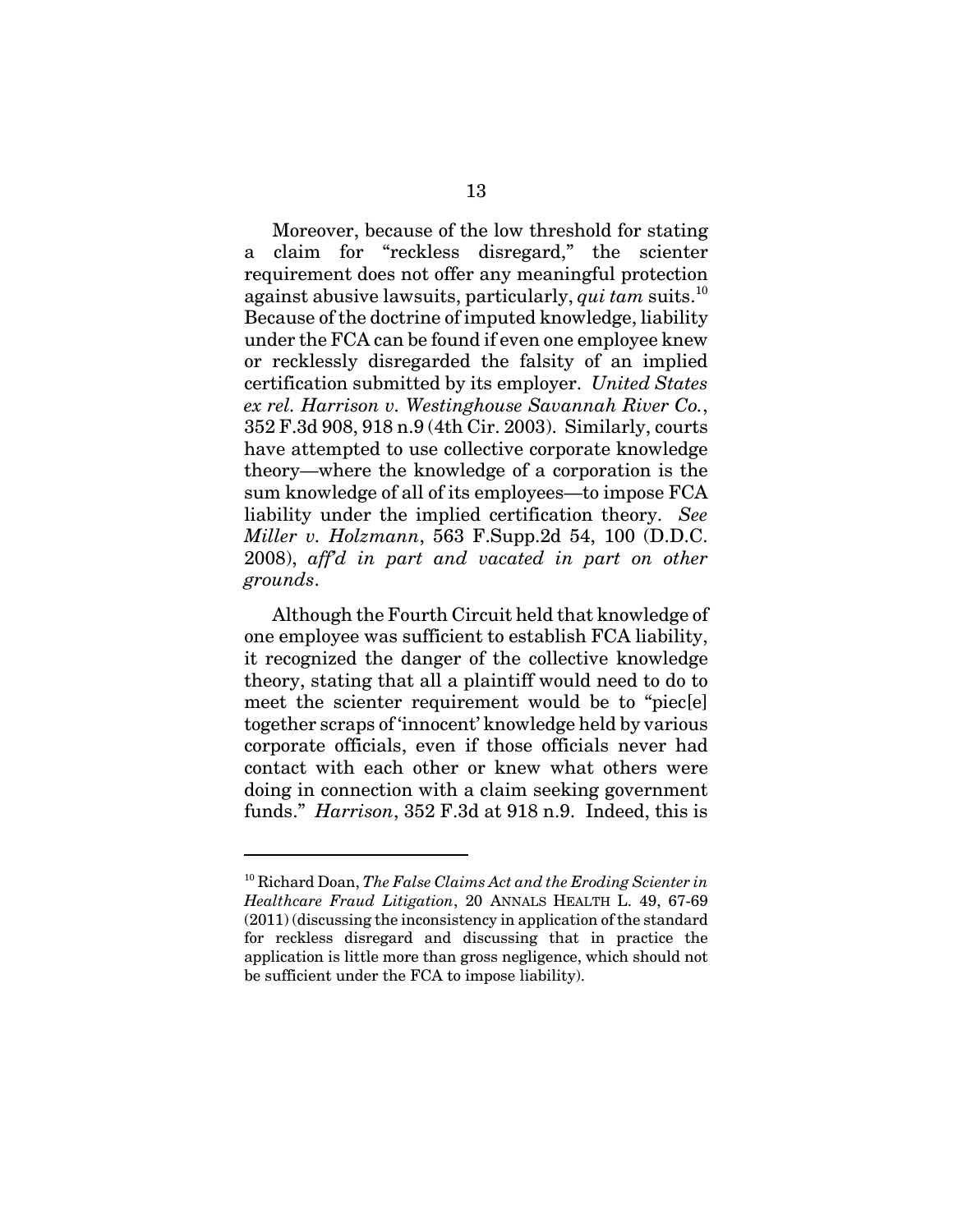precisely what a plaintiff could do to impose liability for noncompliance with a statute or regulation that may be ancillary to the actual claim for payment.

Additionally, strict adherence to the scienter requirement will not permit an implied certification theory case to be resolved on a dispositive motion because it raises a question of fact. *See United States ex rel. Taylor-Vick v. Smith*, 513 F.3d 228, 231 (5th Cir. 2008) (noting that when a case requires the court to make a determination about a party's state of mind, summary judgment may not be appropriate). Thus, the scienter requirement will not eliminate plaintiffs' abuse of the FCA or the substantial discovery and litigation costs a defendant must endure.

> 2. The materiality requirement can be distorted to create liability without sufficient regard to the actual falsity or fraudulent nature of the implied statement or certification

Relying upon materiality in order to determine falsity conflates these two elements of FCA liability, and subjects defendants to abusive litigation. By analyzing the prerequisite to payment as either part of a materiality analysis, a falsity analysis, or both, liability may improperly or inconsistently be found under the implied certification theory where it is not warranted.

Under the FCA, the definition of "material" is "having a natural tendency to influence, or be capable of influencing, the payment or receipt of money or property." 31 U.S.C. § 3729(b)(4) (2012). This definition of materiality is one of the ways in which the Fraud Enforcement and Recovery Act of 2009 (FERA)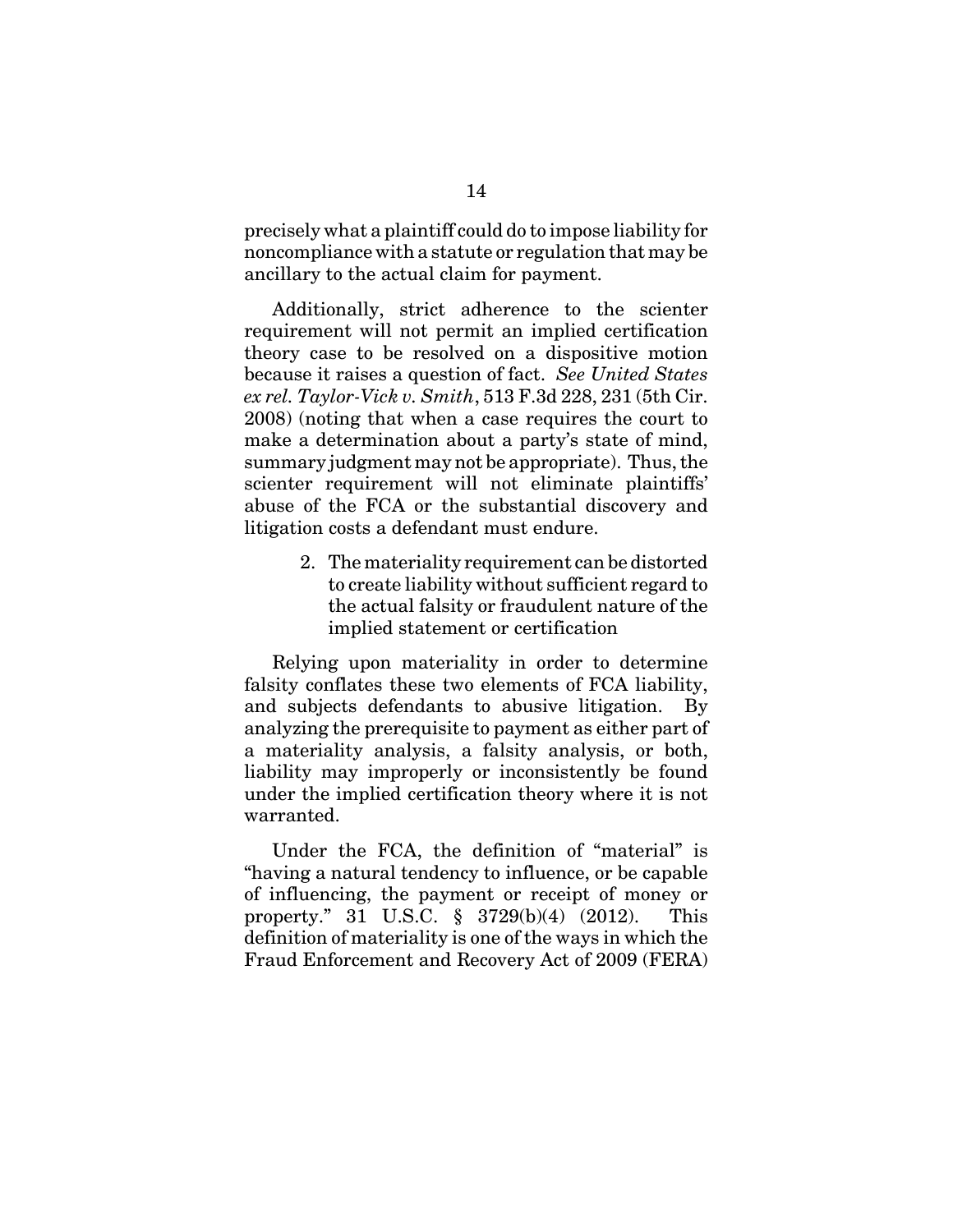amended the FCA. As revised, the materiality element creates a relatively low threshold for the Government.<sup>11</sup>

For example, the First Circuit determined that even insignificant contract provisions or regulations could be "capable of influencing" the Government's decision to pay. *United States ex rel. Hutcheson v. Blackstone Med., Inc.*, 647 F.3d 377, 394 (1st Cir. 2011) ("We cannot say that, as a matter of law, the alleged misrepresentations in the hospital and physician claims were not capable of influencing Medicare's decision to pay the claims.").

The danger of such a rule is magnified when considered in the context of a *qui tam* action. Applying the analysis of *Blackstone*, a relator could bring an action against a defendant for failing to disclose a knowing violation that was capable of influencing the Government's decision to pay, *even if* the Government had exercised its discretion not to pursue such violations in the past, would have pursued an administrative remedy, and would not have chosen to

<sup>&</sup>lt;sup>11</sup> John T. Boese, Use of the False Claims Act to Enforce Federal Regulations: Necessary Limits on False Certification Cases Brought Under the Civil False Claims Act, *What You Don't Know Could Hurt You: An Examination of the Expanding Federal False Claims Act and its Impact on Regulated Businesses*, Panel Discussion at the Environmental, Mass Torts & Products Liability Litigation Committees' Joint CLE Seminar (Jan. 29-31, 2015), *available at* http://www.americanbar.org/content/dam/aba/ administrative/litigation/materials/2015-jointcle/written\_materials/02\_what\_you\_don't\_know\_could\_hurt\_you \_an\_examination.authcheckdam.pdf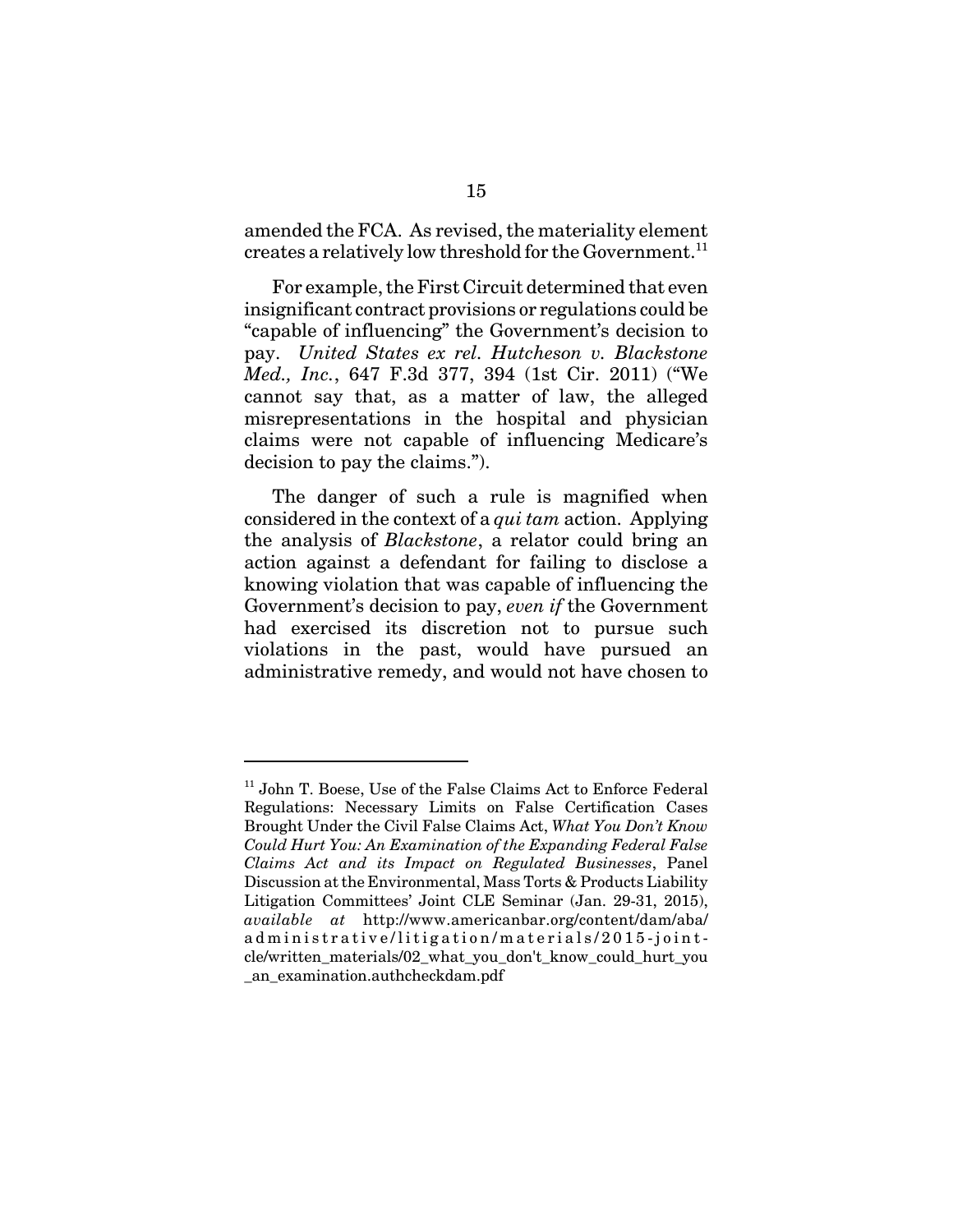intervene in the relator's case.<sup>12</sup> The result: a defendant that might otherwise have been subject to contract damages or a penalty under a regulatory/administrative enforcement scheme is now subject to treble damages for something the Government likely deemed unworthy of severe punishment.

Likewise, the Ninth Circuit's materiality analysis obscures the difference between violations of conditions of participation and conditions of payment. In *United States ex rel. Hendow v. University of Phoenix*, the Ninth Circuit dismissed the distinction between a condition of participation and a condition of payment stating that it was "a distinction without a difference." 461 F.3d 1166, 1176-77 (9th Cir. 2006). The Ninth Circuit instead focused on whether the University's failure to comply with a restriction on enrollment incentive compensation was material to the Government's decision to pay. *Id.*

Thus, even assuming that some limiting conditions were imposed for determining falsity for implied certification claims, *Hendow*'s approach demonstrates the inherent lack of uniformity in application and the conflation with materiality. *Hendow* determined that conditions of participation and payment were one and the same—which is in direct conflict with the conclusion the Seventh Circuit reached regarding the very same law, 20 U.S.C. § 1094(a), in *United States v. Sanford-Brown, Ltd.*, 788 F.3d 696 (7th Cir. 2015).

<sup>12</sup> Christopher L. Martin, Jr., *Reining in Lincoln's Law*: *A Call to Limit the Implied Certification Theory of Liability Under the False Claims Act*, 101 CAL. L. REV. 227, 259-261 (2013).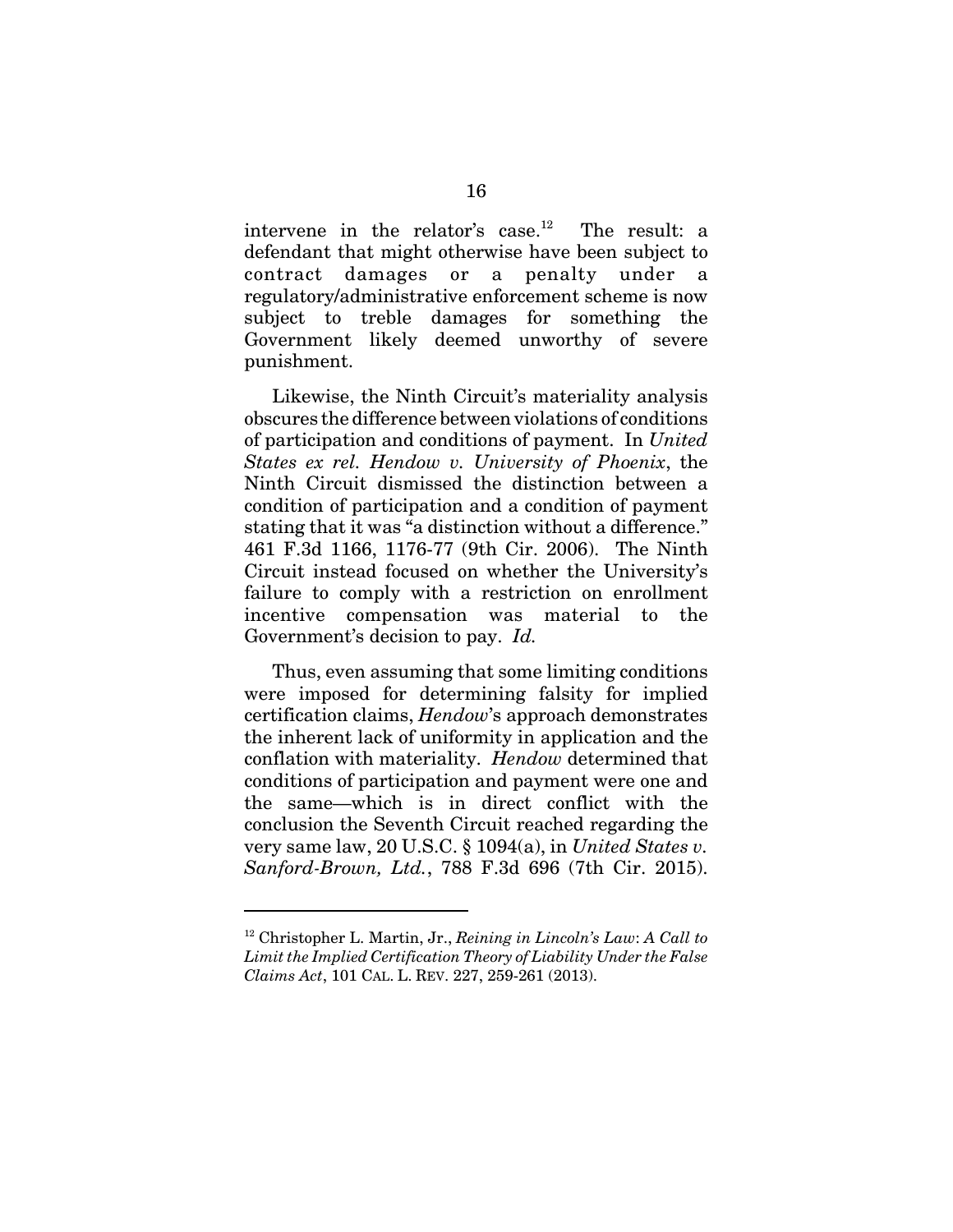Additionally, after deciding that there was no difference between conditions of payment and conditions of participation for purposes of the Higher Education Act, the court in *Hendow* concluded that implied certification could be a predicate for FCA liability as long as it was "relevant to the government's decision to confer a benefit." *Hendow*, 463 F.3d at 1173. If a relevancy determination in this context is akin to relevancy under the Federal Rules of Civil Procedure, the implication for liability would be  $limits<sup>13</sup>$ 

Moreover, in *Hendow* the Ninth Circuit sought to distinguish its analysis from that of the Second Circuit in *Mikes* by arguing that because the reasoning in *Mikes* was confined to the Medicare context the dichotomy between conditions of payment and participation was limited to Medicare cases. *Id.* This justification is troubling because if the implied certification theory is recognized as a viable theory to impose FCA liability, its application should be based upon a uniform, objective standard applicable to all industries. The suggestion that different conditions or limitations should be applied to different industries—be it healthcare, higher education, or defense contracts—only furthers the point that the implied certification theory is not viable.

The Fifth Circuit's reasoning further underscores that adherence to materiality will not eliminate the abusive use of implied certification theory. *United*

<sup>13</sup> *See, e.g, Oppenheimer Fund v. Sanders*, 437 U.S. 340, 351 (1978) (explaining the broad scope of the term "relevancy" under the Federal Rules of Civil Procedure).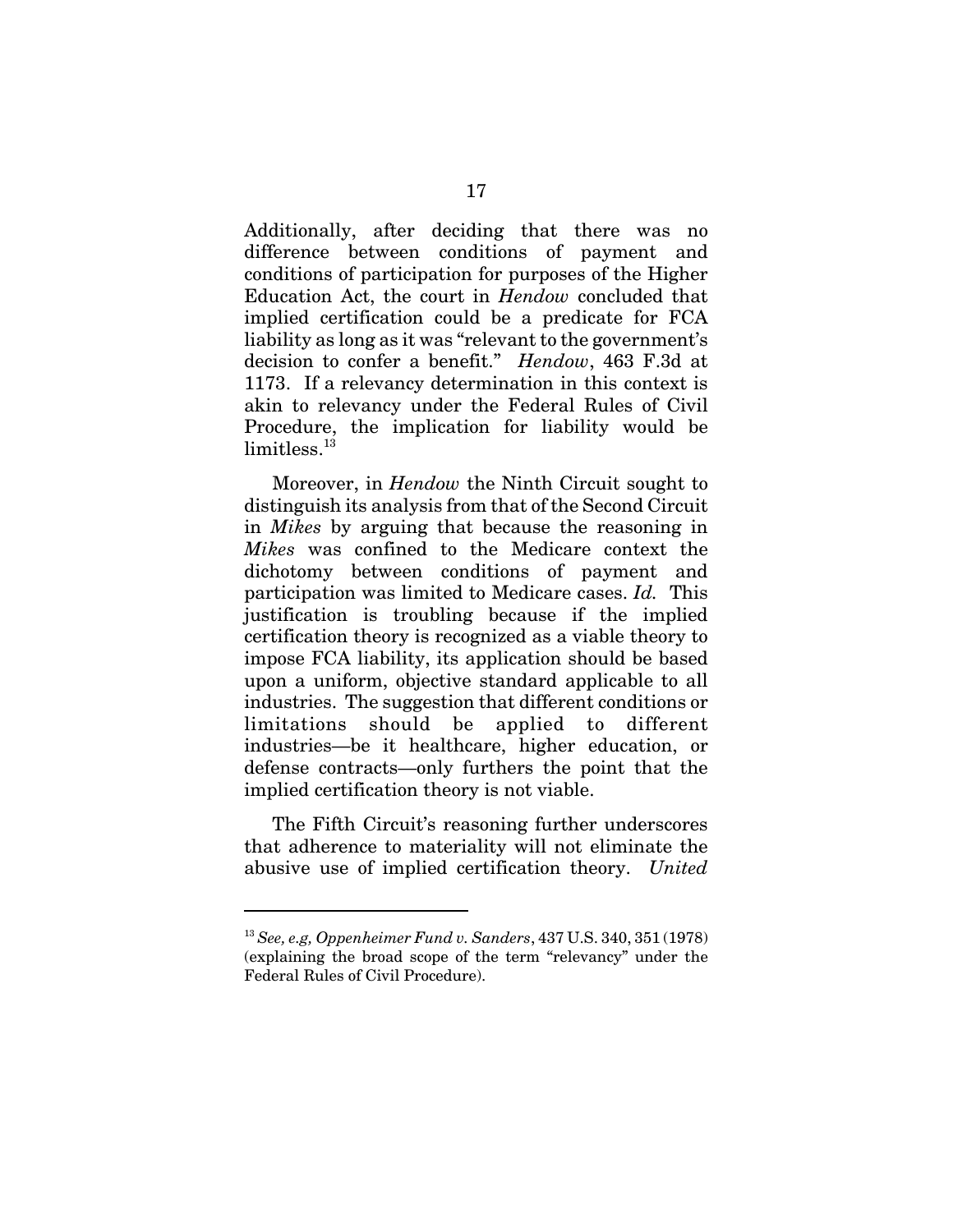*States ex rel. Steury v. Cardinal Health, Inc.* ("*Steury I*"), 625 F.3d 262 (5th Cir. 2010). In *Steury I*, the Fifth Circuit concluded that a defendant would not be liable under the FCA for false certification of compliance with a regulatory requirement, even if that certification was "material" to the Government's decision to pay, if payment was not conditioned on compliance with the statute, regulation, or contract provision. 625 F.3d at  $269.^{14}$  Under the Fifth Circuit's analysis, "[t]he prerequisite [to payment] requirement has to do with more than just the materiality of a false certification; it ultimately has to do with whether it is fair to find a false certification or false claim for payment in the first place." *Id.*

Thus, courts differ on whether prerequisite of payment or condition of payment is part of a materiality analysis or a question of falsity. The differing application and analysis of materiality demonstrates that implied certification claims do not fit into an objective test, and, therefore, are susceptible to inconsistency in application. This inconsistency in application will result in over-inclusiveness. Defendants that are not intentional bad actors, and whose actions cannot be deterred because they did not submit a claim knowing the claim would be deemed false, are subject to extreme and disproportionate punishment. The noncompliance and violations that have become the basis for implied certification claims are more proportionately addressed by regulatory enforcement and should not be a basis for FCA liability

<sup>14</sup> John T. Boese, *Civil False Claims and Qui Tam Actions* § 2.03[G], at 2-213 (4th ed. 2011).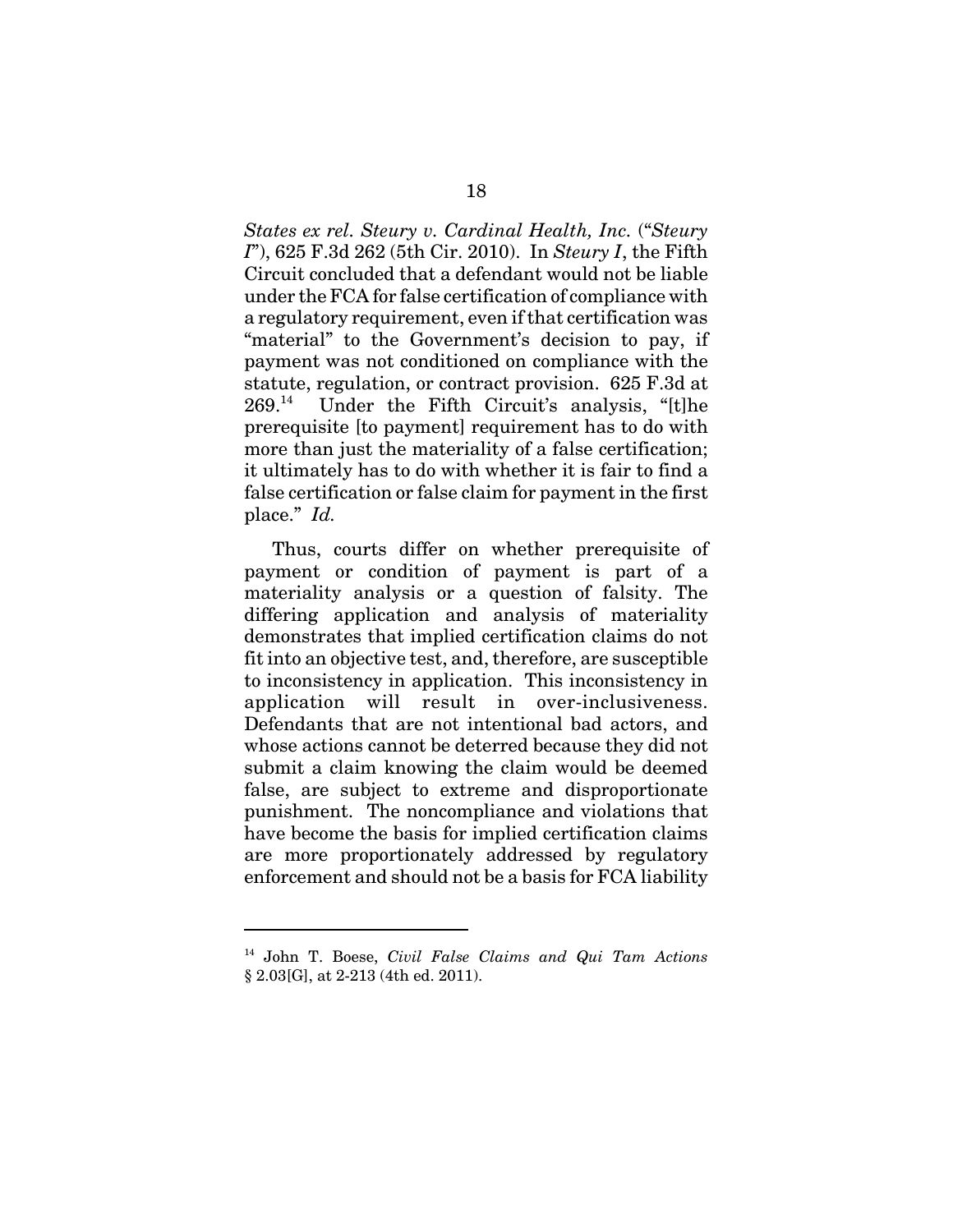under the judicial construct of implied certification of compliance.

> 3. Materiality analysis hinders early resolution of implied certification claims

Relying upon a materiality analysis to bolster the viability of implied certification claims will also negatively impact the judicial process for such FCA claims. If courts become bogged down in a materiality analysis before they can determine whether a claim for relief has been stated under the implied certification theory, implied certification cases will not be capable of resolution on a motion to dismiss. Determining whether the Government's decision to pay a claim is conditioned upon compliance with a statute or regulation is a fact-intensive question. *See United States ex rel. Thompson v. Columbia/HCA Healthcare Corp.*, 125 F.3d 899, 902-03 (5th Cir. 1997) (denying a motion to dismiss because the court was unable to determine from the record whether payment was conditioned on defendants' certifications of compliance, therefore remanding for further factual development).

Indeed, such a question would almost certainly preclude granting a motion to dismiss because it is a factual question regarding what a government agency considers in deciding whether to approve a claim for payment. If the *Hendow* definition of materiality were to prevail, an implied certification claim would be actionable under the FCA, and capable of surviving a motion to dismiss, provided a plaintiff alleged sufficient facts to argue that the implied certification was "relevant" to the Government's decision to pay. Not only would such a definition of materiality create a very low threshold for plaintiffs to meet, but it would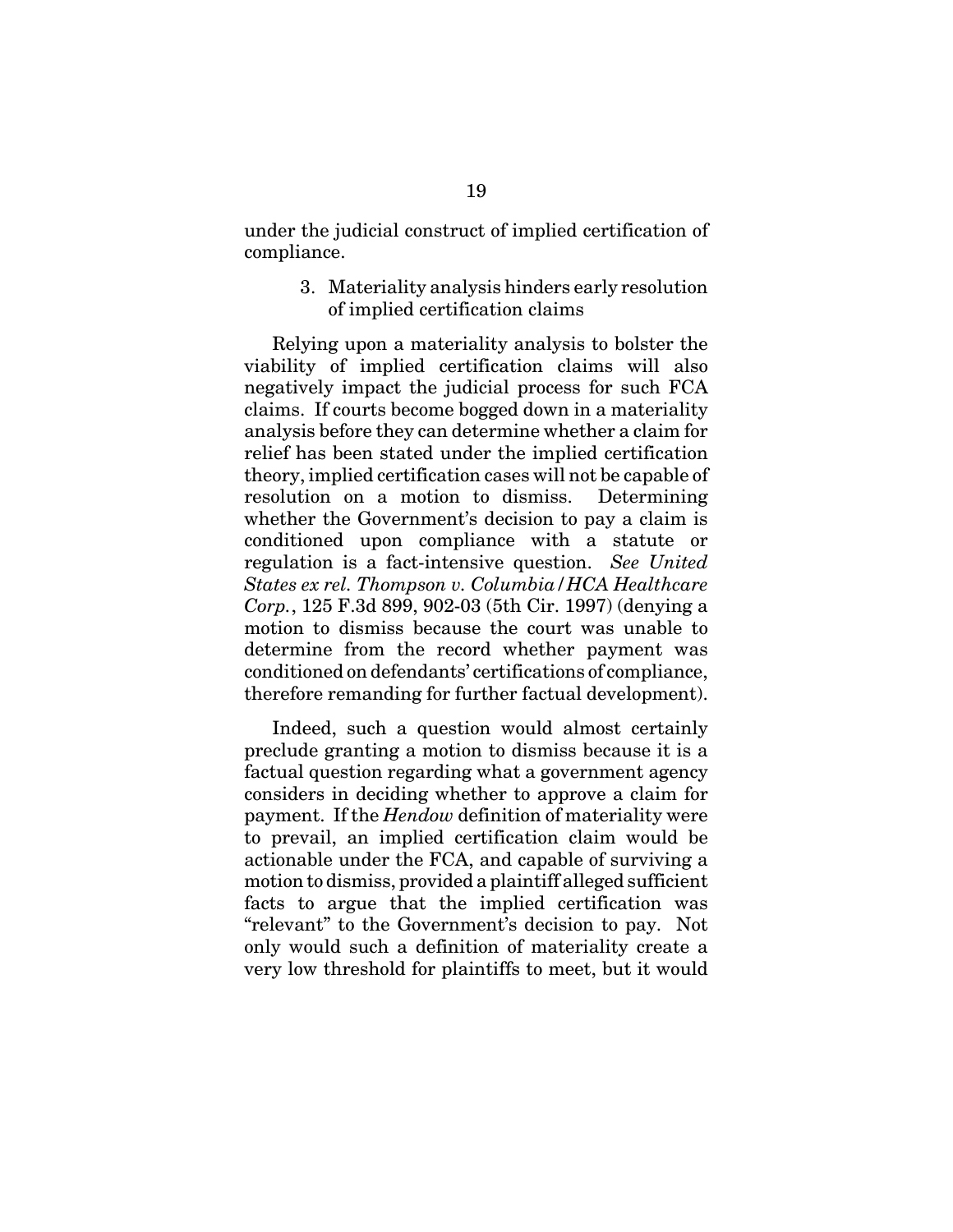also obliterate any chance for the creation of a uniform, objective test for implied certification claims.

This concern about the ability to adjudicate a motion to dismiss is a practical concern, particularly in the healthcare industry.15 Due to the treble damages and mandatory per-claim penalties defendants face under 31 U.S.C. § 3729(a), defendants are typically forced to settle if a motion to dismiss fails<sup>16</sup>—often for reasons that have nothing to do with the strength of the plaintiff's case, such as the financial costs and other burdens of continuing to litigate the case through discovery, and the defendant's rational concern that the punitive liability available under the FCA can transform even meritless claims into "bet the company" litigation. $17$  Thus, defendants may feel forced into settling even if the merits of a case are questionable given the inherent inability to have the case dismissed, because of the lack of an objective test for implied certification claims.

When all of these factors are taken into consideration, it is clear that the theory of implied certification is not viable—it is not amenable to an objective test and attempts to limit or condition liability on certain factors do not resolve the problems of inconsistency, lack of notice, or subjective

<sup>15</sup> *See* Dennis Oscar Vann Jr., *Stemming the Federal Tort Fountain: Why Federal Courts Should Maintain Implied Certification Limitations on Qui Tam Suits Against Nonclaimant Defendants*, 47 GA. L. REV. 999, 1027 (2013).

 $16$  *Id.* 

 $17$  *Id.*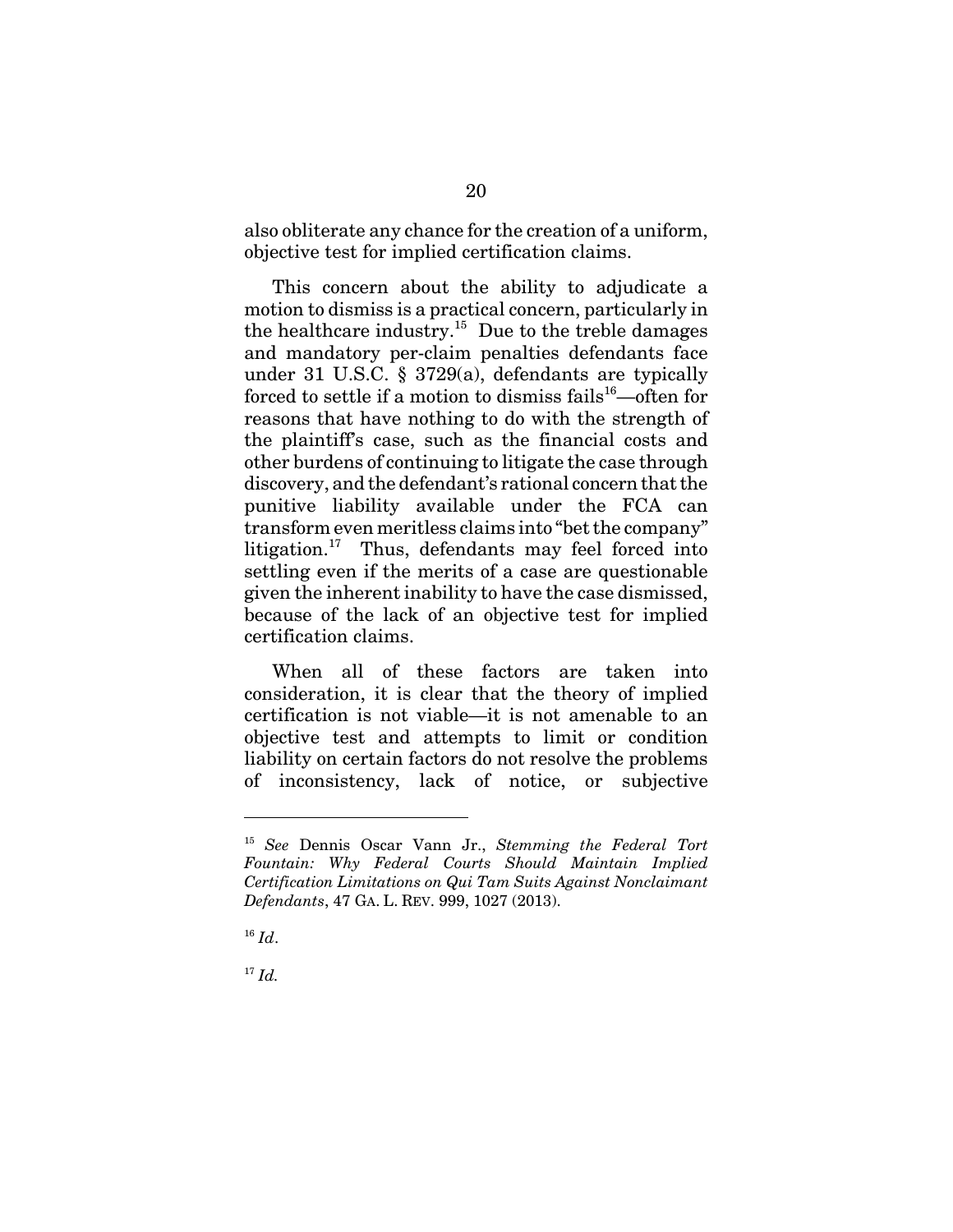determinations. In addition to not being capable of a fair, uniform, objective determination, implied certification theory also finds no support in the text of the statute. For these reasons, implied certification theory should not be permitted as a basis for FCA liability.

- **II. The Scope of the FCA Was Never Intended to Reach Implied Certifications of Compliance with Every Potentially Applicable Law, Regulation, and Policy** 
	- **A. The Rules of Statutory Interpretation Do Not Support Finding Implied Certification Theory of Liability under the FCA**
		- 1. Permitting a claim for implied certification renders  $\S 3729(a)(1)(B)$  superfluous

The implied certification theory is not viable within the FCA framework because its application renders § 3729(a)(1)(B) superfluous or meaningless. The rules of statutory construction require courts to give meaning to every word in a statute. *Weinberger v. Hynson, Westcott & Dunning, Inc.,* 412 U.S. 609 (1973). Indeed, this Court has stated: [C]ourts must presume that a legislature says in a statute what it means and means in a statute what it says there." *Connecticut Nat'l Bank v. Germain*, 503 U.S. 249, 253-54 (1992) (citations omitted). This Court has also stated that "[a] statute should be construed so that effect is given to all its provisions, so that no part will be inoperative or superfluous, void or insignificant." *Codry v. United States*, 556 U.S. 303, 314 (2009). Likewise, where courts analyze congressional intent, a canon of construction should not be followed when such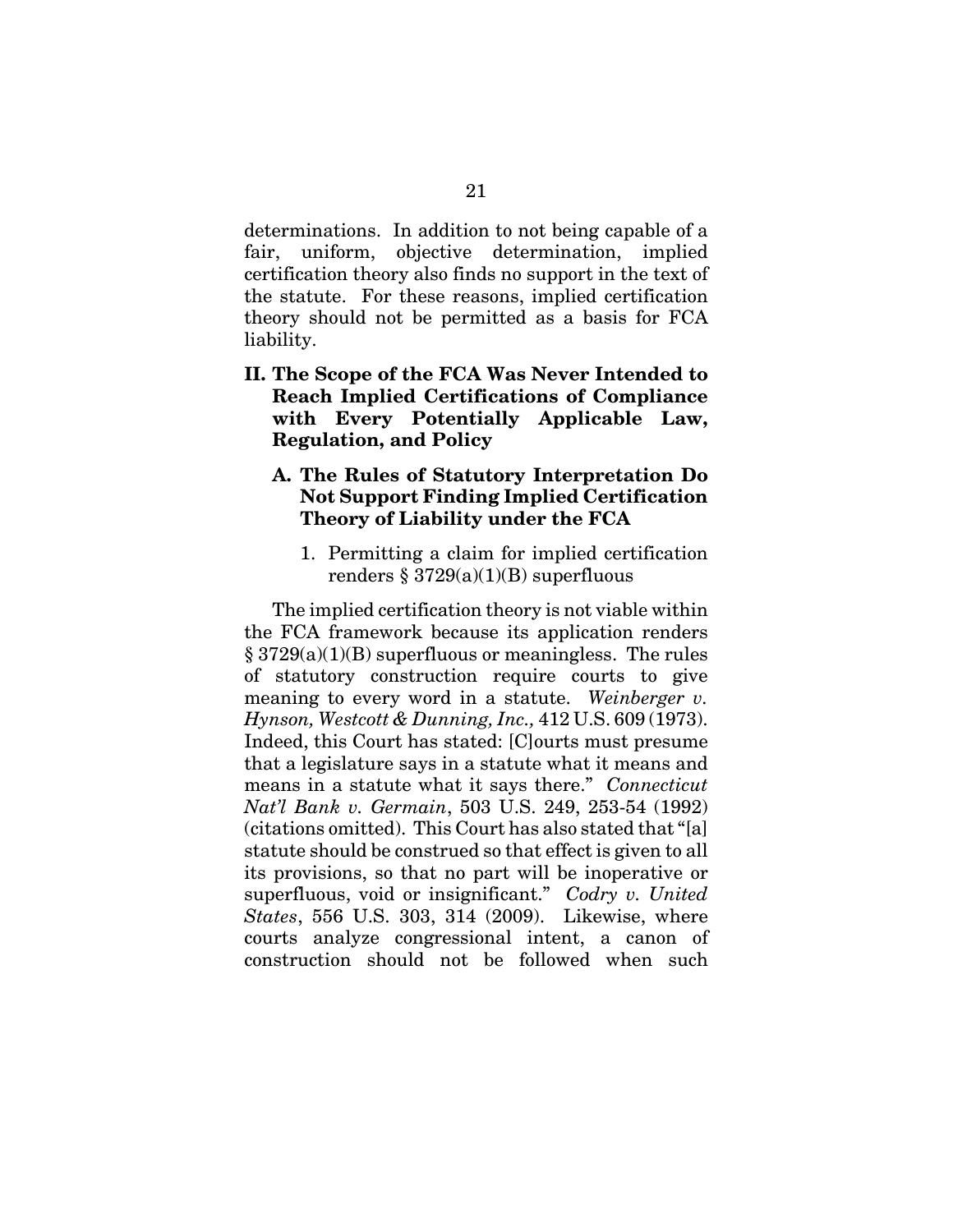application "would be tantamount to a formalistic disregard of congressional intent." *Rice v. Rehner*, 463 U.S. 713, 732 (1983). That Congress did not intend for implied false certifications to be a valid theory of FCA liability can be found in a close reading of the statute itself. This Court should therefore reject the theory of implied certification because to accept it as a valid theory of liability under the FCA would render superfluous an entire provision of the FCA.

The implied certification theory has two primary forms: (1) that the defendant's submission of a claim impliedly certified compliance with some obligation or set of obligations; and (2) that a defendant's prior express certification of compliance with an obligation implied certification that the defendant would maintain compliance with such obligation in the future.<sup>18</sup> It is important to recognize these two discrete forms of "implied certification" in order to understand how the statutory language would apply in each situation.

Pre-FERA, the FCA included two provisions relevant to the implied certification argument. Under § 3729(a)(1) of the FCA, those who "knowingly present[], or cause[] to be presented" to the United States "a false or fraudulent claim for payment or approval" are liable. Additionally,  $\S 3729(a)(2)$  imposes liability on individuals who "knowingly make[], use[], or cause[] to be made or used, a false record to get a false or fraudulent claim paid or approved by the

<sup>18</sup> *See* Marcia G. Madsen, *False Claims Act: What Government Contractors Should Know About the Implied Certification Theory of Liability*, 939 PLI/COMM. 471, 475 (2011).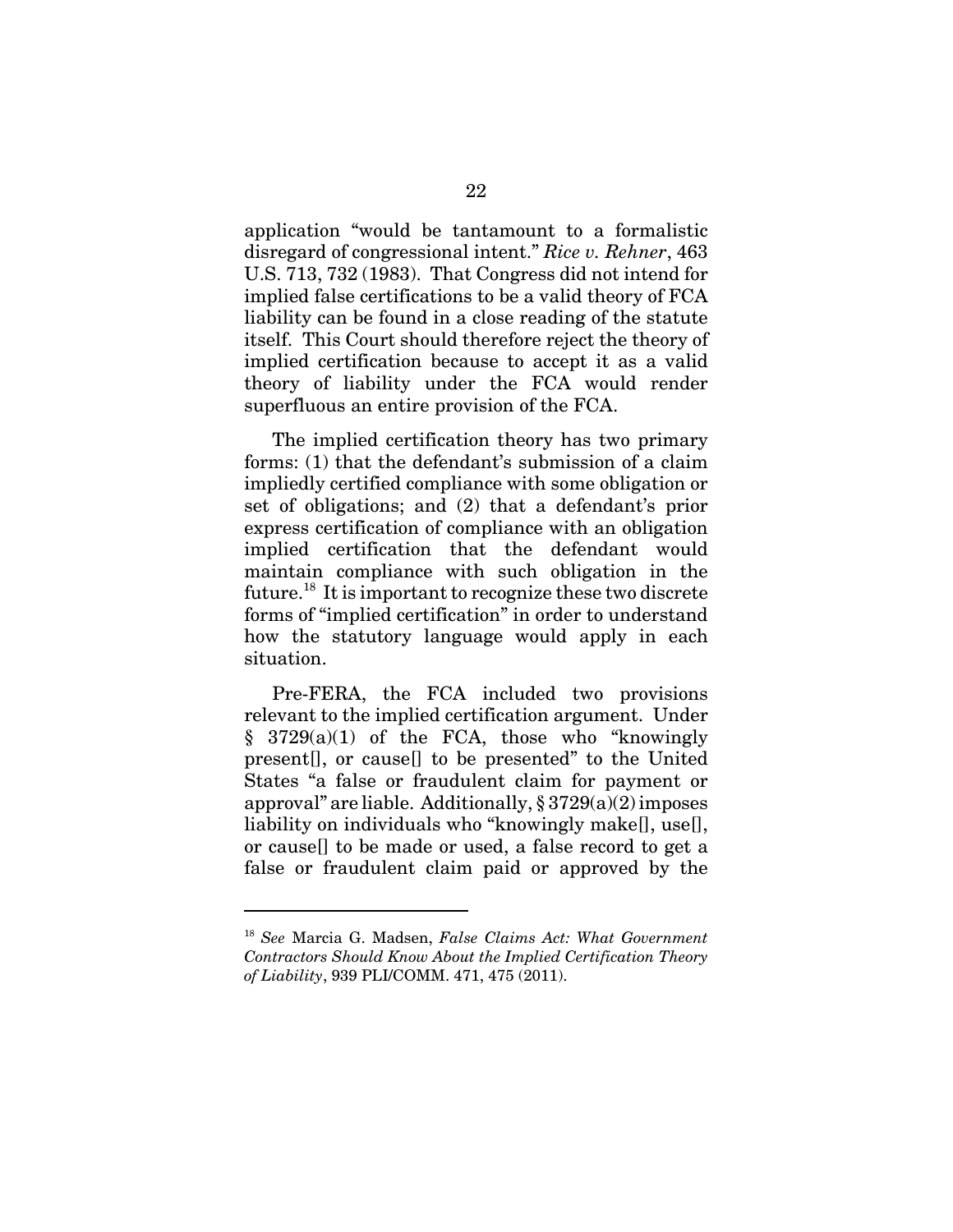Government." The FERA amendments to the FCA in 2009 modified the language of  $\S 3729(a)(1)$ , removing the requirement of presentment to the United States and redesignating the section as  $\S 3729(a)(1)(A)$ . The FERA amendments also renumbered former  $§$  3729(a)(2) as  $§$  3729(a)(1)(B) and revised the subsection to impose liability on those who "make[], use[] or cause[] to be made or used, a false record or statement material to a false or fraudulent claim."

The post-FERA  $\S 3729(a)(1)(B)$  of the FCA requires that a false statement or record be material to the false or fraudulent claim, while  $\S 3729(a)(1)(A)$  includes no materiality requirement. Both the pre- and post-FERA versions of the FCA require a defendant to have acted "knowingly."

Courts have typically applied  $\S$  3729(a)(1)(A) to implied certification cases not involving a prior express certification because  $\S$  3729(a)(1)(B) specifically references a "false record or statement" while § 3729(a)(1)(A) does not. *See, e.g., United States ex rel. Wilkins v. United Health Grp*., 659 F.3d 295, 306-07 (3d Cir. 2011), *citing Shaw v. AAA Eng'g & Drafting, Inc.*, 213 F.3d 519, 531 (10th Cir. 2000). This omission of a reference to a "false record or statement" in  $\S 3729(a)(1)(A)$  is what has led some courts to conclude that an expressly false statement or record is not required under  $\S$  3729(a)(1)(A). Accordingly, the implied certification cases, in which no express statement was ever made, would have to be brought under §  $3729(a)(1)(A)$ , if they can be brought at all.

Analysis of claims where the implied certification theory rests on the premise that a defendant's *prior* express certification of compliance implies certification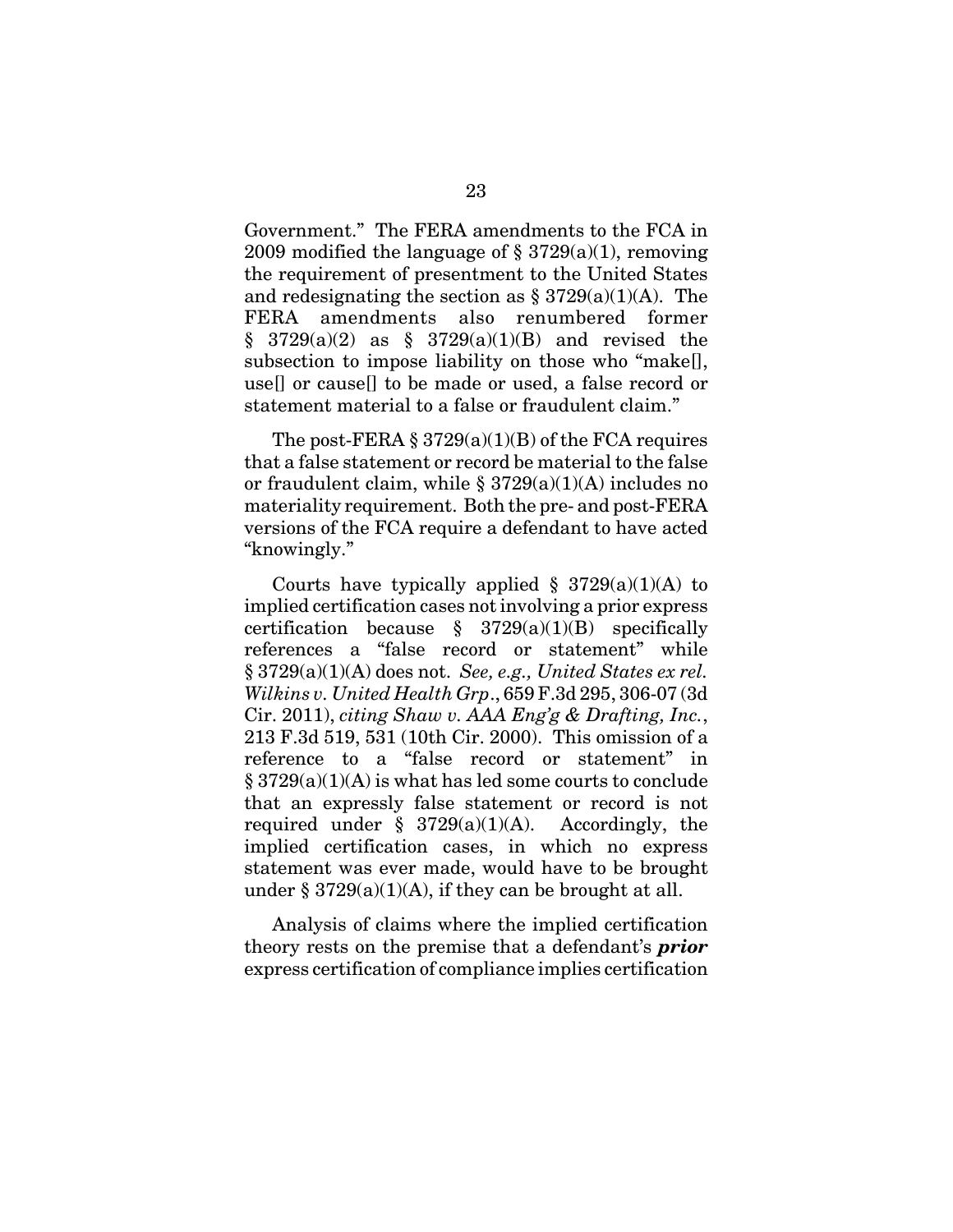of future compliance exemplifies the conflict between the implied certification theory and the text of the Act. Under this argument, the prior express certification *might be* the "false record or statement" required by § 3729(a)(1)(B). But, a prior express certification that falsely implies certification of future compliance *might also be* an inherently false or fraudulent claim that should instead be analyzed under  $\S 3729(a)(1)(A)$ . In that case, there would be overlap between what is included within the scope of  $\S 3729(a)(1)(A)$  and what is included within the scope of  $\S 3729(a)(1)(B)$ .

This potential overlap in statutory interpretation underscores that the FCA was never meant to reach cases of false implied certification in the first place since, if  $\S$  3729(a)(1)(A) is broad enough to reach implied false certifications based solely on the fact that the defendant submitted a claim, it certainly is broad enough to reach the implied false certifications stemming from a defendant's prior express certification of compliance, thereby rendering  $\S$  3729(a)(1)(B) superfluous.<sup>19</sup> From this premise, the logical conclusion is that Congress actually did not intend to include implied false certifications within the scope of the FCA at all because courts presume that Congress did not intend to include surplusage in a statute. Accordingly, implied certification theory is not a permissible basis for FCA liability.

<sup>19</sup> Pari I. McGarraugh, Implied Certification under the False Claims Act: Crafting Appropriate Limits (2012) (unpublished term paper, University of Minnesota) (available at https://www.mnbar.org/docs/default-source/sections/impliedcertification-under-the-false-claims-act-crafting-appropriatelimits.pdf?sfvrsn=4).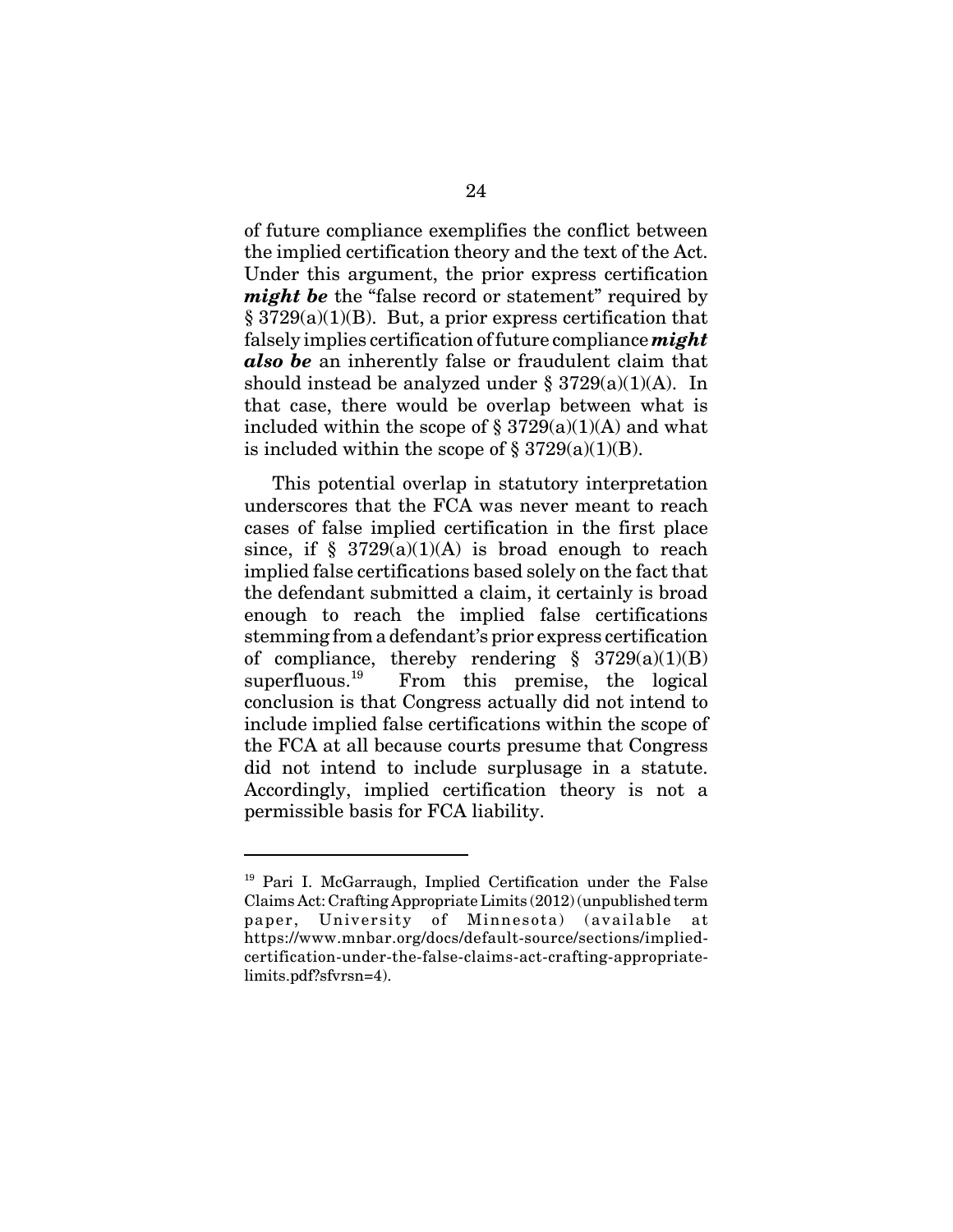2. Intent of the FCA: erosion of the "knowing" concept and restitution vs. deterrence

Another manner in which the implied certification theory is inconsistent with congressional intent is apparent in the erosion of the "knowing" element of the FCA. The "knowing" element exists to thwart intentional or reckless bad actors, not actors that are merely negligent or make innocent mistakes. In this way, the Act seeks to deter future bad acts. The Act cannot deter those who are ignorant of their misdeeds. In practice, the implied certification theory eliminates the protection the "knowing" element provides, and therefore does nothing to further the aim of deterrence, but serves only to punish.

> (a) Implied certification erodes the protection the "knowing" requirement is intended to provide

Theoretically, implied certification claims cannot ensnare innocent or negligent acts of noncompliance because the FCA only imposes liability for knowingly submitting a false claim. In practice, however, the nature of an implied certification claim has the effect of making the "knowing" element irrelevant—in direct contradiction to the stated text of the Act.

"Knowing" and "knowingly" are defined to include actual knowledge of the information, "deliberate ignorance of the truth or falsity of the information," or reckless indifference to it.  $\S$  3729(b)(1)(A). The plaintiff's burden to establish the "knowing" element is to prove the defendant knew the information provided was false; it is not necessary that the plaintiff prove the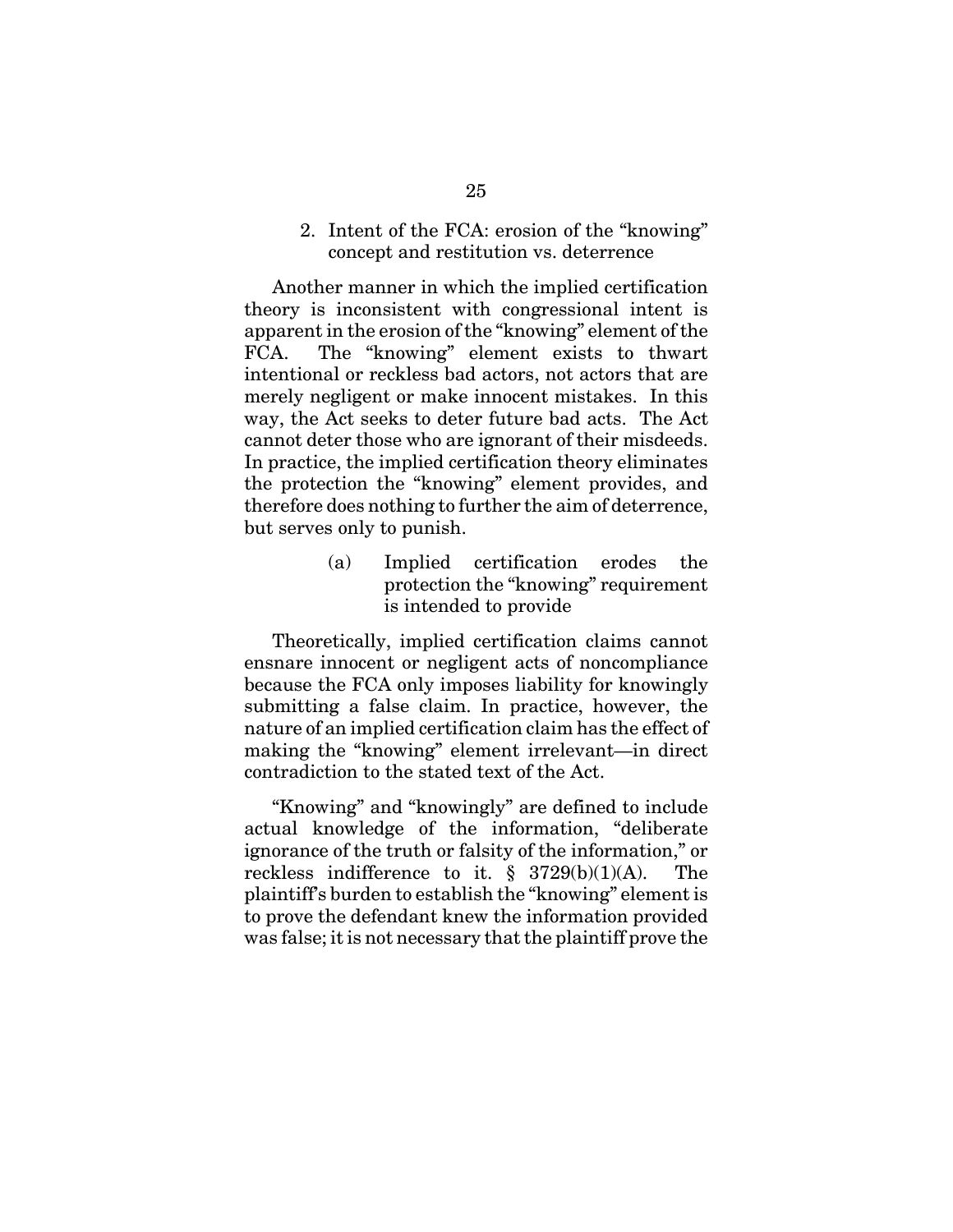defendant intended to defraud the Government.<sup>20</sup> Although it is not necessary that the plaintiff prove intent to defraud, the FCA is, at heart, a statute targeting fraud on the Government. *United States ex rel. Owens v. First Kuwaiti Gen. Trading & Contracting Co.*, 612 F.3d 724, 728 (4th Cir. 2010). Indeed, courts recognize that not every breach of a government contract is subject to FCA liability and not every violation of a statute or regulation is necessarily a false or fraudulent claim under the FCA. *See Steury*, 625 F.3d 262, 268 (5th Cir. 2010) (on contracts); *United States ex rel. Thompson v. Columbia/HCA Healthcare Corp.*, 125 F.3d 899, 902 (5th Cir. 1997) (on statutes and regulations).

The FCA does not, however, statutorily define the term "false." *See Mikes v. Straus*, 274 F.3d 687, 696 (2d Cir. 2001); *Harrison v. Westinghouse Savannah River Co.*, 176 F.3d 776, 785 (4th Cir. 1999) ("Taking the phrase 'false or fraudulent claim' in its entirety, though, is more complicated, because the phrase has become a term of art."). In *Mikes*, the Second Circuit reasoned that "[t]he juxtaposition of the word 'false'

<sup>20</sup> Gregory Klass and Michael Holt, *Implied Certification under the False Claims Act*, 41 PUB. CONT. L. J. 1, 7 fn. 50 (2011) ("As a civil remedy designed to make the Government whole for fraud losses, the civil False Claims Act currently provides that the Government need only prove that the defendant knowingly submitted a false claim. However this standard has been construed by some courts to require that the Government prove the defendant had actual knowledge of fraud, and even to establish that the defendant had specific intent to submit the false claim . . . . The [Senate Judiciary] Committee believes this standard is inappropriate in a civil remedy and presently prohibits the filing of many civil actions to recover taxpayer funds lost to fraud.").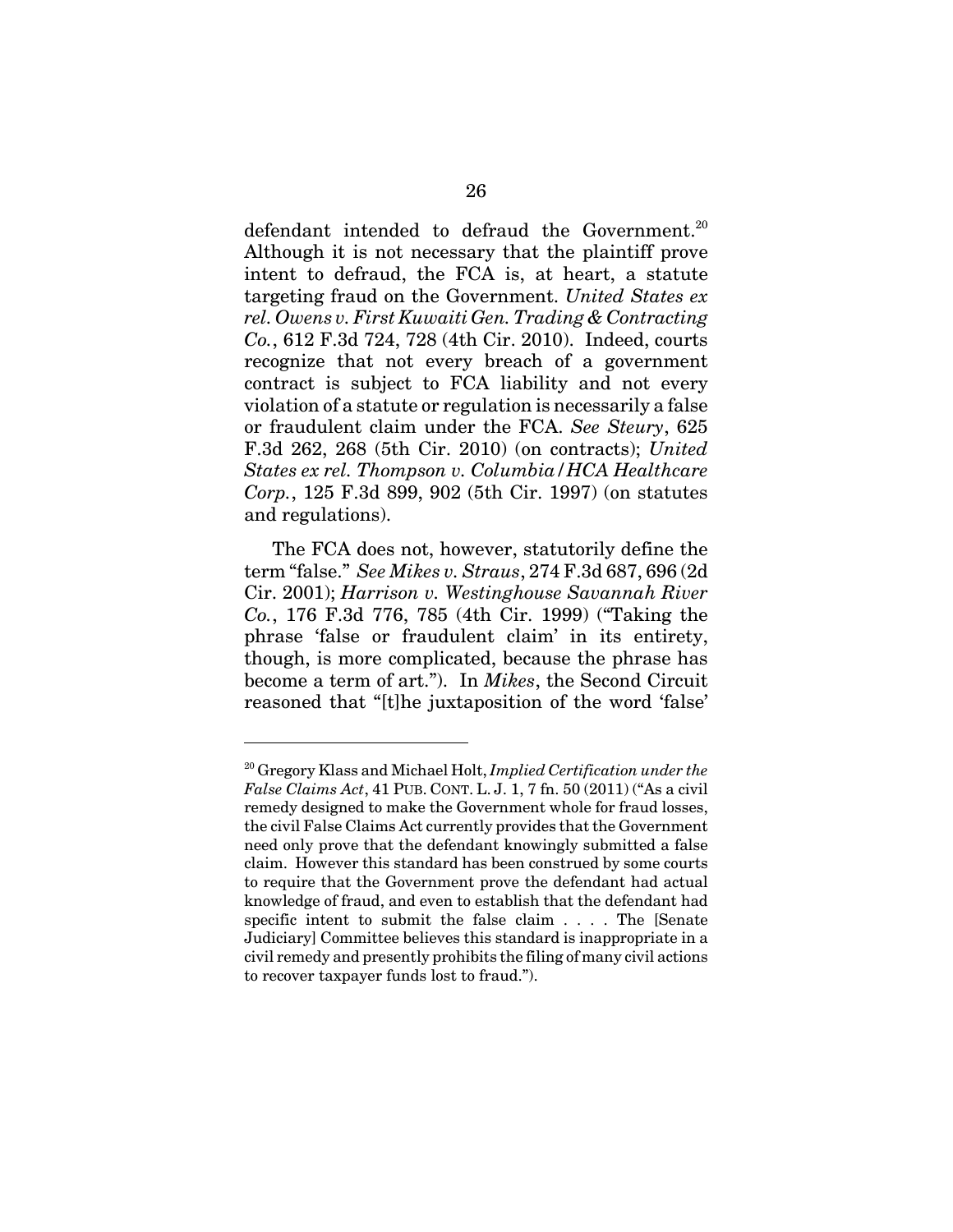with the word 'fraudulent,' plus the meaning of the words comprising the phrase 'false claim,' suggest an improper claim is aimed at extracting money the government otherwise would not have paid." 274 F.3d at 696.

Applying this definition to an implied false certification, however, is vexing. For example, when a hospital submits a claim to Medicare for reimbursement, proponents of the theory of implied false certifications would argue that the hospital is impliedly certifying that it is in compliance with all applicable Medicare statutes and regulations. Some of those regulations or statutes may affect the hospital's ability to be reimbursed for the claim submitted, but those regulations or statutes may: (1) not allow the Government to withhold payment; (2) permit the Government to exercise discretion in whether to make the payment; or (3) create some other remedial process for violation but still allow for payment.<sup>21</sup> Under such circumstances, whether the hospital knowingly submitted a false claim such that it could be subject to FCA liability is open to interpretation and cannot be determined at the time the claim for reimbursement was made. The hospital may have acted "with reckless indifference" to the status of its compliance with all regulations and statutes and submitted a claim for payment. But, if it is unknown or undeterminable whether the claim's failure to comply in every respect

<sup>21</sup> Klass, *supra* note 20, at 24, 49-50 (discussing the issues with the compliance-condition rule set forth in *Mikes v. Straus* 274 F.3d 687 (2d Cir. 2001) by questioning if compliance is conditional if the Government might have paid the claim, or if the Government had a duty to pay the claim even if it knew of the violation).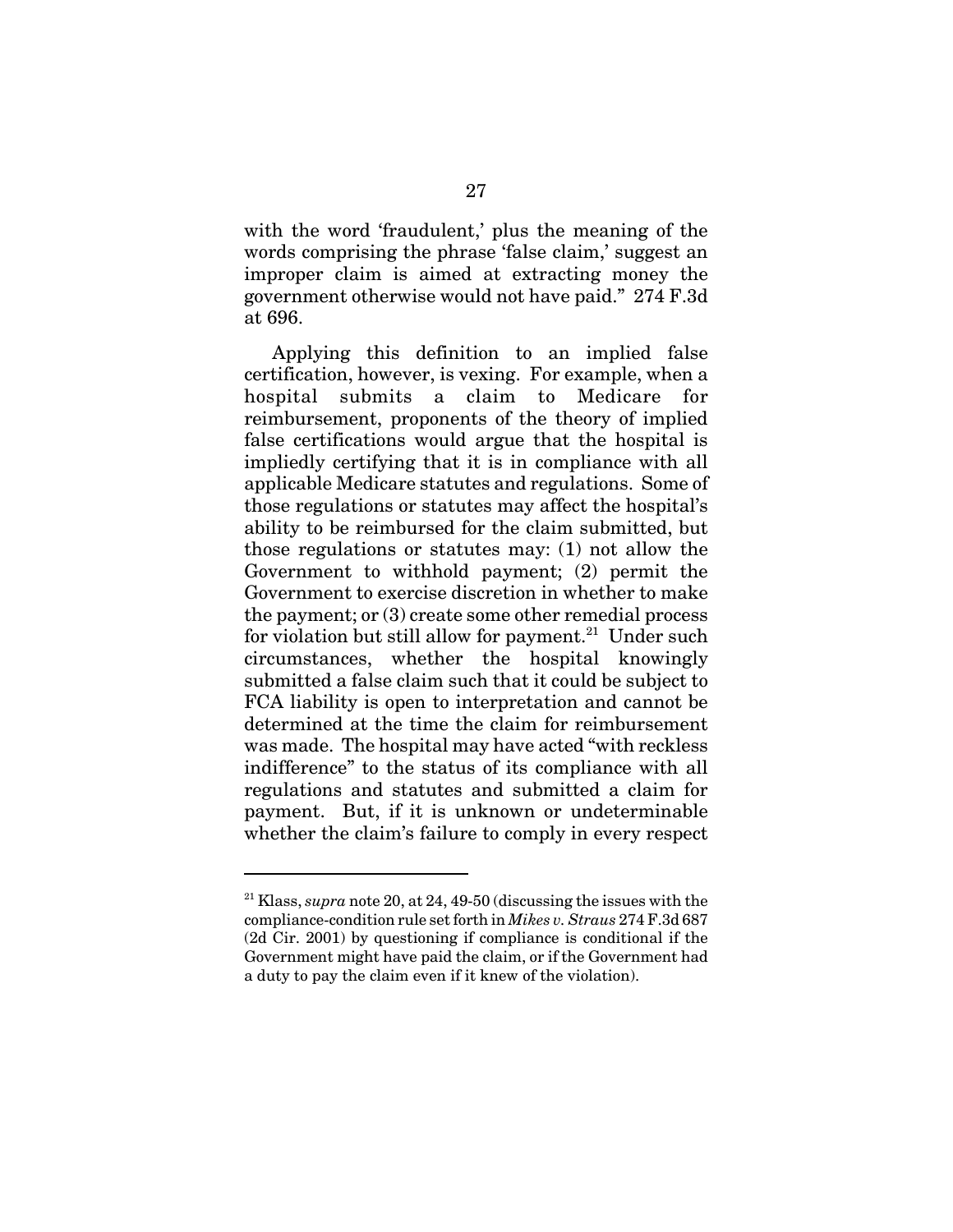with the regulation or statute rendered it false—given that the Government may or may not have the ability to withhold payment or choose to withhold payment depending on the severity of the violation, impact on the Government, and alternatives remedies, the protection of the "knowing" element against abusive claims is lost. The requirement of knowingly submitting a "false" statement is obscured, because the action may be "knowing" but not necessarily "knowingly false".

Accordingly, the implied certification theory will almost certainly ensnare cases where a defendant has submitted a claim for payment while "knowingly," as the term is defined, in violation of some contractual provision, statute, or regulation, *but yet* without knowing or without certainty that such violation would necessarily cause the Government not to pay the claim. Indeed, if the Government could exercise its discretion in approving a request for payment, even if the Government was aware of the noncompliance, defendants would have no notice of when noncompliance may subject them to FCA liability under the implied certification theory and when they would simply be subject to applicable regulatory enforcement measures. Thus, the "knowing" element would not offer any protection to defendants from the initiation of abusive *qui tam* suits.

> (b) The overbreadth of implied certification claims supports neither restitution nor deterrence

While the overarching purpose of the FCA is, and has been, to combat fraud, there is a debate over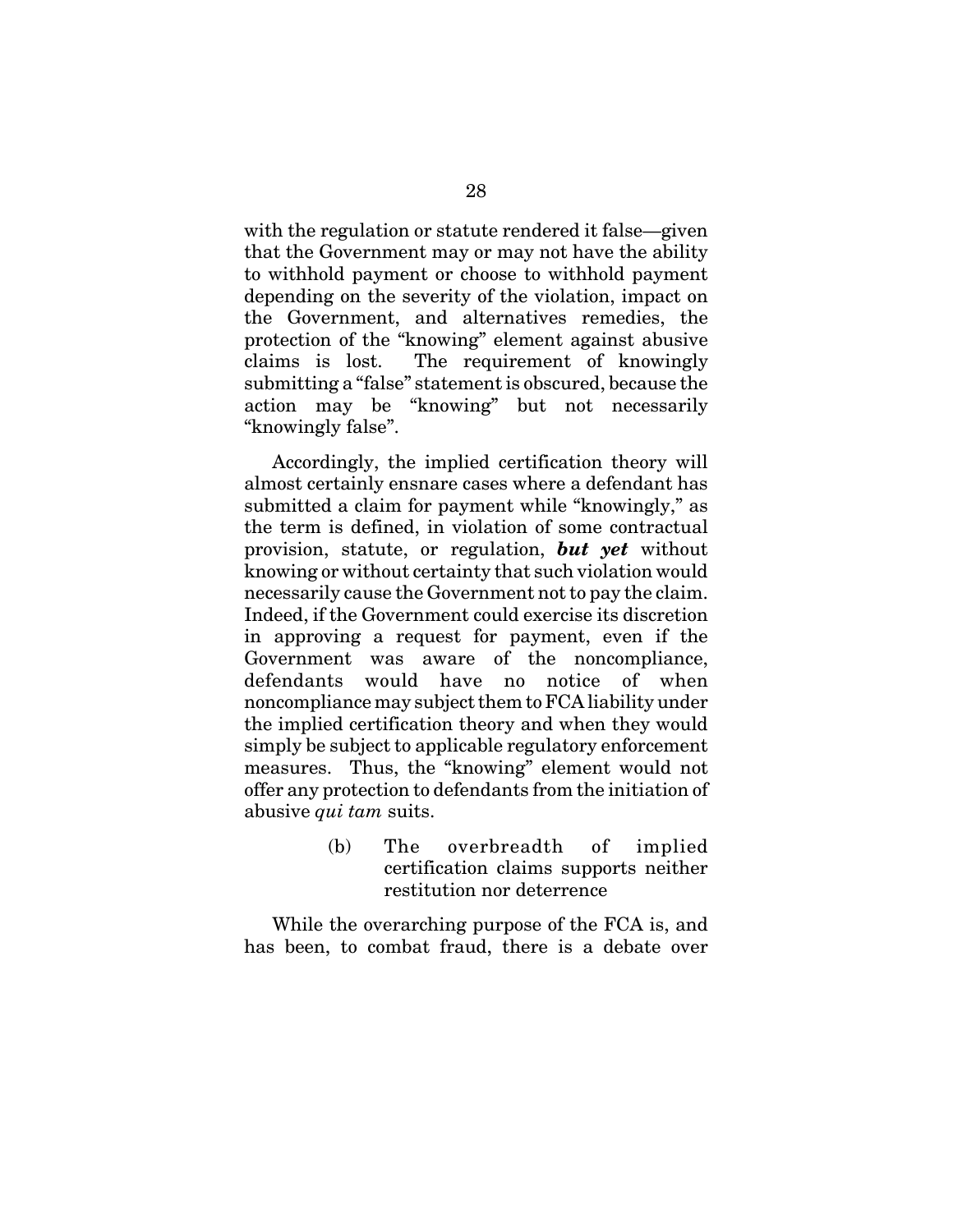whether this purpose should be achieved through restitution or deterrence and punishment. $^{22}$ 

Arguments in favor of expanding FCA liability to include implied certification claims suggest that such expansion fits with congressional intent because it conforms the FCA to common-law—creating liability not only for affirmative statements, but also for omissions.23

One problem with creating liability for a defendant's failure to inform the Government that it is not in perfect or substantial compliance with each and every regulation, statute, or contractual provision to which it may be subject is the reality of what such a duty might entail and the insignificant impact it would have where the "primary purpose of the FCA 'is to indemnify the government . . . against losses caused by a defendant's fraud.'" *United States ex rel. Wilkins v. United Health Grp.*, 659 F.3d 295, 305 (3d Cir. 2011) *quoting Mikes v. Straus*, 274 F.3d 687, 696 (2d Cir. 2001).

Indeed, allowing claims to be brought under the implied certification theory swings the hypothetical pendulum far from restitution toward punishment. Given the erosion of the "knowing" requirement, the goal of punishment is inconsistent because it is not possible to deter a defendant from an action or inaction that it does not have fair notice will subject it to such severe liability.

<sup>22</sup> Doan, *supra* note 10, at 64.

<sup>23</sup> Martin, *supra* note 12, at 232-33.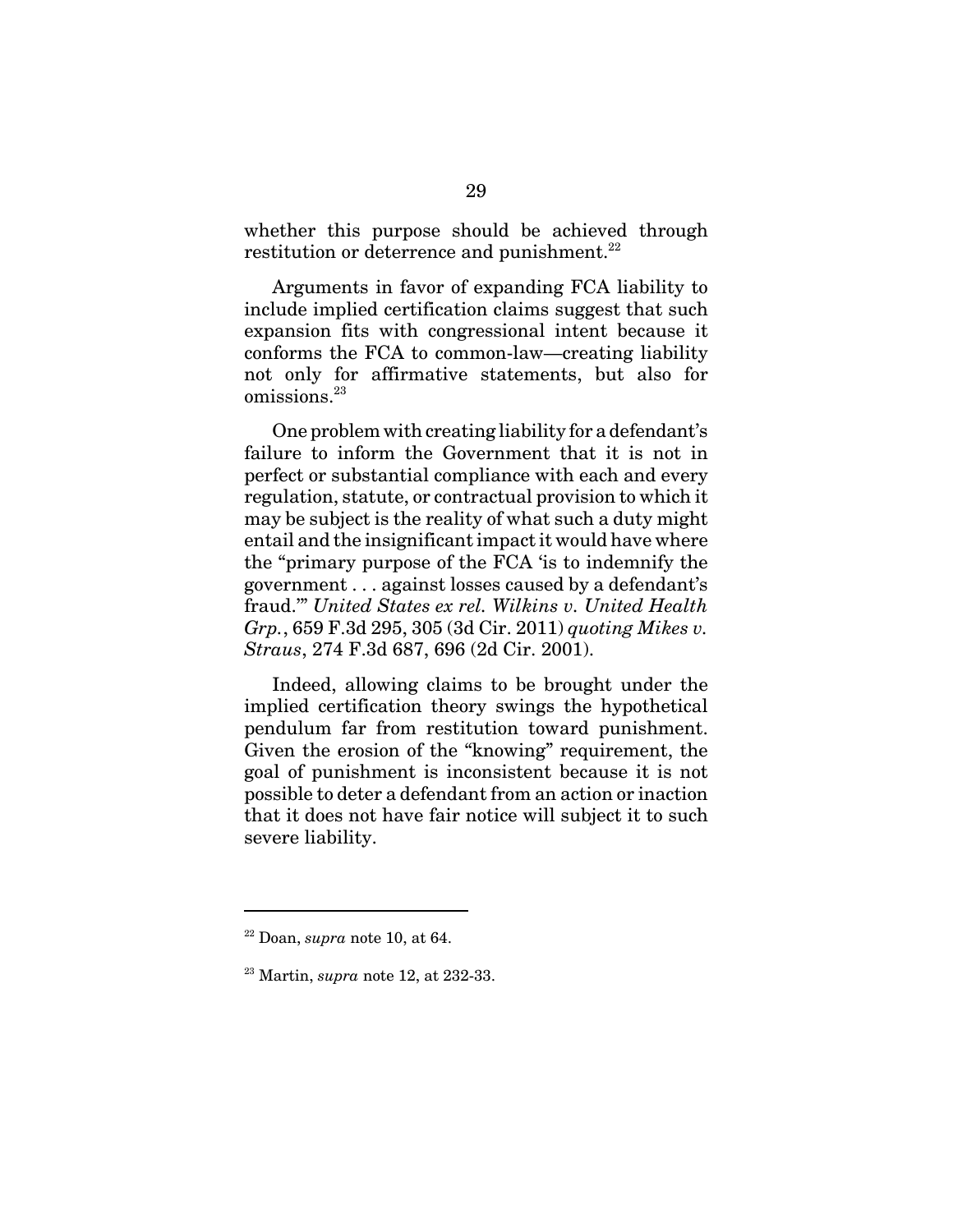Indeed, because the knowledge of one employee has been held sufficient to meet the scienter requirement, large entities like hospitals or health plans could be faced with catastrophic consequences for the reckless disregard of one person, for failing to maintain compliance with one of a multitude of Medicaid or Medicare statutes or regulations—despite the Government receiving what it contracted for, at the price it agreed to pay. Not only is such an outcome inconsistent with restitution, it is certainly not capable of deterrence, acting only as a punishment for an entity who, for all intents and purposes, may not have been aware of the noncompliance and was not given a fair opportunity to remedy the issue short of FCA treble damages.

Additionally, for implied certification claims, the nondisclosure at issue does not necessarily have to directly correlate to how many times an entity billed the Government for goods or services rendered. For example, while a plaintiff could allege that a defendant was out of compliance with a single contractual or regulatory requirement for a period of several months, if the theory of implied certification is accepted, every claim submitted during that timeframe would be subject to the multiplying effect of the per-claim fine structure of the FCA—which could have disastrous consequences for the entity and would be completely out of proportion to the severity of the alleged contractual or regulatory compliance issue. $^{24}$ 

These scenarios are likely to occur with regularity under the implied certification theory, but are not

<sup>24</sup> Klass, *supra* note 20, at 54.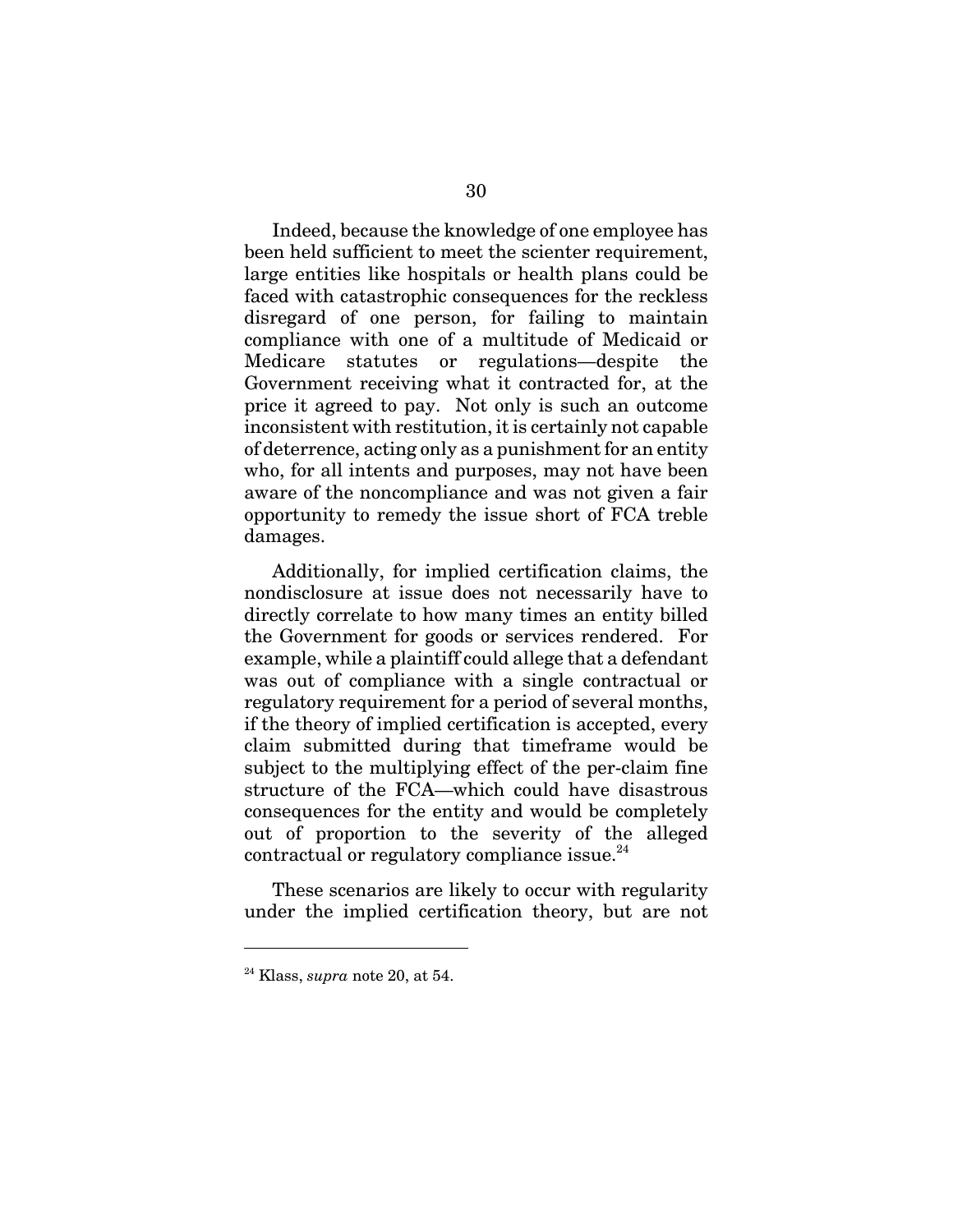consistent with the intended scope of the FCA. Accordingly, the implied certification theory has no place as a theory of liability under the FCA.

### **B. Expansion of the FCA Beyond the Bounds Congress Intended Would be Contrary to Public Policy**

In addition to not fitting within the statutory scheme that Congress has enacted, implied certification theory is not viable because it contravenes other remedies, including the very remedial process that the Government has established to address noncompliance with statutes and regulations. *United States ex rel. Rostholder v. Omnicare, Inc.*, 745 F.3d 694, 702 (4th Cir.), *cert denied*, 135 S. Ct. 85 (2014).

The idea of conditioning payment on compliance under the implied certification theory "undermine[s] the government's own administrative scheme for ensuring that [entities] remain[] in compliance and for bringing them back into compliance when they fall short of what the Medicare [and Medicaid] regulations and statutes require." *United States ex rel. Conner v. Salina Reg'l Health Ctr., Inc.*, 543 F.3d 1211, 1220 (10th Cir. 2008). Furthermore, permitting FCA liability for noncompliance, particularly because of the availability of *qui tam* suits, might prevent the Government from proceeding through the remedial process, through which the Government might choose to waive administrative remedies or impose a less drastic sanction. *See id.* The implied certification theory, therefore, would in effect allow *qui tam*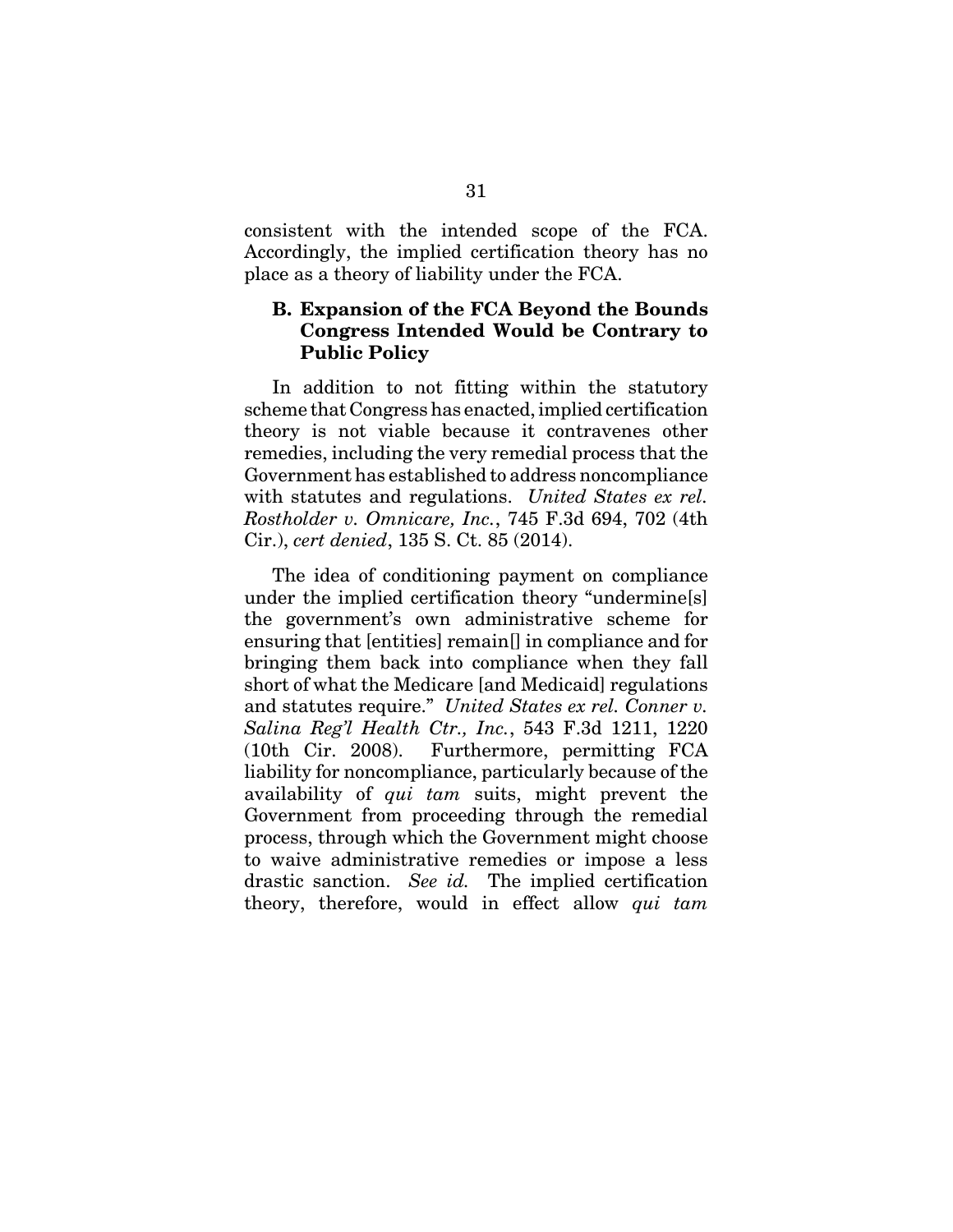plaintiffs to obliterate regulatory discretion granted to government agencies.25

This is particularly true in the healthcare context, where healthcare organizations participating in federal healthcare programs are subject to several layers of oversight and a variety of remedial actions for noncompliance. The Social Security Act contains 23 grounds for healthcare organizations to be excluded from participating in federal healthcare programs and gives the Department of Health and Human Services (HHS) Office of Inspector General the authority to impose such exclusions.26 Healthcare organizations are given the opportunity to respond to proposed exclusions, and they have the right to appeal exclusions to administrative law judges, the HHS Departmental Appeals Board, and federal court.<sup>27</sup> In practice,  $H$ HS often resolves the possibility of exclusion through the use of corporate integrity agreements that allow

<sup>25</sup> Klass, *supra* note 20, at 43 (stating that when the Government brings an FCA suit it has likely balanced any costs of interference with regulatory mechanisms with benefits of the Act).

<sup>&</sup>lt;sup>26</sup> Office of Inspector General, U.S. Department of Health  $\&$ Human Services, Exclusion Authorities, http://oig.hhs.gov/ exclusions/authorities.asp (last visited Jan. 14, 2016) (the OIG imposes exclusions under the authorities of sections 1128 and 1156 of the Social Security Act).

<sup>&</sup>lt;sup>27</sup> 42 C.F.R. §§ 1001.2001-2007 (2015) (setting forth the administrative notice and appeals process).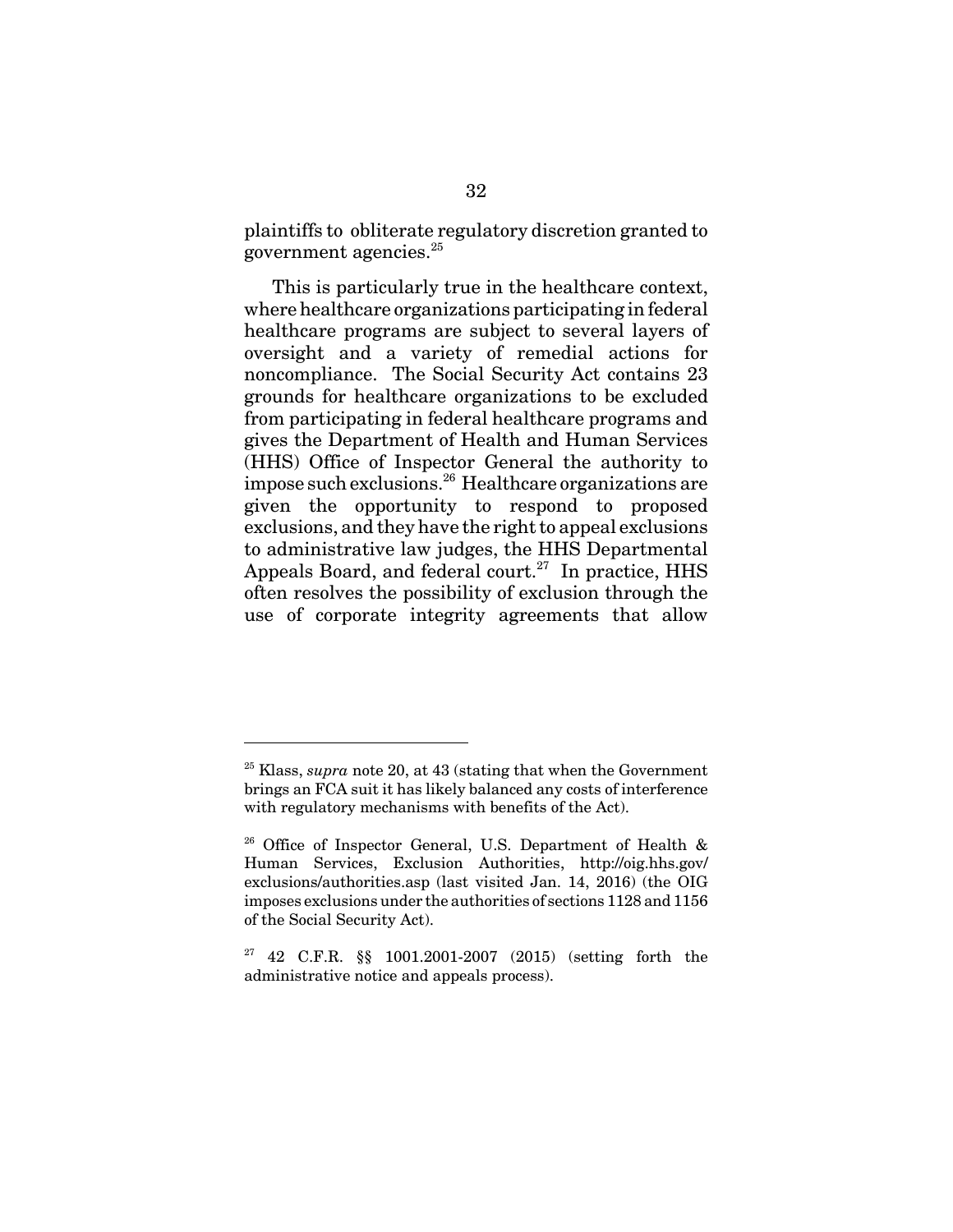providers to continue participating under increased oversight and monitoring.28

In addition, Medicare participating providers are subject to an overpayment recovery process that includes five levels of appeal.<sup>29</sup> Potential overpayments are identified by a variety of HHS contractors, including Medicare Administrative Contractors, Zone Program Integrity Contractors, and Recovery Audit Contractors. Once an overpayment has been identified, the provider may request redetermination with the contractor, reconsideration by a Qualified Independent Contractor, a hearing before an administrative law judge, a review by the Medicare Appeals Council, and judicial review in a United States District Court.<sup>30</sup> Healthcare organizations are also subject to state licensing authorities and regulators and the possibility of malpractice suits. These measured remedies stand in sharp contrast to the "blunt instrument" of the FCA.

Additionally, the Government would not be without recourse in dealing with noncompliant defendants if FCA liability cannot be imposed for implied certifications of compliance. The Government has other remedies to recover funds wrongfully or illegally paid, which would make the Government whole and be sufficiently deterrent, without imposing the steep

<sup>28</sup> Publication of the OIG Compliance Program Guidance for Hospitals, 63 Fed. Reg 8989 (February 23, 1998).

 $29$  42 U.S.C. § 1395ff (2012).

<sup>30</sup> *Id.*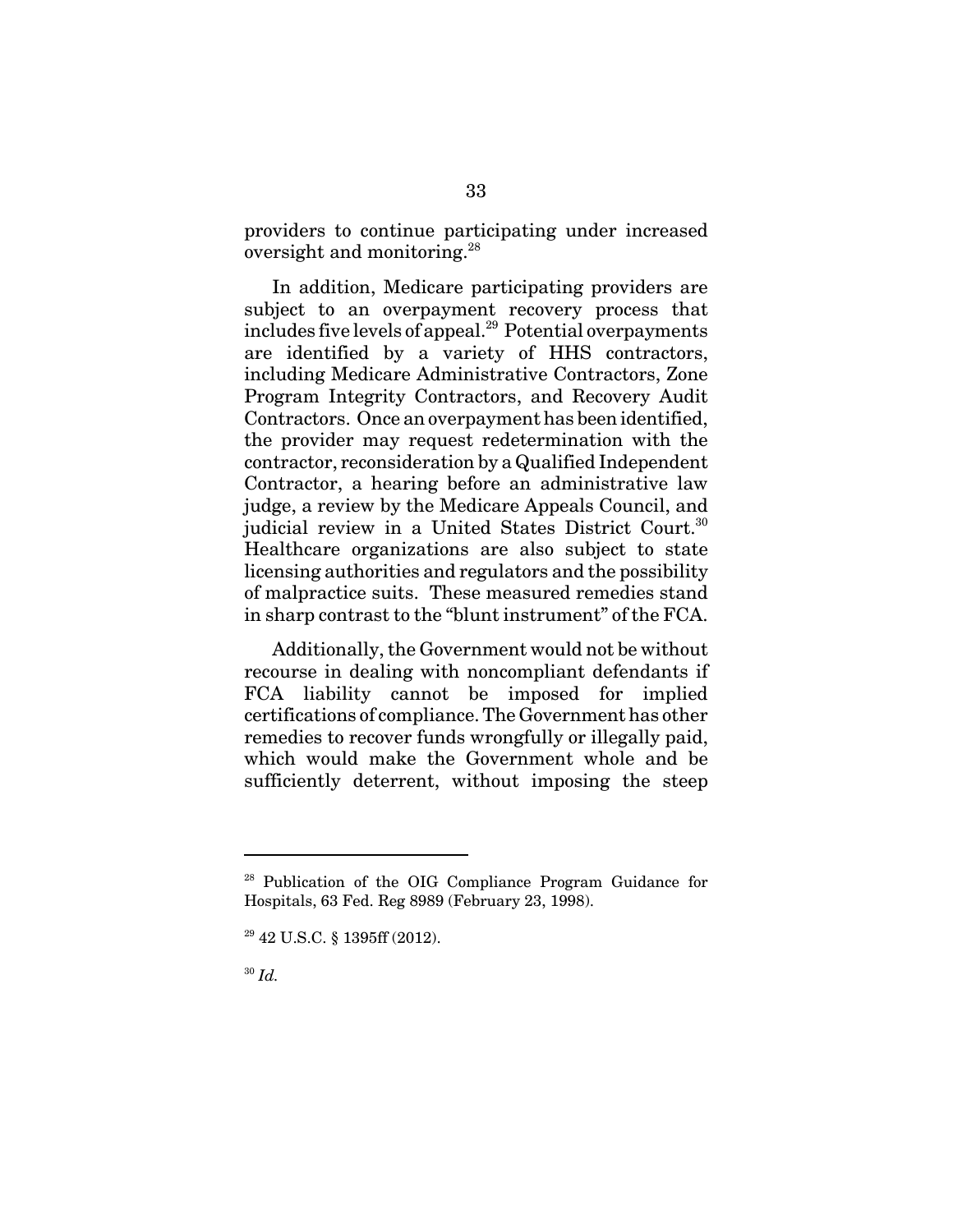penalty of treble damages. $31$  For example, the Government can recover funds through the doctrine of "payment by mistake." This doctrine is similar to the FCA in that it allows the Government to recover funds from parties who received payment directly and from third parties that "participated in and benefited from the tainted transaction" and that the critical element is whether the erroneous belief was material to the decision to pay. *United States v. Mead*, 426 F.2d 118, 124 (9th Cir. 1970); *LTV Educ. Sys., Inc. v. Bell*, 862 F.2d 1168, 1175 (5th Cir. 1989).

In *United States ex rel. Roberts v. Aging Care Home Health, Inc.*, the Louisiana District Court relied upon the payment by mistake doctrine where the defendants' certifications of statutory compliance were false, and, therefore, material to the Government's decision to pay. 474 F. Supp. 2d 810, 819 (W.D. La. 2007). Because the payment by mistake doctrine is equitable, punitive  $d$ amages cannot be assessed.<sup>32</sup> The Government receives restitution, and the defendant is not out-ofpocket the significant amount an FCA award of damages would impose.

The monetary comparison is instructive. The court in *Aging Care* made the following calculations: under the FCA, because of the mandatory imposition of treble damages, the defendant would have been fined \$4,665,011.64 whereas under the theories of unjust

<sup>31</sup> Doan, *supra* note 10, at 71-74 (2011) (discussing various alternative remedies available to Government to address health care fraud and abuse that is not covered by the FCA).

<sup>32</sup> Doan*, supra* note 10, at 73.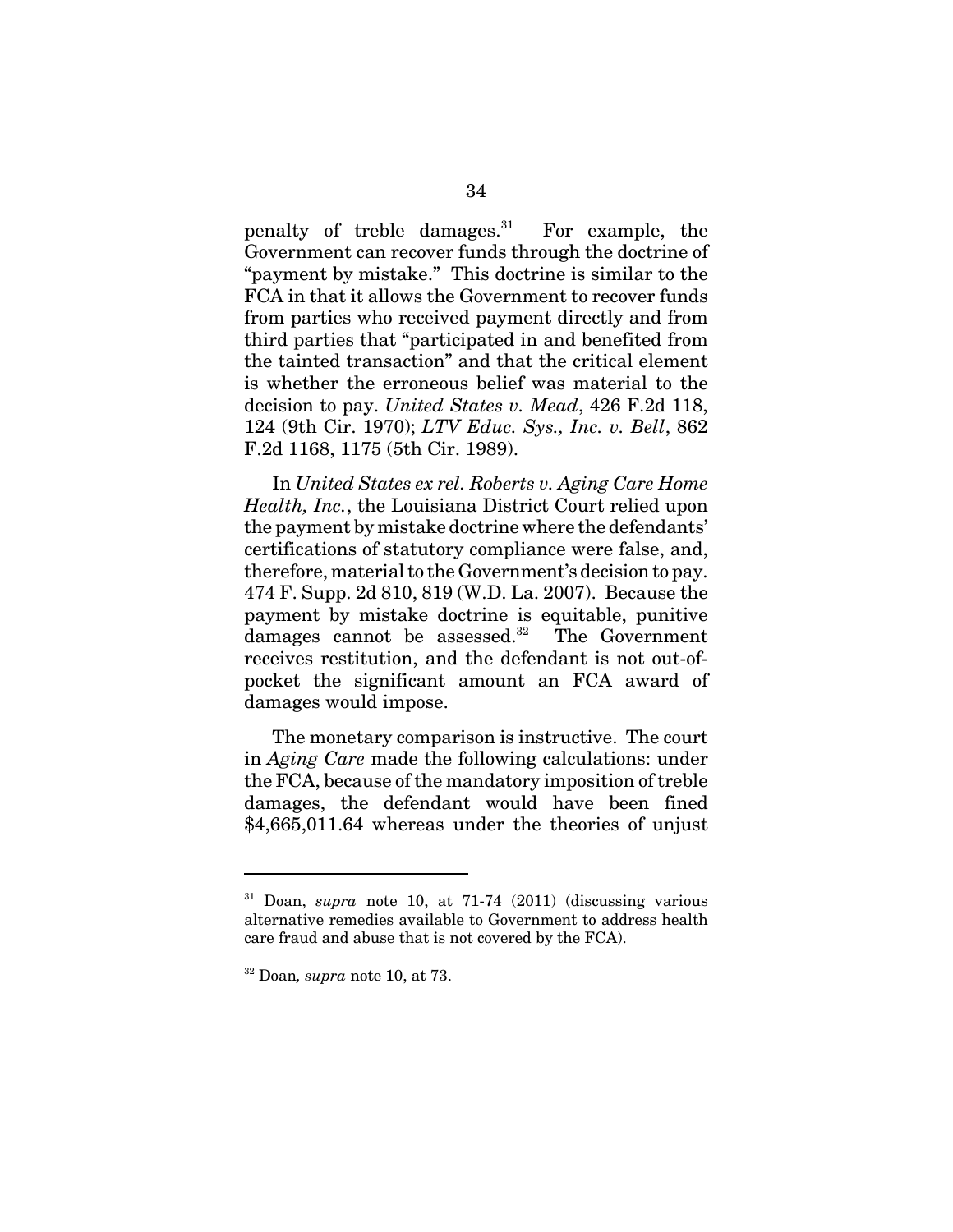enrichment or payment by mistake the defendant would have to reimburse the Government only \$427,503.88. *United States ex rel. Roberts v. Aging Care Home Health Inc.*, *(Aging Care II)*, No. 02-2199, 2008 WL 2945946, at \*11 (WD. La. Jul. 25, 2008). Similarly, in *United States v. Rogan*, the court determined that under the FCA the defendant would have been required to pay \$64,259,032.50, but under the payment by mistake doctrine, the Government was owed only \$16,864,677.50, plus interest. 459 F.Supp.2d 692, 727-28 (N.D. Ill. 2006).

The extreme disparity between FCA damages and restitution damages illustrates why alternative remedies are more appropriate and use of the FCA would be against public policy. When the violation at issue is one not directly related to the falsity or fraudulent nature of the goods and services provided under the contract, but some ancillary statutory, regulatory, or contractual violation, not only would the FCA not deter action, but also, the Government may not have been deprived of funds from the treasury. In those situations, the remedies under the FCA are not appropriate.

Implied certification theory acutely affects nonprofit healthcare providers. Nonprofit healthcare providers serve millions of citizens, and seek to provide the highest level of care at an affordable cost. These providers are required to make an express certification with requests for payment, and, therefore, are already subject to FCA liability if they knowingly and expressly certify compliance when in fact they are not compliant. Where certification of compliance with some statute or regulation is not included among what these providers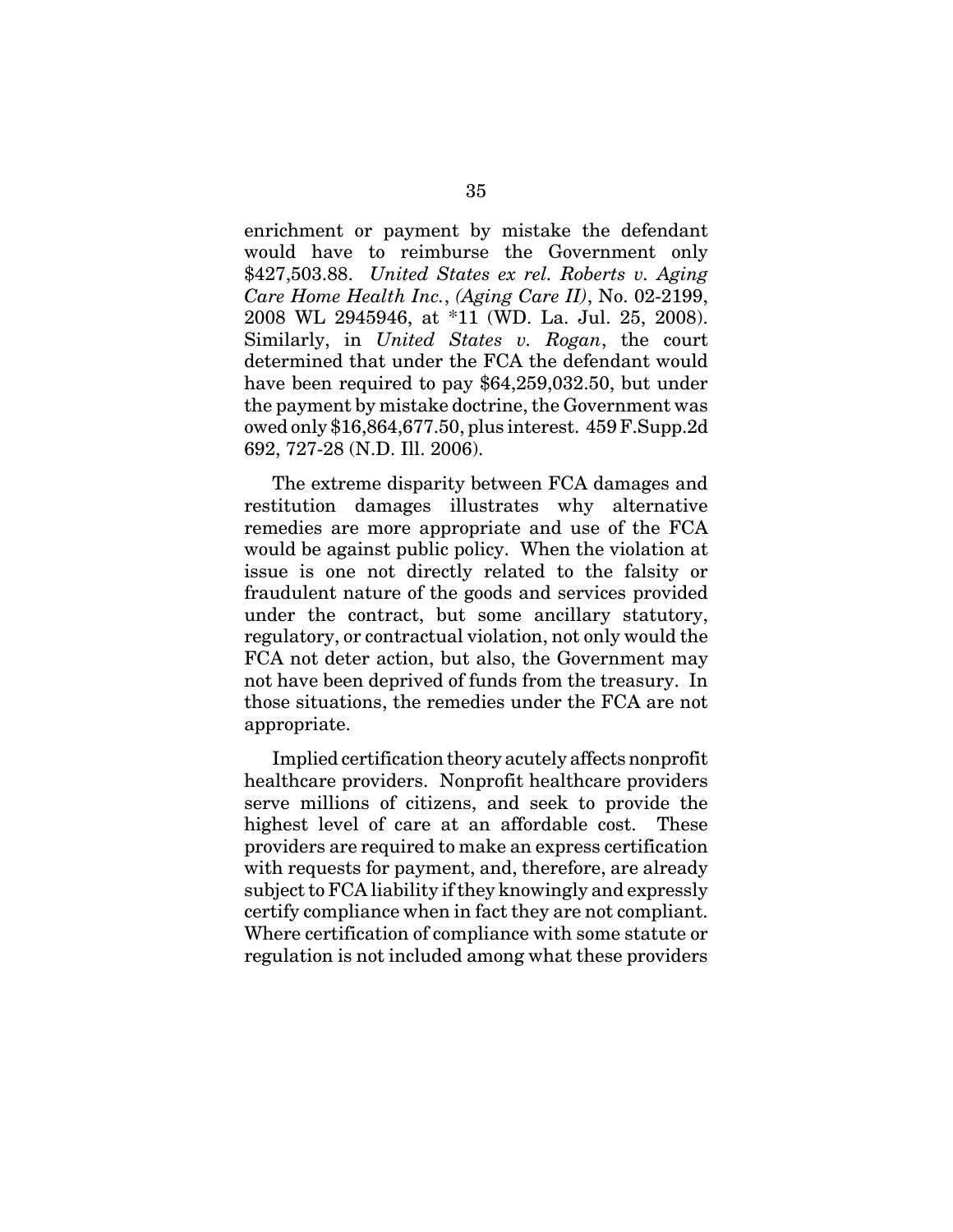must certify, such implied certification should not be a basis for FCA liability. Having to divert resources to defend against implied certification claims, of which providers may have no notice that such action would subject them to FCA liability, would jeopardize their mission and ability to serve their members—an indigent population that depends on such nonprofits to maintain their health and well-being.

Rather than subjecting healthcare providers to the harsh and steeper damages mandated by the FCA, the agencies charged with ensuring compliance and enforcement of statutory and regulatory violations should have primary responsibility for determining the consequences of implied false certification of  $compliance$ , not the courts. $33$  Implied certification theory does not accomplish the goal of deterring bad actors, but instead subjects defendants to treble damages for actions that they may not know are subject to FCA liability. Adhering to agency enforcement rather than implied certification theory eliminates the lack of notice of culpable conduct, the lack of uniformity in applicable penalties, the overinclusivity of liability, and the abusive use of *qui tam* suits. The implied certification theory is a judicial construct not found in or supported by the Act, and should not be permitted as a basis of FCA liability.

<sup>33</sup> Fabrikant, *supra* note 5, at 131 (Discussing that CMS has primary responsibility for qualifying healthcare facilities for certification and that "courts considering FCA claims based on alleged failure to satisfy the requirements for certification should defer the issue to [CMS] based on the doctrine of primary jurisdiction.").